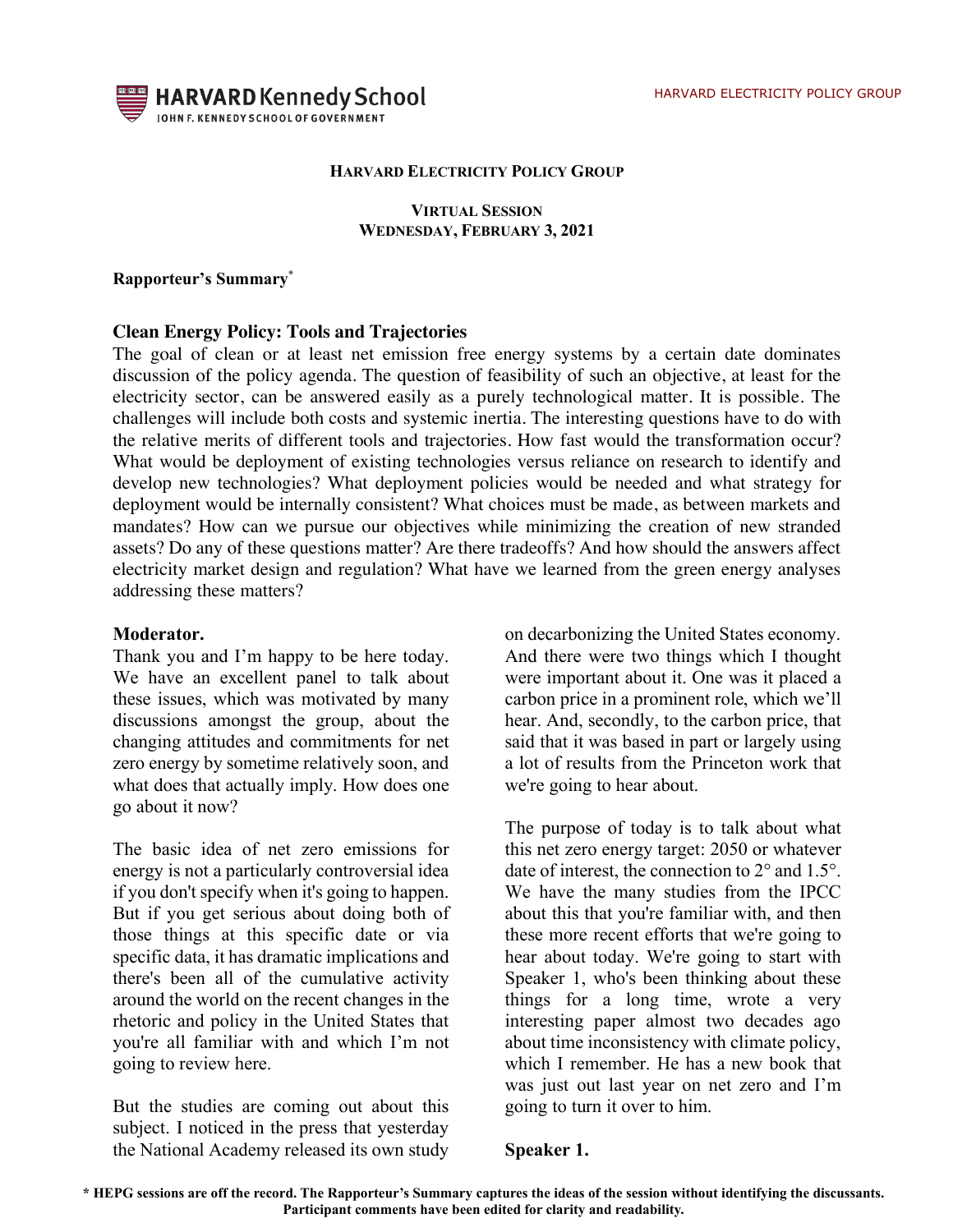First of all, let me say thank you very much for inviting me along, especially in view of being surrounded by so many eminent people. I think Bill Hogan and I, we go back a very long way, but I suspect I'm unfamiliar to most of the people on this Zoom.

Let me confine my remarks to three or four key points and I want to illustrate them. The first thing I want to cover is, when we talk about net zero what exactly is the objective, what's the question to which net zero is actually supposed to be an answer? It turns out that's not quite as straightforward as most of the people who just adopt net zero think it is.

The second thing is to ask whether net zero should be unilateral and defined in production rather than consumption terms. That turns out to be very important with regard to the instruments that we might use.

The third thing is to make some comments about the costs, which I think are considerably underestimated.

Then the fourth thing is to say a few things about policy context and hopefully segue to just seeing the very much more impressive work that Princeton and others have done.

So let me start at the beginning, the reason I wrote my book on net zero, and I'm revising it for paperback at the moment, is because it struck me that we've been trying to address climate change for 30 years and achieved roughly nothing.

Why do I say that? Well, climate change is about the concentration of the stock of carbon in the atmosphere and the other greenhouse gases. Emissions are a flow and so is sequestration. But what matters, what causes the greenhouse effect, is that stock. And every single year since 1990 we've added about two parts per million to that stock, including in 2020. There isn't a single blip in the increase in the stock of carbon in the atmosphere since 1990, including both the financial crisis and the coronavirus lockdowns.

That's a staggering fact, and really quite frightening when you think how much political and economic capital has been expanded already to try to address the problem. The conclusion I draw from that is more of the same and one more heave is highly unlikely to achieve the 1.5°, let alone the 2°, ceiling to the increase in temperatures.

So the objective of a net zero policy ought to be, how is it going to stop the increase of the stock of carbon? And how is it going to then reduce that stock of carbon? Not simply what's it going to do to emissions.

And that's the second point. Climate change is not caused just by emissions. The stock of carbon in the atmosphere is the consequence of the balance of sequestration by nature and emissions. We've spent virtually no time in climate change policy thinking about not only the damage we're doing to the natural environment, but the degree to which we're reducing the ability of the natural environment to take out the carbon which will always be emitted, but hopefully not at the level that's currently being emitted.

Soil has roughly four times the carbon of the atmosphere and the rate at which we've been stripping out the carbon from the soil—not just the destruction of the rain forest, but modern agriculture is a serious contributory factor to the balance. So when we look at climate change, we're looking at, of course, the electricity sector and the energy sector, but we're looking at transport, we're looking at heating and we're looking at agriculture and land use as well.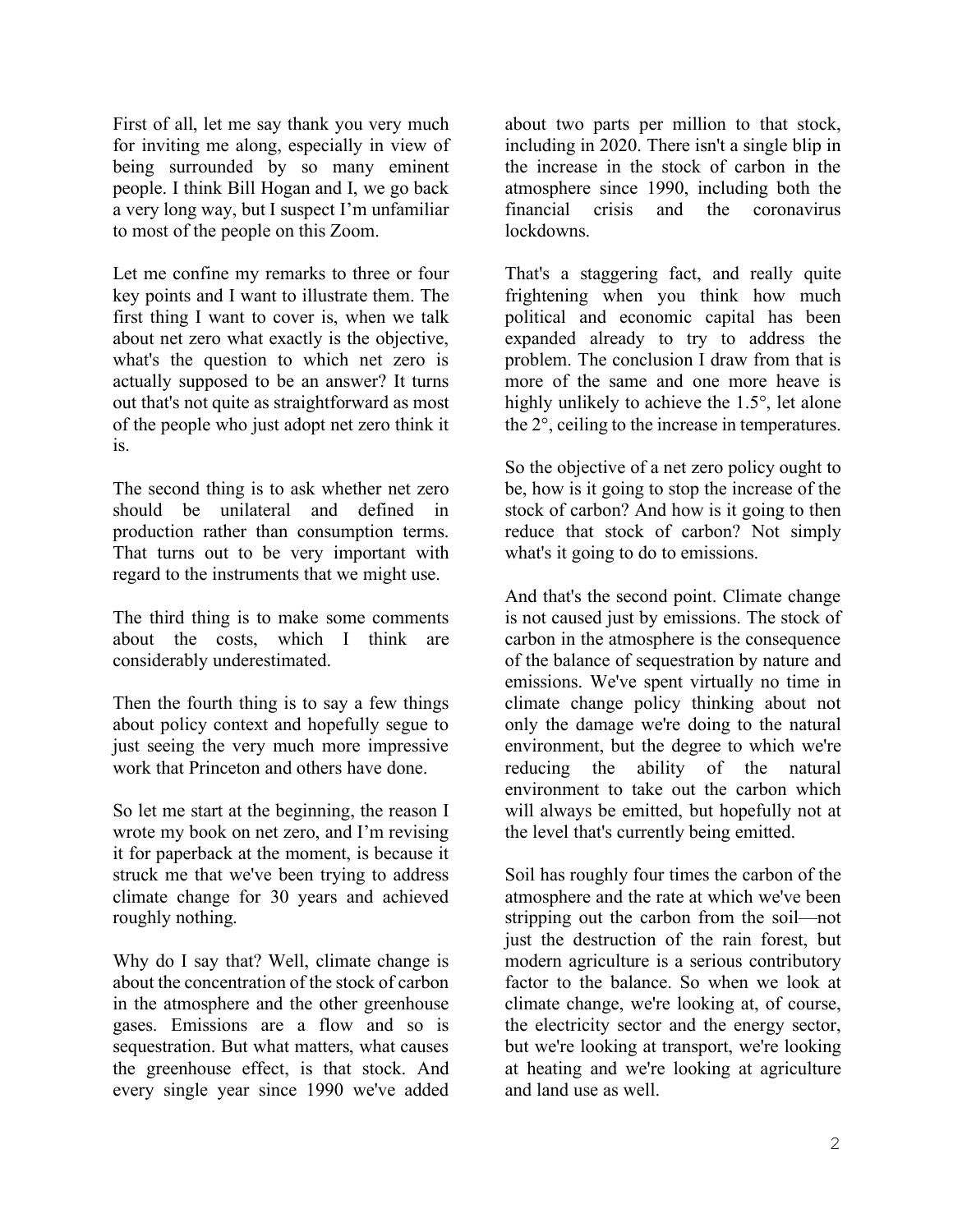And, by the way, the energy sector applies to all of those because electrification, robotics, digitalization technology applies to all those sectors. But in the UK, for example, the power sector comes behind the transport sector, behind the domestic heating sector and, relative to size, massively behind the agricultural sector. Our agricultural sector contributes 0.6% of GDP and produces between 11 and 15% of total measured emissions, and the soil emissions are not measured properly.

So any policy like net zero has to be devoted to this overall objective and it has to apply to sequestration and to emissions in order to be meaningful.

Now the second thing to say is that most of the net zero policies that have been adopted are unilateral carbon production targets territorially defined. The extreme is the UK. We are an 80% service-based economy and we're an open economy, much more open than the United States, for example. We have been de-industrializing at an incredibly fast speed over the last 30 years. We basically closed our aluminum industry, most of our steel industry. Brexit will probably kill off most of the car industry. We have very little petrochemicals left, etc. We even import cement. Where's that stuff come from? Overwhelmingly from China and, actually, other global sources. So, essentially what we're doing is reducing emissions in the UK and importing those emissions instead, not totally, but at the margin. And it's the margin for an economist, that counts. The higher we drive up the cost of electricity in particular in the UK, the greater the subsidy to imports for products which are more carbon intensive than those produced at home and have all the shipping and transport costs associated with them.

If you're going to genuinely address the problem, then you have to have a carbonconsumption at target, independent of the location where production took place for the goods that you consume. And that means that it isn't a nice add-on to consider border adjustments. It's in the essence of any sane carbon policy. And the British public have been told, many publics around the world, that when they get to net zero, they'll no longer be causing climate change. That's complete nonsense, unless everybody else gets to that point at the same time. I suspect there's no chance of China, India and Africa in aggregate anywhere near net zero by 2050. That's the second point I want to make.

The third point, a quick point, is on cost. In the UK, people run around saying that isn't going to cost us anything, in fact, it might be net-positive in cost. If you're an economist you say, "Look, here's an externality. We're not paying for it, OK?" So in a strict sense our cost structure—the relative prices in the economy, etc.—don't take into account a big important particular cost. And then we want to say, "What if we did take it into account? It wouldn't cost us anything more than it does if we don't."

It's intuitively implausible to say that if you're living beyond your environmental and climate means that getting rid of that constraint is costless. And if it is costless, then I would like to see everyone demonstrating in the UK with placards saying, "Remove renewable subsidies, cut out support mechanisms, because we don't need them, because the net present value of all this stuff is positive."

I simply don't believe that, and I believe there's a huge amount of capture of the economic estimates of those costs. The second argument is, "Yeah, but it's economic investment. Aggregate income equals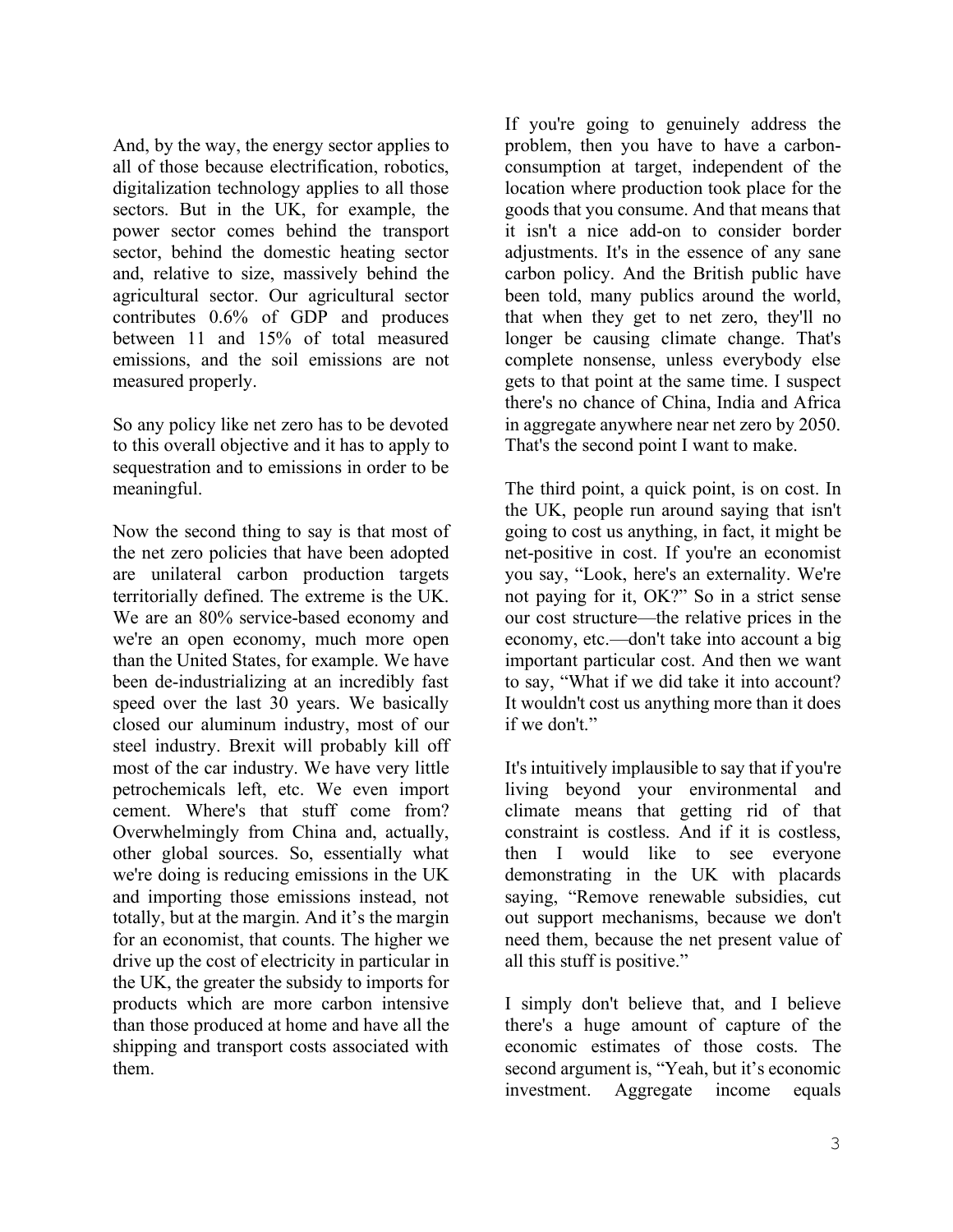consumption plus investment plus exports minus imports. So an increase in investment leads to an increase in aggregate demand, there's spare capacity in the economy. So on a good Keynesian argument, it's free. The multiplier will take care of the outcome."

Well, there are two things to say about that. First of all, I have a great degree of skepticism about the macroeconomics that makes up that story. But the second thing is in all the estimates that come from the IPCC, from our own Climate Change Committee, government failure is assumed to be zero. In other words, all the government policies work.

Well, in my country you only have to look at the green deal that we launched, which produced virtually no outcomes; the smart meter program, which has cost 11 billion and is still way off completion, etc. Large government-induced projects supported by subsidies attract lobbying capture, and government failure has to be taken into account alongside market failure. I'm not saying the projects that are being pursued aren't projects we ought to pursue, but any cost estimate cannot be based just on market failure. It has to have government failure in there.

Our treasury has just produced a report on the costs of net zero. It has two chapters on market failure and an annex on market failure, and the words "government failure" do not appear anywhere in the analysis. I could go on further about that, but time is short, so let me just push on to the instruments and the policies that follow.

If you think that it's sequestration, as well as emissions; if you think that it's about agriculture, transport, heating as well as the power sector themselves; and if you think it's about consumption, not just territorial production, then the obvious instrument, a necessary condition, is a carbon price and you want it uniform across all sectors of the economy. And you want it applied to imports, as well as domestically.

There are arguments about whether you should start with a low price and allow it to rise through time, about how the carbon price should be targeted to the achievement of the overarching target, who should adjust the carbon tax, etc. But I find very few economists who think that you can do this great transition from carbon-intensive to lowcarbon economies in just 30 years without a sensible carbon mechanism.

It's necessary but not sufficient. Of course, you need the infrastructures through which this operates, you need the system operations and the system planning that's required. And you need the sequestration policies on top. But the central role of the carbon tax has to be crucial. But my reasoning is not just because the carbon tax is the right instrument to use for the power sector. It's the right instrument to find the lowest marginal costs across the economy. And it's, at the border, the only way of making sure that doing the right thing domestically is not simply subsidizing carbon-intensive production and therefore imports from China, India and Africa. By the way, it's those areas of the world where climate change will be determined, not in Europe, not in the UK and probably not in the US, either. But I'll stop at that point, with those brief remarks and hope that's helpful.

*Moderator*: Thank you. That's an excellent beginning. Let me add that we're open for questions for the participants.

Let me ask the first one. I mentioned this paper you wrote back in 2003 about the time consistency and related to climate policies. If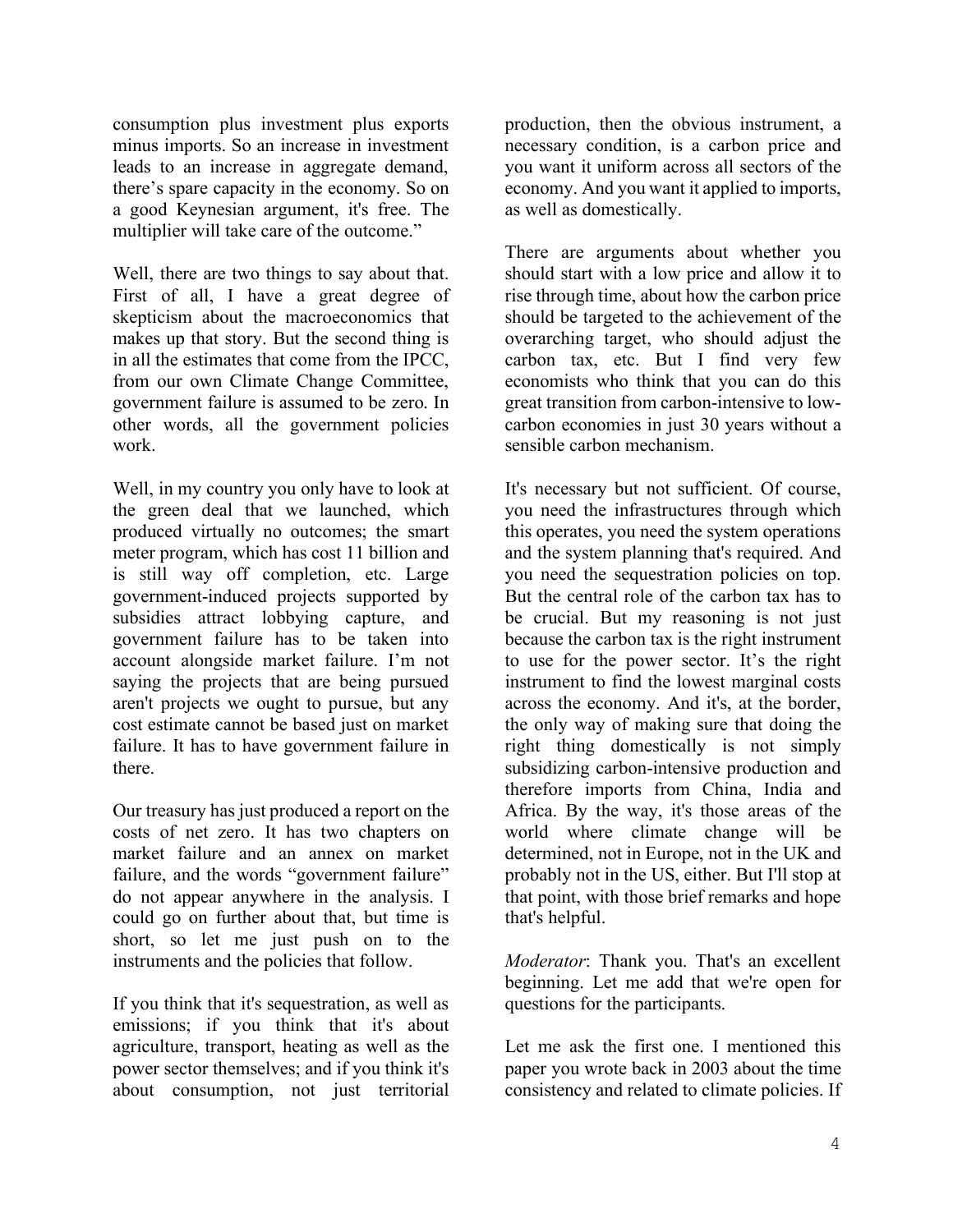you put that idea together with what you just said about the costs, obviously if the cost turned out to be extremely low, and you do see lobbyists in England actively trying to get rid of the subsidies, then the time consistency problem isn't so severe.

But if you don't have that and it turns out to be expensive, how is your prior analysis affected? The ability to actually sustain the policies that you're talking about, which is what, obviously, is a big worry. Because if you delay and delay or backtrack along the way, then this cumulative concentration in the atmosphere problem gets just progressively worse at an accelerated rate.

*Speaker 1*: OK, so the first point is if it turns out to be as cheap to decarbonize as, for example, our Climate Change Committee states, our Prime Minister states, etc., you haven't really got a problem**.** It's a kind of nobrainer, it's going to happen. If it's actually a positive net present value, there might be some temporary subsidies, but it's not really going to matter. The only time it's going to matter is if this costs. My view is the costs are grossly understated.

In the UK, the government promises all these initiatives, ahead of the COP26, and then it says customer bills aren't going up. So, the last thing that is going to happen is electricity bills are going to rise for political reasons. And, of course, taxes are not going to pay for this, because we need every penny of tax to pay for social care, the health service, the unemployment. So basically the argument is, you know what, just borrow it. What we'll do is we'll make future customers and future taxpayers pay.

Not only do I think that's ethically highly questionable, given that it's our generation of the mucking up environment and expecting them to pay. But if I was an investor, I'd ask,

"So are they actually going to pay and is government going to force either future tax papers or future customers to pay?" My guess is the answer is no. So what I thought about with, actually, Cameron Hepburn on timing consistency is the following: I advocate using a carbon tax, the problem is, who sets the carbon tax? And how do we know that they're not going to do time inconsistency? The parallel I drew in a couple of articles I wrote at the time was with the independence of central banks, where nobody trusted governments not to interfere with the interest rates, with regard to short-term electoral success. You know, "Oh, Lord, make me pure, but let me carry on sinning in the short term."

The answer, that is that you have to think about the setting of the carbon tax by an independent body in the same way we think about the independent setting of interest rates by independent central banks. The less you're prepared to create the institutional structure to sustain the policy, then it will fall into exactly the problem that you highlight.

*Moderator*: Thank you. I see a question.

*Question*: Impressive talk, I have to say, you have not lost any sharpness at all. I completely agree, of course, on the central role of a carbon price for all the reasons you have outlined. Partially you have answered my question already, but maybe you can dive a little deeper into it.

There's a long history of non-cooperation between governments when it comes to joint taxation and joint fiscal policies at large. There's a long history of markets being able to link up to each other, much faster and easier, in particular financial markets. And there is this whole wide issue of government failure which, when you have a carbon tax, and of course you have to pick a tax rate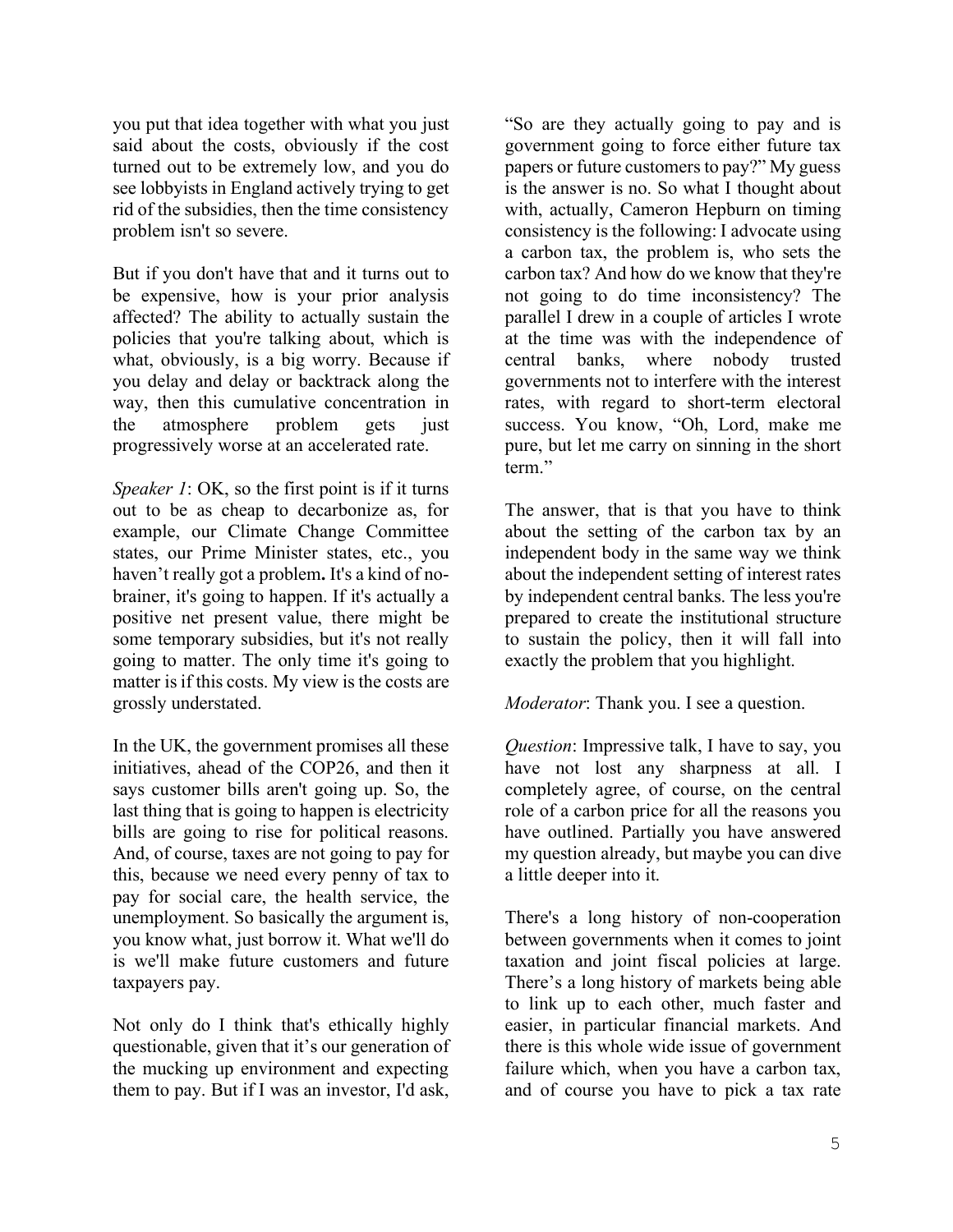which you think would be sufficient on environmental grounds. Whereas, if you would pick a volume target then you could rely on scientific advice. Maybe you can elaborate a little bit why a carbon tax, not a carbon price determined by carbon cap and trade.

*Speaker 1*: Well, thanks, you ask a whole set of questions. Let me try to answer two bits of them. First of all, on the intergovernmental issues. So Cameron Hepburn and I have another paper on the political economy of carbon border adjustments. I've always been concerned that the top down kind of Copenhagen/Durban/Paris aren't making any impact on climate change. Back to my opening remark, but there's been not a blip since 1990. So I've always been trying to think of other bottom-up ways of doing this.

Then the question comes, can you unilaterally act, even though the others haven't acted? Which is what these net zero targets are about. Then it's the carbon consumption issue and the carbon border. What Cameron Hepburn and I do is look at the incentives that are created if you introduce border carbon taxes. So, supposing there's a Chinese steel company sending steel to America or to the UK, and America or the UK has their own carbon price. The stuff arrives at the port and they're charged the equivalent carbon price that they would have been charged if there were a UK or American steel producer.

So, if you're the Chinese company, you say, "But is there any way we wouldn't have to pay this?" And the answer is obvious: "Yes, you can have an exemption certificate if you've got a parallel carbon price at home." So the choice is, do you want to pay it to your own government, or do you want to pay it to a foreign government? And we produced a game theory model to go with this to show

that this is probably the best way of pluralizing a carbon tax to those countries that don't have it to avoid paying it to the governments to which they are exporting the product.

Just imagine what the dynamics of this will be between the United States and China. I mean, America is a big player in this game. We're a bit part player, 1% of emissions, and a trivial bit on the end of Europe, now we've done silly things like Brexit. So I think the political economy bottom-up, of a carbon border adjustment, with the exemption certificates works.

Now, on the EU ETS versus the carbon tax, I've written a lot of criticisms of the EU ETS, and we have to accept that it's achieved virtually nothing so far. It's produced a low and volatile short-term price, which only recently has been increased up to  $\epsilon$ 30. Why? Because the European Commission has effectively started interfering to manipulate the number of permits to produce the price they would have liked to have had, had they had a carbon tax. The EU was absolutely right in 1991 to say a carbon tax was better than permits, but the lobbying, the vested interest, the industrial interest in grandfathering the permits pushed for a permit scheme.

And it's worse than a carbon tax, because the commission is effectively continually interfering in the permits to produce the answer that would have much more easily been achieved by virtue of setting the tax. I can't tell you how complicated and expensive the banking, the *ex poste* interventions are, and the vested interest of the carbon traders in having carbon trading system, rather than the tax.

So I think it's been pretty disastrous and, if you look at the price behavior, it's not the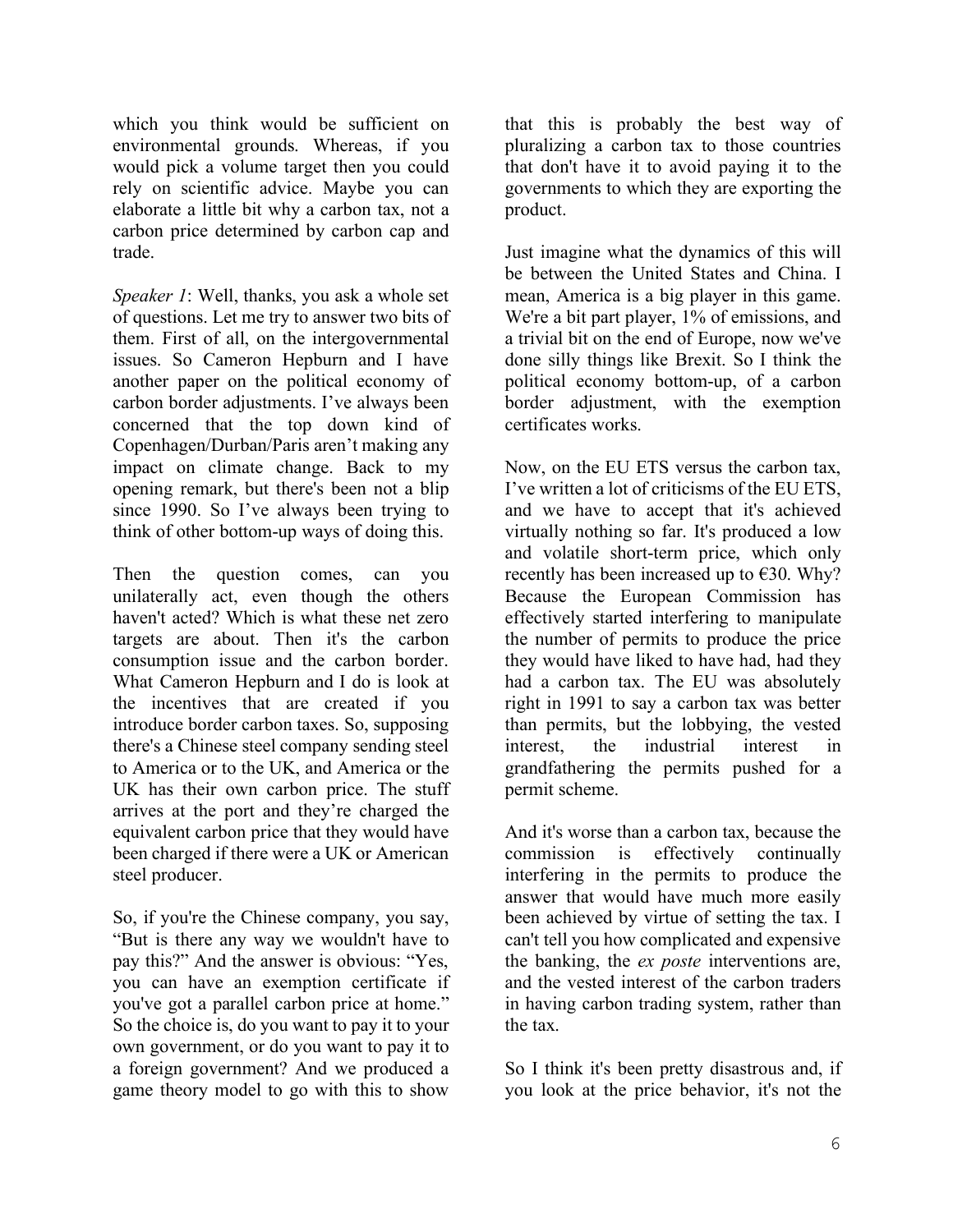trajectory you'd want if you wanted to have the most cost-efficient way of getting from here to net zero in 2050.

*Question*: Thanks. The question that I have is/ how do we measure the emissions from agricultural use or silviculture, in particular? So I'm thinking deforestation and reforestation. And how do we get to net zero when we think about the power system, given those questions, when we know we're going to need something that's controllable along the lines of, let's say, still natural gas units to help meet ramps with variable intermittent generation? How is that all going to work in with a net zero world in your opinion?

*Speaker 1*: OK, so while I've been thinking about climate change, I've been chair of our Natural Capital Committee for the last eight years in the UK, and I've been thinking very hard about the sequestration side of this issue. I've written a book on that topic. There are a whole host of companies rushing over the parapet to declare they're going to be net zero, but a particular time. ESG has come to bear on that, black rocks, around pressurizing particularly energy companies to do this stuff.

So they turn around and say, "We've got to do sequestration, what the hell do we do?" And, of course, fairly simplistically they say, "Oh, we just bought trees." Never think about the biodiversity that goes with that. And, of course, if you want to sequestrate carbon as fast as possible, cover the world in eucalyptus trees, they grow faster than anything else on the planet. You'll wipe out the biodiversity in the process, but, hey, you'll get the carbon reductions.

So this is a complicated problem. It's got dimensions to it. Now, that said, the big transformation is that we can now digitally map any square 20 meters on the planet. So,

in a separate activity, I work with a whole science team in Oxford, we digitally map land and we establish natural capital baselines.

And then, separately, you work with energy companies to work with big landowners and you work about voluntary carbon offset contracts and you keep rerunning that baseline. The satellites go around all the time. There are drones, all sorts of stuff. You keep reading. You can do it virtually every day, if you want, but annually or whatever, to demonstrate what's actually happened to, in this case, the vegetation in the form of trees and their carbon uptake.

So, you accredit that, that creates a market in carbon offset permits, and, eventually, because you create the platforms, you get a tradable platform in carbon offsets which sets along the tradable platforms in energy generation, etc, If the carbon price is common between the two, then the tradeoff between whether you reduce a fossil fuel plant or build a wind farm or you put the carbon back in the soil or you plant trees, etc., are measurable, tradable. Providing it's an automated platform, it's like a normal agricultural market, but you simply upload to the cloud the number of trees you want to plant. You put the polygon as the map that you require, and then you do the estimates from that. I think we pioneered that, doing it with a massive estate in the UK. Not on an American scale—a big estate is trivial for you guys—but brokering those deals in energy companies and landowners.

And the soil side, because we've got out of the common agricultural policy, all agricultural policies are usually dreadful for the environment. Yours is dreadful, ours has been dreadful, Europe's worse. But now we're just going to pay public money for public goods and one of those things is going to be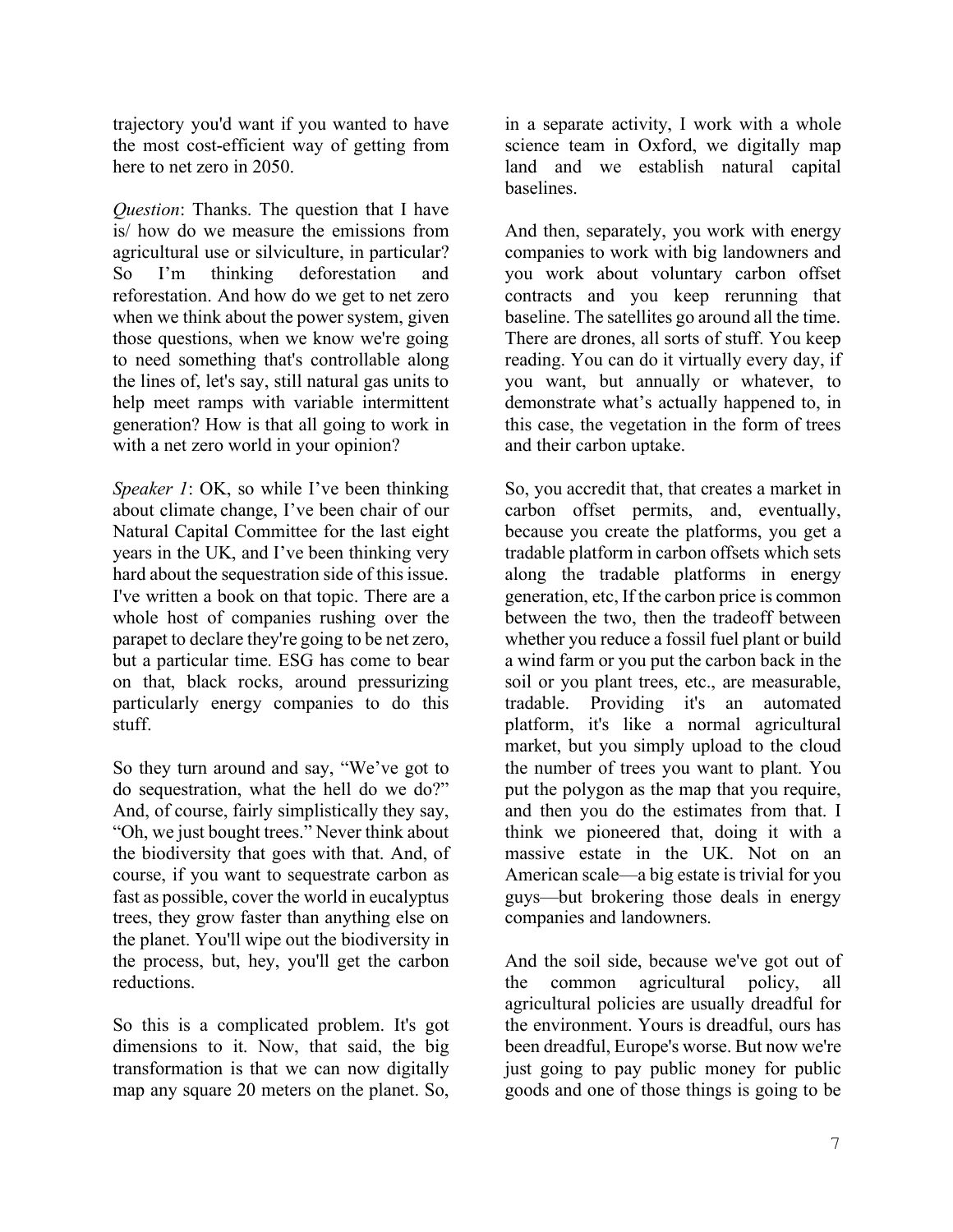the preservation enhancement of soils and peat bogs, and that's about getting this carbon back in the soil. Again, you can use satellite technology. By the way, just on the side, most biodiversity is below your feet.

So, in addition to soil having four times the carbon of the atmosphere, it has nearly all the biodiversity in the world, and it turns out the carbon in the soil is closely correlated to the biodiversity in the soil. So this is a massive win for biodiversity and for the climate, and there are lots of opportunities there which may turn out to be cheaper at a given carbon price than the emissions reductions. But it's a really important area and the science is advancing in terms of digital mapping phenomenally fast.

This is a fabulous opportunity. It's not just you can now see which bits of the Brazilian Amazon have been burnt by that ghastly government over there, and precisely what they're doing. You can see down to 20 square meters anywhere on the planet and that enables us to bring land into the game of climate change and it's cost effective to do a lot of this stuff.

*Questioner*: Thank you, that's really helpful.

*Moderator*: I will turn to Speaker 2, who will ask the last question.

*Question*: I just wanted to echo, to start, all of Speaker 1's comments about the importance of focusing on the land carbon sink. It's a major focus of our Net Zero America study, as well, which I won't have time to talk about in my remarks. So just to thumbs up on that.

I did want to ask a couple questions. I'm a little concerned about the idea of using land carbon sinks and protection of biological sinks as an alternative to decarbonization of energy and industry. Do you see differences

in the shallow carbon cycle and maintaining the shallow carbon cycle in the biosphere relative to avoiding fossil emissions or permanent sequestration of carbon in geologic sequestration, which is a much longer-term cycle? Are they really equivalent? Should we be paying the same for the two?

And you mentioned briefly in your comments that need to sustain the political conditions necessary for a carbon price across the economy. I've yet to see very few political economies anywhere in the world even begin an economy-wide carbon price, let alone sustain them. So I'm curious if you could speak more to how you see that happening, and, if there are certain sectors that act as blockers for that, shouldn't we proceed as rapidly as possible in those sectors that can make progress today.

*Speaker 1*: Thanks for your questions, and it's a real privilege to be able to listen to what you're going to have to say in a minute. I don't think I can answer all your questions briefly, but I'll try. So, on the issue about sequestration versus emissions, of course you've got to do both. All my comments were really directed at saying you can't get away with it by just doing emissions. And the extent there is a political constraint on the willingness of people to pay, we should do the cheapest ones first, and the reason why some of the sinks in the land are particularly attractive is because, quite a few of them but obviously not planting eucalyptus trees produce a lot of other natural capital benefits, and we have to recognize that climate change is not our only environmental problem. The destruction of biodiversity is incredibly important, and I'm amazed that biodiversity is not treated at least as seriously as climate change, even though in some circumstances, they are correlated.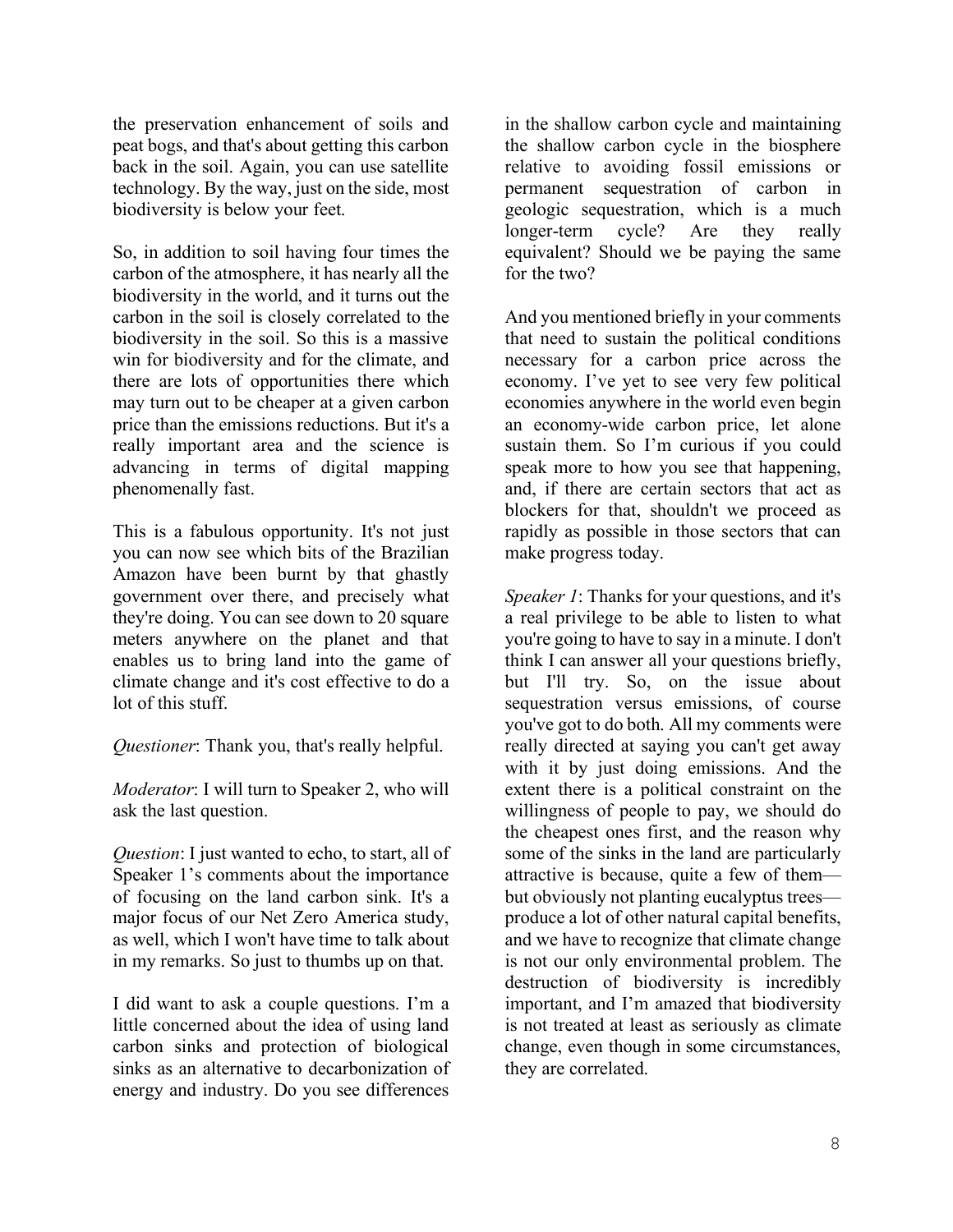So, wildlife, biodiversity, mental and physical health, water management, air quality—all of these have payoffs which come from things that you would be doing for climate change reasons, as well. I made the point about the soil and the carbon dioxide. I see the two problems as joint problems challenging almost the existence of our species on this planet in 100- or 200-years' time, or at least a lot of the planet. And that's why I've gone that far. But no way do I want to not reduce emissions, I simply don't want people to believe they got there.

Our Climate Change Committee came out with a recommendation for net zero and I read it. I was so angry, that's what motivated me to write my net zero book. They said when we get to zero, we will no longer be causing climate change at zero emissions. I mean, what could possibly be more wrong than that statement.

So that's why I'm on that side. On the politics of this, you're absolutely right. We've just been through a consultation and debate in Britain. We've come out of the EU and we're no longer a member of the ETS, so the treasury produced a really good consultation paper which said, should we have a carbon tax, should we have a UK ETS or should shadow the European EU ETS?

They chose the worst option. A UK ETS. Why? Because industry lobbied to be able to use our industry department to do sectoral deals for each sector of the economy, which meant special pleading jobs, etc. And because our prime minister vetoed a carbon tax, because he didn't want customers to see any tax rise in their bills.

Now, my response to that is straightforward. It is that if you choose not to use the most efficient instrument, any other set of instruments you use will have higher cost than the one you've chosen. And you can pretend that the costs don't exist, but you can't abolish the costs by choosing the wrong instrument. So I really seriously ask the question, if we're not prepared to pay the price of incorporating our pollution in our consumption decisions, and politicians reflect the public's unwillingness to pay anything towards climate change, then the reality is we aren't going to address climate change. We're going to waste quite a lot of money. We'll have quite a lot of indirect costs, but we're not actually going to correct this problem.

And, to come back to my opening remark, that's what we've been doing for 30 years, pretending we're doing something about it, doing incredibly costly and inefficient things and making no difference to the concentration of carbon in the atmosphere. I play the role of an economist, in the sense of saying, "OK, if you really want to do this, I think it's a lot more expensive than you think it is. I think there'll be a lot more government failure. But if you want to do it in the most cost-effective way, this is the way to do it. If you want to tell yourself you're making progress, but just import the pollution instead, by not having the border adjustment. If you want to use subsidies and pay out to the lobbyists and pay more for doing that, fine, go ahead and do that. But don't believe you're going to meet 1.5° or 2°, because you're not." And that's essentially my argument.

*Moderator*: Thank you. That was terrific start for our conversation. I recommend everybody read *Net Zero*. You can get it on Kindle. You don't have to wait for the paperback revision, and it's, of course, very consistent with the summary that you just heard. Now, we're going to turn to Speaker 2 and *Net Zero America*. I warn you, I've got a question about page 204.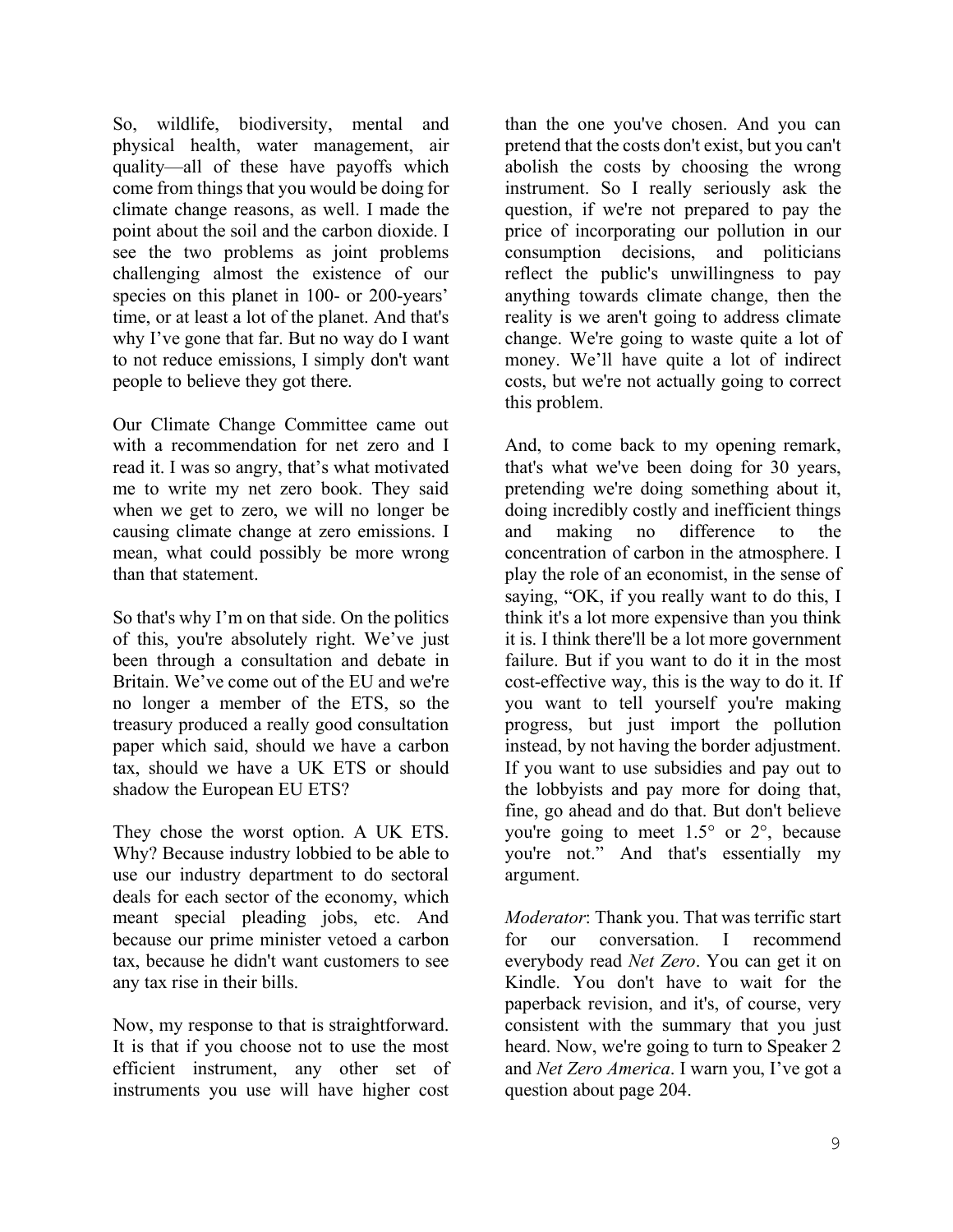### **Speaker 2.**

I'll cue up the slide deck for the full thing. Thanks, it's a pleasure to be here at the Electricity Policy Group.

I'm an assistant professor at Princeton in the departments of Mechanical and Aerospace Engineering and the Andlinger Center for Energy and Environment. Since joining the Faculty here in 2019, I've been fortunate enough to work alongside about 18 colleagues on this major *Net Zero America* study that came out as an interim report in December. We'll be producing a final report this spring.

As the Moderator's comment indicates, it's released basically as a 350-or-so-slide deck rather than a lot of prose. The idea is to help make it easy for folks to dive into the data and the results and not have to wade through the prose and comments. That's how we will be structuring the final report, as well.

This study kicked off a couple years ago with a recognition that we would be nearing perhaps a political turning point in the United States, with a change in government and seeing an increase in these net zero commitments that both states and major corporations are starting to make. And yet we'd seen very little detailed analysis of what it would actually take to get to net zero emissions in the United States across all greenhouse gases, not just carbon dioxide, but also, accounting for land carbon sinks and non-CO2 greenhouse gases.

We wanted to look at a more granular scale, not just at a high-level set of modeling results. We've seen integrated assessment models and other studies that a national or aggregate scale look at this question. But really try to understand what it would look like across the country, on the ground, in terms of the amount of infrastructure that would have to be deployed when and where across the country and what would be the associated impacts, both costs and benefits, associated with that transition. So that's what the report focuses on.

What we did was create five different pathways to get the US economy to net zero by 2050. These are not the only set of pathways. There's, of course, many other possible ones that we'll go down. It's probably unlikely we'll go down any one of these specific pathways in the end, but what we wanted to do is map out several different plausible pathways that could achieve the goal of net zero greenhouse gas emissions and rely on technologies that we fundamentally understand how to do today. So, technologies that have been proven out, the engineering has been demonstrated at pilot or commercial scale or in widespread use today. So we're not relying on commercial fusion reactors or fourthgeneration nuclear power or other things that we should be investing in today for future benefit, in recognizing the world doesn't end in 2050.

But also recognizing that if we're going to hit this goal on this time frame, we need to rely on technologies that can start scaling rapidly now, and that means there's little time to bring new technologies out of the lab and into the market at a material scale.

So we created a reference scenario, which is a benchmark that is used, similar to the Annual Energy Outlook from the EIA, with no new policy changes. You can see that in the current policy trajectory we get a little bit of growth in wind and solar, a little decline in coal and little else in terms of our eventual change in our primary energy supply through 2050. All of the other scenarios meet the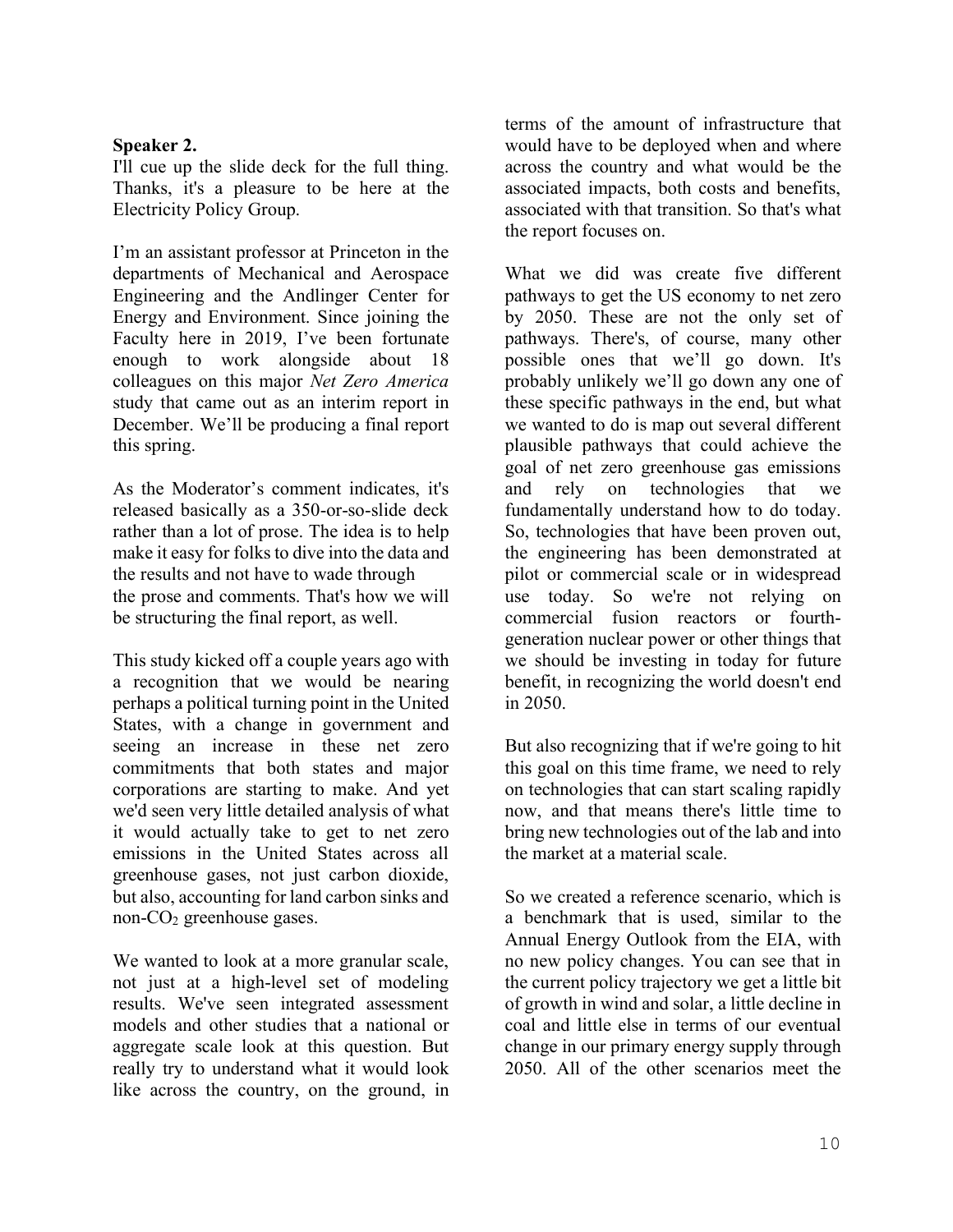same demand for final energy services as the reference case.

So we're not talking about wholesale changes in lifestyle or restructuring our urban economies to require less vehicle transit. It's a very business-as-usual type evolution of services, including no additional offshoring. So, the same domestic content share for our economy over time.

The five scenarios we created span three different key axes or dimensions that might drive us in different directions along the path to net zero—the first being the degree of end use electrification vehicles and buildings, space heating and cooling and buildings and industrial activities.

The second is the degree to which we rely on bioenergy or biomass in the economy. And the third is the degree that we rely on wind and solar power. We take a look at the five scenarios, the first two relate to that degree of electrification so the E+ and E- scenarios, respectively, involve basically full saturation of markets for electrification in the E+ scenario and about 50% saturation of those markets in the E- scenario. We have varying degrees of electrification there. Then, the Escenario, with less electrification, there's greater demand for liquid fuels and gaseous fuels.

The other axis that we explore is a variant of that E- case that allows greater supply of biomass. So in four of the five scenarios, with the exception of this B+ case in the middle, we constrain the supply of biomass for the energy sector to avoid any conversion of new lands that are currently devoted to agriculture/forestry into energy production. That means we can use the current lands that are devoted to growing corn for ethanol production, which is about 40% of our current corn crop, as well as sustainably

harvested waste biomass from agricultural and forestry lands and municipal solid waste.

So, in all four of those scenarios that have a constrained bioenergy supply, you can see that bioenergy grows relative to today. But all those scenarios basically max out that utilization of available biomass. In the Escenario, since we have this greater demand for liquid and gaseous fuels, one way to meet that demand would be to rely more heavily on bioenergy. The E- B+ case is a variant that relaxes that constraint and allows conversion of lands from agricultural forestry into energy production and essentially allows the full billion tons study estimate of supply for the United States—that report that was produced by USDA and DOE on the estimated bioenergy potential in the US.

The last two cases are variations of our E+ high electrification scenario, RE- and RE+, which respectively push and pull on the role of wind and solar energy, as the third axis. The RE- case caps the rate at which we can deploy new wind and solar to the historical maximum that we've achieved so far, which is about 35 gigawatts per year.

That scenario is meant to reflect a future where we cannot scale up the supply chains. We can't deploy wind and solar faster due to siting constraints, or maybe due to the inability to expand our transmission at the pace required to support that growth. So it may be an extreme case where we can't go any faster than we have today.

But it's designed to act as a scenario that constrains wind's and solar's role and sees what else is needed. As you can see here, the orange bar, which is uranium or nuclear energy, expands substantially if we can't grow wind and solar at the same pace. As does the role for natural gas, primarily in stationary sources for methane reforming and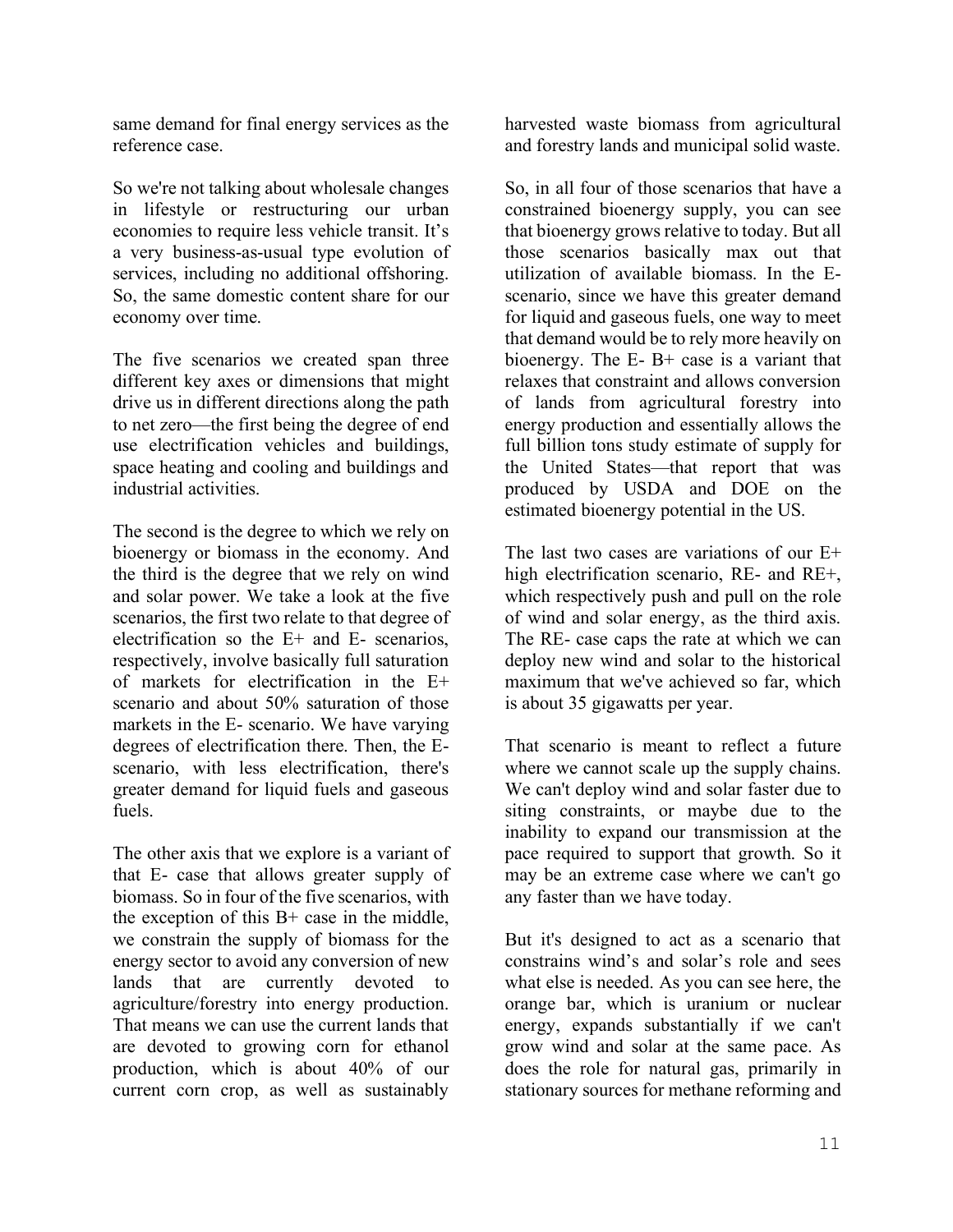power plants with carbon capture and sequestration.

And then, finally, RE+ case, it's 100% renewable primary energy supply. So wind and solar has expanded much more dramatically in this case, alongside the bioenergy to supply virtually 100% of our energy, along with a little bit from hydro, geothermal and other renewables. That scenario is fully primary energy from renewable resources. We achieve that by, in the model, prohibiting the use of fossil energy or geologic sequestration of  $CO<sub>2</sub>$  and require the phase down and retirement of the nuclear fleet by 2050.

So these scenarios look very different in terms of their primary energy supply composition, in terms of the degree of enduse electrification and the role of carbon sequestration or use. All the scenarios capture at least 700 million metric tons of  $CO<sub>2</sub>$  from point sources, which is a huge amount relative to today and as much as 1.7 gigatons or 1700 million metric tons in one scenario. Most of that is sequestered, if permitted, whereas the RE+ case, the 100% renewable case where we prohibit that, uses all the  $CO<sub>2</sub>$ captured from biomass indirect air capture for synthetic fuel production to produce a synthetic methane or fischer tropsch fuels for liquids to offset the use of fossil fuels.

What we found is that, while all of these pathways require wholesale transformations of the entire energy system, so by no means a trivial undertaking, they are relatively affordable, not net present value positive, but a modest cost, especially when you compare it to our historical expenditures on GDP and think about how much we can afford to spend to spend as a country while maintaining a prosperous economy.

This chart shows the historical share of energy expenditures in the US economy, which you can see during prosperous times is basically extended from about 5-8% of economic activity devoted towards energy purchases. During periods of great recession or oil price shocks, you can see that that that share spikes up, either due to economic contraction or higher oil prices on either side of the ratio here, to much higher levels above 8%, as much as 14% during the oil price shocks in the 1980s.

Now, if you look forward at the modeled costs of these scenarios, we see that they're in all in the range of 4-6% of GDP spent on the transition to a net zero emissions energy system. Some of them are more affordable than others by 2050, but through the first two decades of the transition there's very little difference in the overall cost.

And, of course, the further out we go, the more uncertainty there is about what the actual modeled results would be in reality. Note that this is more expensive than the reference scenario, in which we enact no further policy changes to transition towards net zero emissions. It's about a 3% increase in annual expenditures through 2030 and about 1-2% of GDP in 2050. So it's not an insignificant amount. But also note that we're not running a global CGE model with a good representation of global oil price responses to these changes in demand for oil and gas.

So we note that it's plausible that this reference case would be quite a bit higher cost if we think that, in a world in which we don't reduce our oil and gas consumption, that prices all else equal should be higher for oil and gasin that scenario than in the net zero scenario. So we fix them to be equal in all scenarios for comparability because we lack that CGE-type model.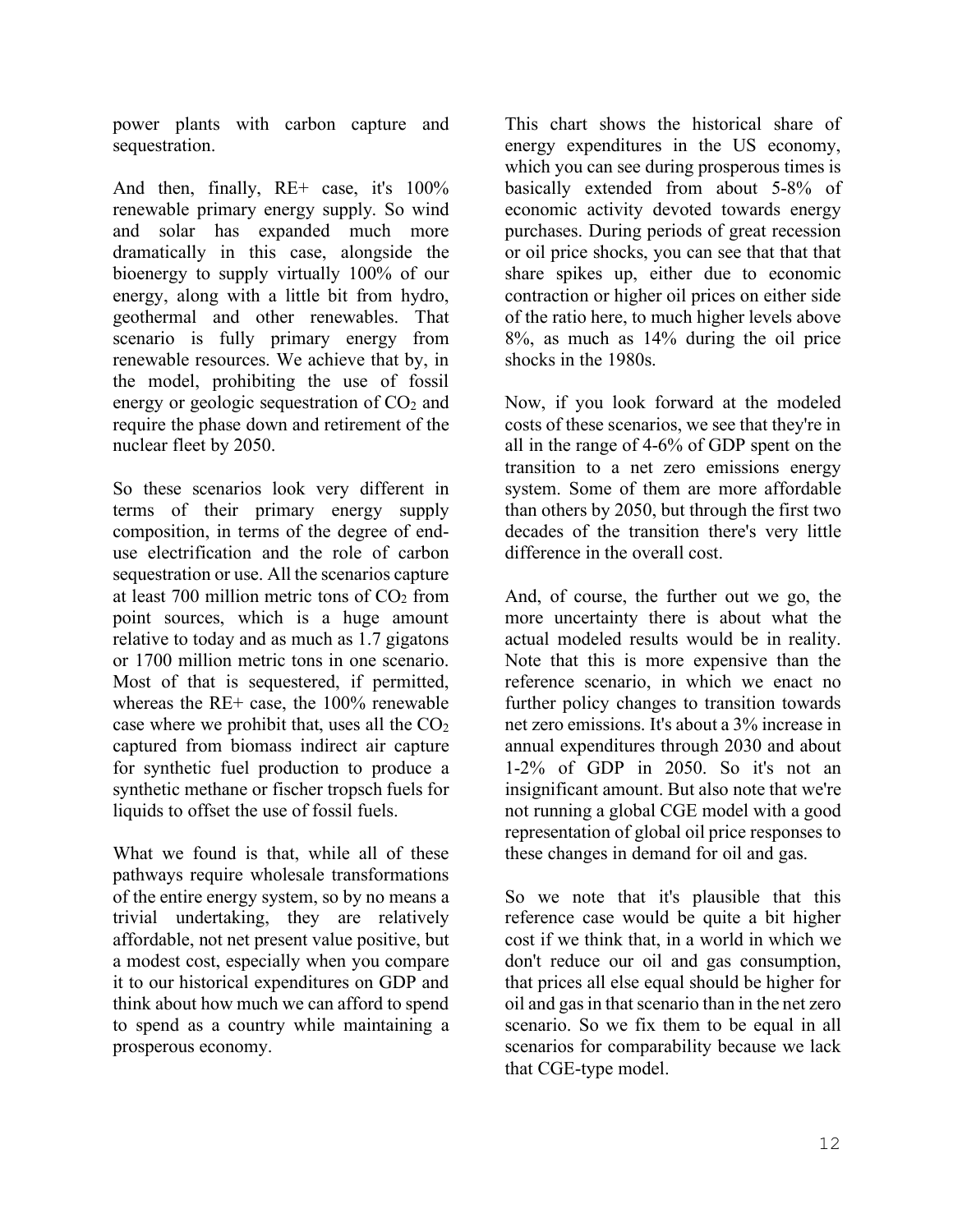But you would expect from basic economic theory that, if we're going to be reducing oil and gas demand substantially in a net zero transition, oil and gas prices would be lower than the reference case. Of course, these also look like nice smooth lines, and in reality, is an economy that still remains reliant on global oil price shock on oil would be exposed to global oil price shocks that might make the reference case much more volatile than these net zero pathways as well.

Final point on this is that, of course, these are private costs, direct expenditures on energy that don't reflect the public benefits of a net zero transition, including the avoided impacts of climate change, but more relevantly for the near term the substantial public health benefits that we estimate in the report as well, are on the order of several trillion dollars of avoided public health costs from reduced air pollution. So there's significant salient benefits to these pathways as well.

Of course, the fact that it's potentially affordable does not mean this transition is easy. I want to focus the rest of my talk on three different challenges that I think are important to focus in on. None of these challenges are about finding the most costeffective route to net zero, so I'm going to take a bit of a heterodox approach here.

I understand the economic case for carbon pricing, I understand the economic case for the lowest single-cost pathway to get there. But I don't think that's how our economy works, and I don't think that's how politics works.

What I'm more interested in is the lowestcost feasible route to get there, which is unlikely to be what we would ideally see out of an economic model. So there's several challenges that might impede our progress beyond just getting the price signals right.

The first is the need to mobilize significant amounts of capital and labor towards the transition to net zero. So, whereas the incremental costs for household expenditures or business expenditures over the next decade may only be about \$300 billion or less, according to our modeling, the amount of upfront capital that needs to be mobilized and invested over that decade is on the order of \$2.5 trillion

We can see here the areas in which that incremental investment is leveraged, relative to a policy-as-usual case. This is sort of the policy to-do list. We have to start mobilizing this investment now and we need to be thinking in a dynamic context, not just a static equilibrium context where we're trying to cause substitution between readily available substitutes. We have to think about the pace at which infrastructure and durable assets are switched over over time. If you miss the point of infrastructure turnover, the point where you purchase a new vehicle, the point where a new power plant goes online or an industrial process is retrofit or invested in, that infrastructure is going to be locked in for the next 20, 30, 40 years.

Some of those investments that we have to make now to avoid that lock-in will look like a very high marginal cost investment from a static equilibrium perspective but are actually the lowest-cost investment to be made in a dynamic context. Additionally, of course, technology and cost of solutions is not static either, and so, whereas Speaker 1 is arguing we've done very little to address climate change to date, putting aside the counterfactual question, I'd argue we actually have done quite a lot in the sense that we have transformed the economics of decarbonization in the electricity sector, where the cost of wind and solar have plummeted by about 70% for wind and 90% for solar over the last decade. And now for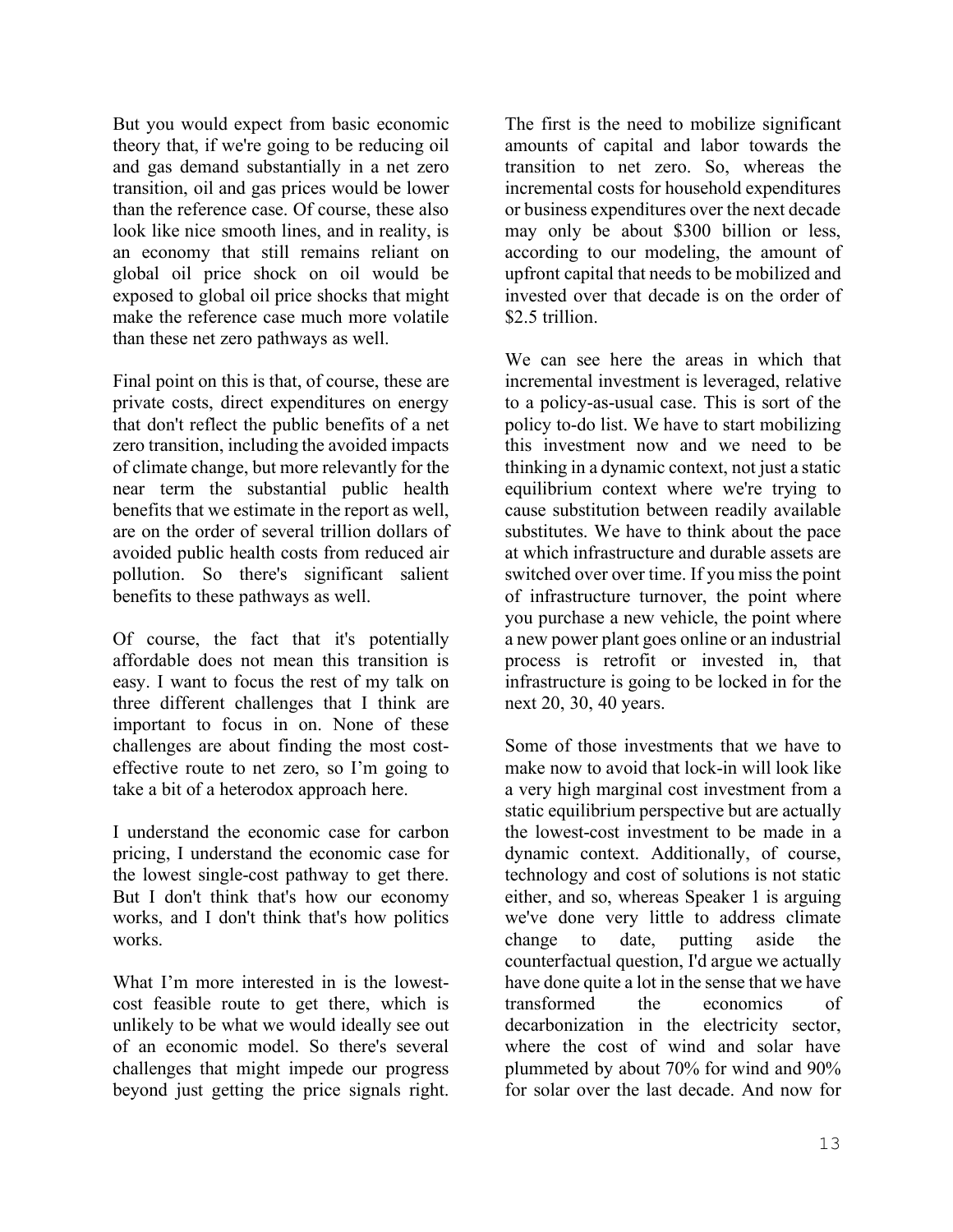electric vehicles and light-duty electrification, where we've now seen the incremental cost for electric vehicles fall substantially. The battery pack costs themselves, which is the primary incremental cost, have fallen by about 85% over the last decade and are projected to continue.

That fundamentally changes the cost of transition and the balance of solutions available. So this is another dynamic reason to invest up front in things that may seem more expensive but are actually part of driving down the marginal cost over time and unlocking the lowest-cost transition pathway, as well as fundamentally altering the politics.

The reason we're seeing the majority of major US utilities committing to net zero transitions in the power sector is because of that fundamental change in the economic costs and the reason we just saw GM commit last week to fully transitioning their light-duty vehicle products over to electric, is again because of these dynamic technical changes. So we have to think about what policies can mobilize this kind of change up front and that may require—while a carbon price can help on the back end—a number of more proactive policies that may seem to increase the nearterm cost but substantially reduce the longterm cost and change the political calculus of the transition over time.

The second challenge is that even if the cost is relatively affordable, there are a number of very real implementation challenges and tradeoffs across these different pathways. This chart ranks in order, from zero being easiest and 100 being hardest, several different potential implementation challenges and the ordinal ranking for each of our five zero emissions pathways.

And you can see from the spider diagram there's no single pathway here that dominates all of the others, that's easier on every dimension. In fact, what we have is instead is a whole series of tradeoffs. It's difficult for me to think *a priori* which of these challenges is likely to prove most challenging. In fact, many of these are likely to be threshold type challenges where the first amount of wind and solar deployed in a certain area is perfectly easy to do. But as the cumulative impact mounts there's a threshold at which public acceptance is thrown to the wind and there's no additional way to deploy further capacity. Same thing on any of these axes.

What that argues for is that we should be trying to make all of these pathways as real as possible viable options going forward, as well as opening up as many others as we can think of. Because if we move in one direction and run into impermeable barriers along any of these routes, we need other directions to pivot and tack to. And because of the urgency of climate change, we can't afford to fail in this transition, we need to make it as quickly as possible to reduce cumulative greenhouse gas emissions and to drive down the technological costs that the rest of the world needs to make that transition, as well. So we need to be moving along these axes as quickly as we can, without running into any barriers that halt progress entirely. Or, if we do run into those barriers, we need alternative directions to head to.

Much of our report was focused on moving beyond the headlines or the high-level modeling results like this to think about what those tradeoffs and impacts look like across the US landscape and to try to visualize those in a more granular and visceral manner. I'll start here with the high-level graphs and then I'll show you an example of that for the power sector. We have similar analysis for all of the major sectors of the energy economy, as well in the full report.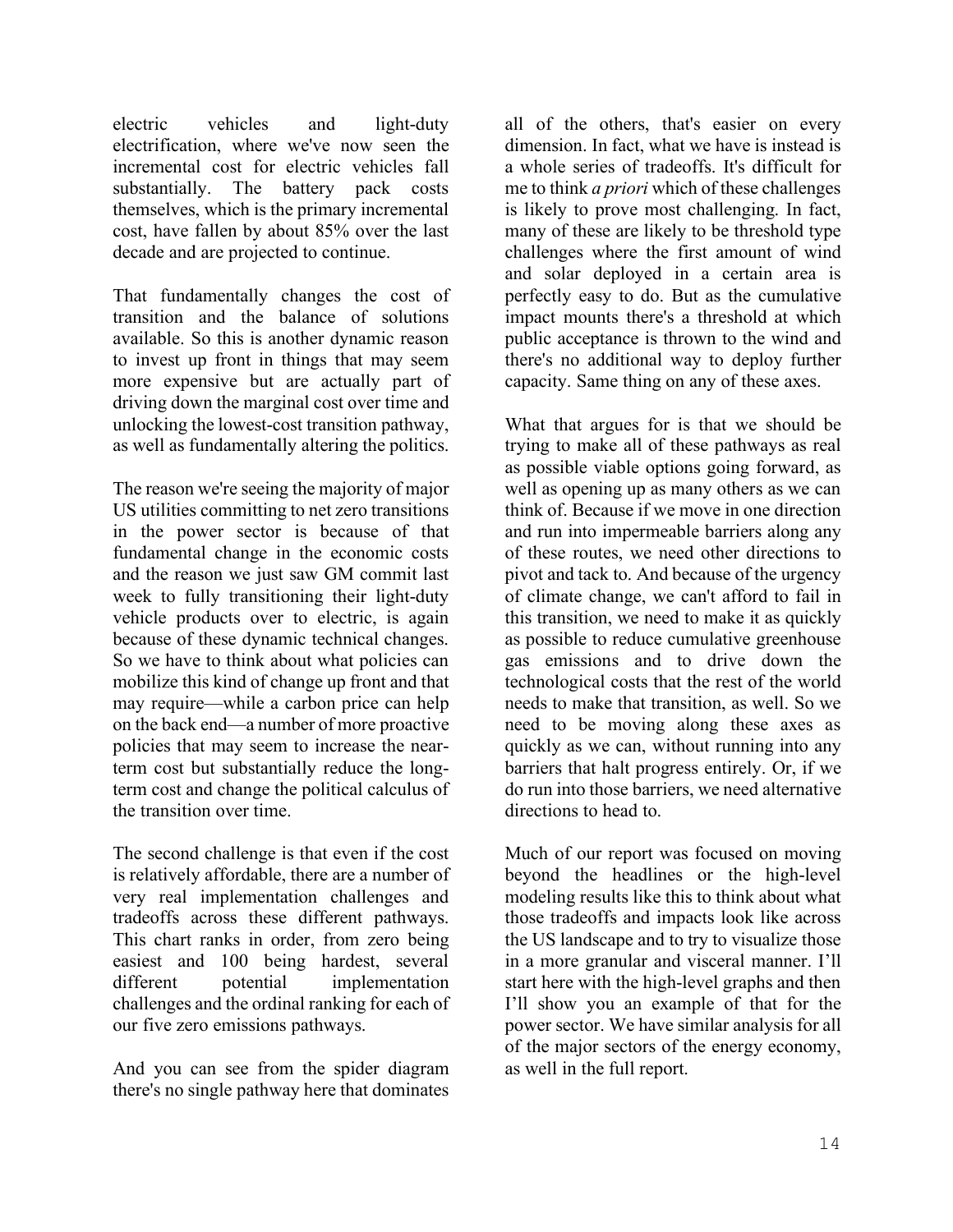This chart shows the change in electricity supply across those five model pathways. We can see that, at least over the first decade, all five of these paths, or at least four of the five—the ones that don't constrain exogenously the pace of wind and solar growth—follow the same transition path, the least-cost transition. And that's to basically expand wind and solar capacity by between 550-600 gigawatts over the next decade, which would be sufficient to bring aggregate wind and solar generation from about 10% of our electricity in the US today to about 50% by 2030.

The second thing you can see here is the dramatic increase in overall electricity production needed to support electrification of end-use activities, whether we're in the E+ or E- case, as well as production of hydrogen or direct air capture, which also rely on electricity.

So we've got 150% growth in the first four scenarios and actually 300% growth in the RE+ case, because, in order to fully displace fossil fuels, we need an enormous amount of clean electricity to produce hydrogen and synthetic fuels from direct air capture and biomass of CCS.

You can see, also, that if we constrain the role of wind and solar, there's a much greater role for nuclear and gas with CCS. But mostly, again, after 2030. So we have some time to prepare and improve those technologies as they go forward.

This would require accelerating every year the rate of deployment for wind and solar from about 35 gigawatts peak now to an average of 60 gigawatts over the next decade, which probably means doubling that by the end of the decade to about 75 gigawatts per year.

So, to give an idea of what that looks like across the US, this is one of our spatially downscaled results, where we have here the current wind and solar capacity and their spatial extent across the US today. You can see the blue areas are wind farms across the country. If you look very closely, you can see some brown dots of solar farms that are hard to see at this national scale so far. Then, you see the transmission routes and major metropolitan areas in grey. This is about 150 megawatts of wind and 70 gigawatts of solar today.

This is what that might look like by 2050. You can see the enormous spatial extent of the wind buildout across much of the country, the northeast as offshore wind, using pretty much every site we can identify as viable. Now you can start to see the solar as populated across much of the country, as well, particularly in the southeast, mid-Atlantic and southwest.

In order to support this large-scale expansion of renewable resources, as well as the overall increase in total electricity generation, we may need to as much as triple the transfer capacity of the existing transmission system.

It took us 150 years or so to build the current grid; we may need to build twice that much over the next 30 years, which is of course a daunting implementation challenge. The model says that's cost effective but clearly an implementation challenge that is not in keeping with current pace of expansion in the transmission system.

As an alternative to deploying so much wind and solar, we could of course rely more heavily on firm low-carbon resources, like nuclear and natural gas to CCS or enhanced geothermal, that are more geographically compact and produce at a higher capacity factor. In the RE- case we need about 50%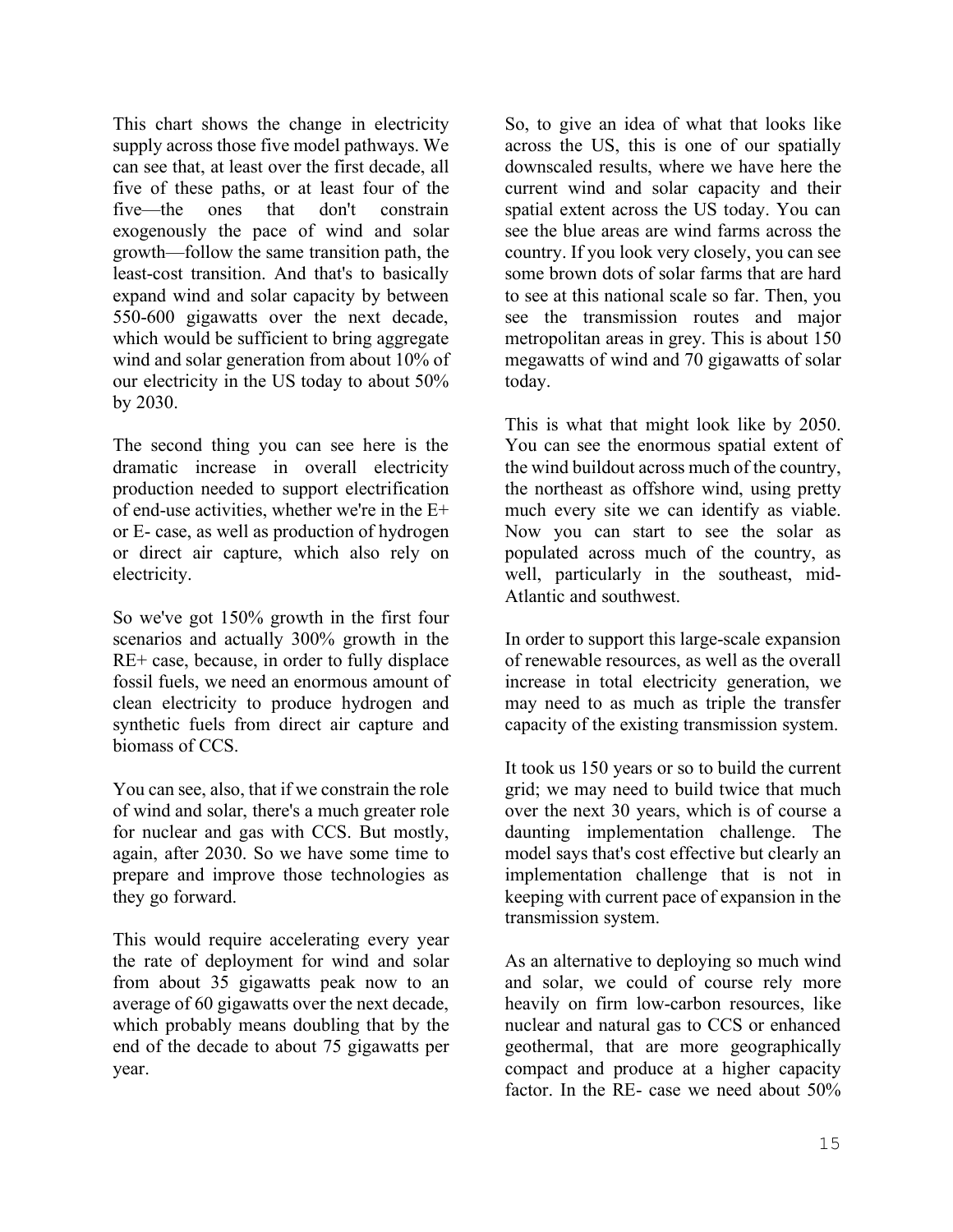less wind, solar and transmission built by 2050.

But, as you can see, there's no way out of the tradeoff space here. We need an unprecedented rate of growth of nuclear and gas with CCS, in order to achieve this change, with the average annual additions of new nuclear reaching 15 gigawatts per year by the beginning half of the 2040s and 25 gigawatts per year by the end of that decade, which compares to a record pace in the US of singleyear expansion of 10 gigawatts historically. There is no way around unprecedented rates of change to get to net zero, and this is where the challenges really lie.

Finally, I just want to emphasize that while economists would counsel us as an important recommendation to find the lowest-cost strategies to get there from an equity and environmental efficiency perspective, we have to remember that all politics is local. I've yet to hear a politician stand up and say, "My policy delivers the lowest aggregate cost for the United States as a whole" or, "My policy is maximizing social welfare." I say it a little bit tongue in cheek but it's the reality. I've been giving briefings on energy policy questions for 15 years and I've never heard a decisionmaker ask me what the single lowest cost strategy is. They want to know if it's affordable, that's a threshold effect that's necessary for political progress. What they want to know is how this affects my backyard, my constituents, my industries, my families, my air that I breathe. Localized impacts.

What that means, I think, for us in the academic and modeling community, is that we need to focus our decision support tools and our analysis on offering more granular guidance and politically salient results beyond just the aggregate cost for the country as a whole. We have to keep exploring that finding as well, but we need to, as we talk about in the report, downscale those results to a finer scale.

As an example of that, in the report we focus on employment at a state level and granularity by sector and by type of job across the economy. If you look through our report, there's much more detail on the employment implications. This chart here shows the transition, the either increases or decreases are more or less flat in yellow. Employment trends at a state level, based on the E+ scenario. Because we have spatially detailed findings for where things are deployed, we can also estimate the jobs associated with that at a fine scale and give state level findings on the employment implications.

You can see that, as a whole, the country sees a net increase in energy-sector employment, about half a million to a million net jobs by 2030 and two to three million net jobs by 2050. But that aggregate change hides major shifts in local economies. That's where the politics is going to be most salient. So you can see, West Virginia, for example with declining coal production and power generation, is one of those areas with substantial change in the next decade. There are other heavily fossil-dependent sectors that are relying on oil and gas extraction or refining today, like Louisiana, that would see major transitions ongoing in the 2030s or 2040s. So this is where the politics is likely to hinge.

Then, finally, we also estimate the air pollution benefits at a county scale from reductions in emissions from coal power, motor vehicles and other sectors. Here, I just showed the two largest ones, coal and motor vehicles. You can see our current emissions and premature mortality is per county from both coal at the top and motor vehicles at the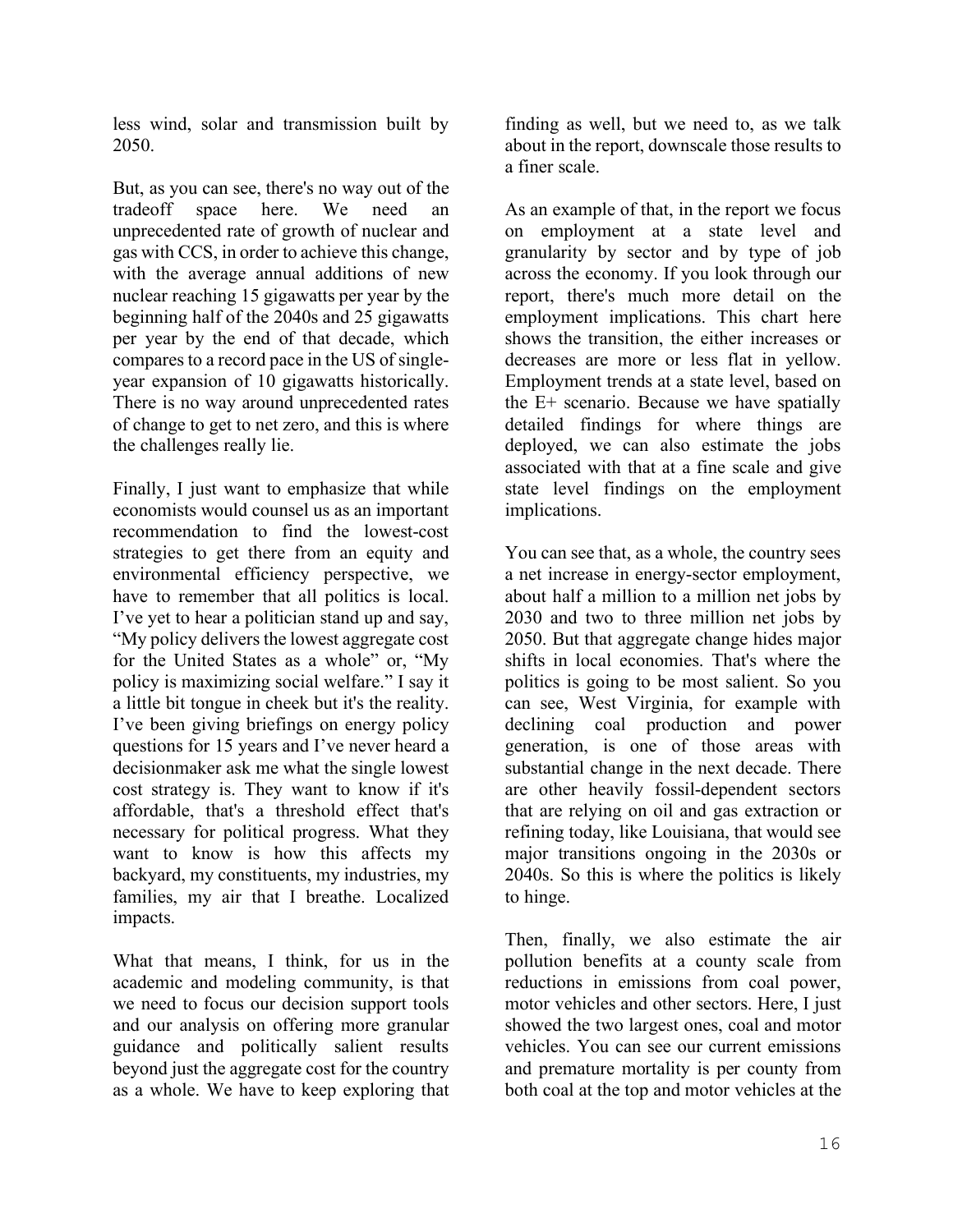bottom today. In the  $E+$  case, where we phase out coal entirely and with high degrees electrification, this is what that looks like by 2050—clean air, full elimination of tailpipe emissions, effectively, full elimination of coal-fired power plant emissions. And somewhere on the order of 200-300,000 premature mortality is avoided, which we estimated about \$2-3 trillion in avoided damages. And that's without even counting the morbidities and hospitalizations that would also be avoided in this. This is only premature deaths we're estimating a broader set of impacts, as well.

It's these kinds of salient local impacts and immediate impacts, rather than the long-term avoided damages of climate change, that I think are going to drive the political conversation, as well, and that will ultimately determine what the feasible set of policies we can pursue looks like.

I'll stop there. Again, there's a 345-slide report. I encourage you to dive into it.

*Moderator*: Thank you. I'm going to go to the questions.

*Question*: Thank you very much. It's certainly a tour de force. Not only the 345 pages of results, but just trying to get a handle on the massive number of technical appendices that accompany this. In looking through one of the technical appendices, I'm struggling with the fundamental notion that we can spend an incremental trillions of dollars over the next 30 years and, somehow, it's not going to really cost anything relative to business as usual upfront investment in the grand scheme of things.

One of the things that struck me, I think was maybe page 19 of the technical assumptions document or the technical appendix document, is that there's a cost of capital that's used for apparently almost all of the technologies, including transmission, which is said to be 4% real. It's said to be based on utilities' weighted average cost of capital. In my experience in the industry, including now, is that the utilities' weighted cost of capital is considerably more than 4%, perhaps double or more than that. Also, when you look at people like Lazard**,** who are costing merchant generation, etc., they're using a number that's way north of 4%. Just wondering if you might just comment a little bit about that, because it seems that that might drive a lot of the ultimate numbers.

*Speaker 1*: So we do apply different weighted average cost of capital for different sectors. The fuel sector, for example, is higher risk, has higher costs to capital than the regulated industries. I don't believe it's the same cost across the entire power sector, but I'll have to go back into the appendix. You might be looking at the cost of debt, rather than the cost the weighted average cost of capital, because the cost of equity is going to be considerably higher than 4%.

*Questioner*: I may have misread it, it seemed to say  $4\%$ .

*Speaker 1*: I'll look and try to get back to you on that, but I think that the weighted average costs are higher than that. I think the longterm debt assumption is about 4% and it goes up from today's levels back to more historic averages, since we're at very low levels now. I think that my recollection is that the WACs are in the order of 6-9% across different sectors, but I'll have to confirm that. Thanks for diving into the appendix. That makes you maybe one of six that have done that. And there are more appendices coming, by the way, as we finish up the edits on those.

*Question*: That was really extremely interesting, obviously fantastically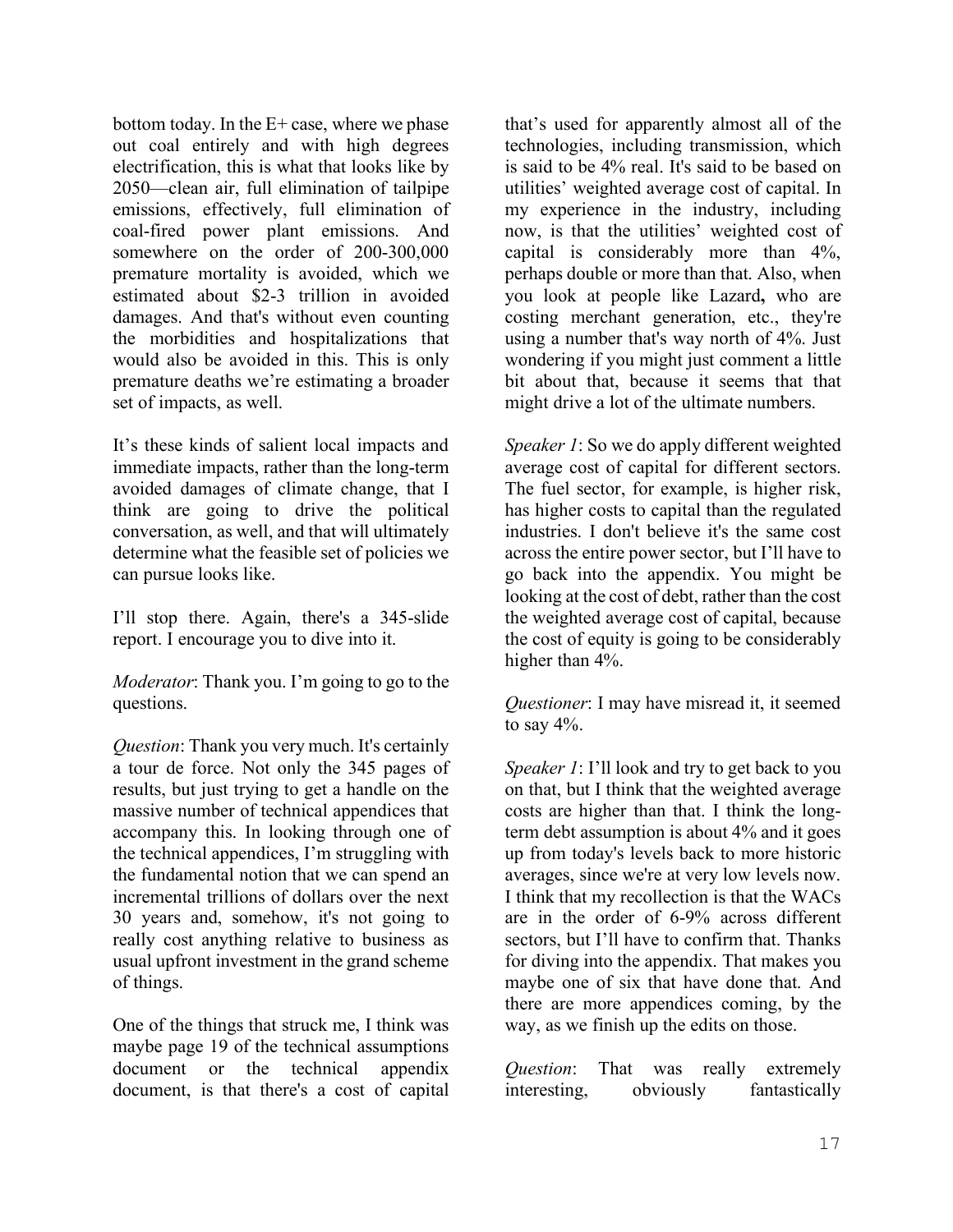substantive work. Can I come back to the costs issue? It really is a segue from the last question, too. Two particular points. I made this remark earlier, that if the costs really are as low as people are suggesting, this is going to happen anyway, and we can relax and concentrate on some other things.

But I don't quite buy that. So, on the claim that lots of environmentalists make that the cost of solar and wind has collapsed, and this is a transforming situation, when I did the cost of energy review for the UK government I suggested that the cost comparisons were not on a like-for-like basis, and proposed that everyone should be at equivalent firm power.

And when you do that, for example, the idea that wind is fantastically cheaper than nuclear turns out to be not a tool as obvious as it looks. I assume in 20-30 years' time we'll crack all the storage issues, all the intermittency issues, the batteries or storage, that stuff. But in the short run, first question is, do these numbers stack up in your scenarios to produce the same cost result if you use equivalent firm power?

And my second point is that almost everyone concentrates on the dramatic falls in the cost of solar and wind. But they seem not to notice the speed of technical change and cost reduction in the fossil fuel industry. Nor is the comment about relative prices not absolute. I'm reminded that in 2014, November, when the oil price collapsed, many people in the shale industry were saying \$100 oil is necessary to make this stuff fly, and then they were working and beginning to rebuild capacity at \$35, with a dramatic fall in cost. These digital technologies, the seismology etc., would increase those bits.

If I had a third little rider, and you're very different from us, in the sense of you are one of the three world's greatest producers of oil in the world and you're in 10 million barrels a day, even after the shocks of the last year. What are the costs to America of closing the shale industry? I know what the benefits are. What are the costs of closing all that down? Have they been taken into account in your costing? So, equivalent firm power, relative cost of the oil and closure of the fossil fuel industry costs.

*Speaker 1*: Great questions. On the first point, my typical roadshow is all about the need for clean, firm resources, so I'm very much on the same page. I don't think that the method of assessment should be to require all resources to bid equivalent firm power. We don't need every resource to be a firm resource. What we need is a system as a whole that delivers reliability 24/7 for all weather conditions. What we need is firm resources to compliment shorter-duration balancing resources like batteries and demand flexibility and weather-dependent variable renewables like wind and solar. Those are three different buckets, and we can combine them in different ways to achieve an overall system cost that is reliable.

Now, in my modeling that I do in my lab with a very detailed electricity system planning model, we can capture all the hourly interactions with unit commitment constraints and ensure that we have that need met. This model that we use here, the **real** model, is about 40 representative days at hourly resolution, so it's better than NEMS, which runs 16 hourly time strips that are not at all connected, or even the ReEDS model from NREL, that does similar.

But it's not as good as a detailed power sector model, but I think what we can say with confidence is that we have enough firm capacity in the system to meet those needs throughout the year, and that requires between 500 and 1000 gigawatts of firm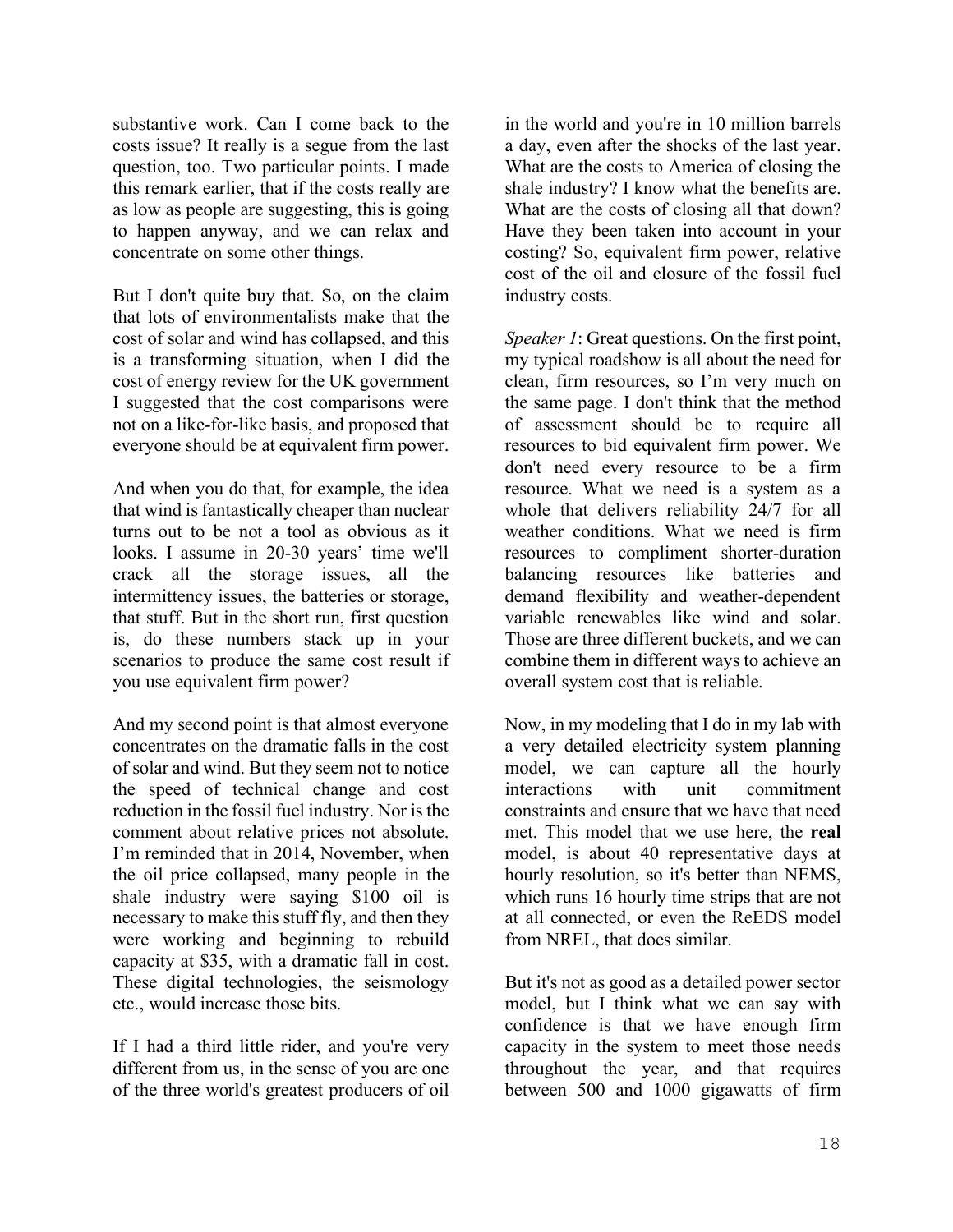generating capacity across all model scenarios and all model years, which compares to about 900 gigawatts on the system today.

So, roughly the same order of magnitude is still needed. In the near term, that could be natural gas power plants as we phase down coal. But in the longer term, beyond 2030, we need substitutes for natural gas, as well. The ones that come out in the modeling, perhaps as most cost effective, is hydrogen fired in existing gas combustion turbines or combined cycle power plants that are retrofit to burn higher and higher shares of hydrogen. It's a very low capital expenditure cost, relatively expensive fuel, but for a firm resource that doesn't run very often, that's ideal. Then for resources that run more moderate capacity factors, gas and biomass to CCS fit the bill. For those that run more often, which tends to be less capacity, but more energy needed, nuclear or advanced geothermal would fit that bill. So we need a portfolio of those resources, as well.

Comparing levelized cost to levelized cost in my other talks, I liken it to comparing the cost of a banana to the cost of a burger. It's good to know the banana is cheaper than a burger, but that's clearly not all the information you need when you're trying to decide what you eat. It's only a piece of the puzzle.

On the incremental costs, I agree entirely there has been dramatic innovation in the oil and gas industry on par with the pace of innovation in the renewables industry. I liken that to another example of how we can change the cost of mitigation, the innovation. That was a dirty or moderately clean sector that's innovating. But it shows how rapid innovation can be when you do target investment into that sector, whether that's

from natural market forces or from policyinduced market investment.

So I think you're right in terms of relative cost. We capture that with a very low oil and gas price trajectory in our modeling. So these are assuming about \$50-a-barrel oil in 2050 and \$3-4 gas, very low-cost scenarios in our modeling here, assuming that those trends continue. And we still find that the incremental cost of transition is relatively low. In fact, if you make oil and gas prices higher, the incremental cost gets smaller, because we're avoiding substantial amounts of oil and gas consumption at a higher savings.

Finally, on the impact on the domestic economy of reducing oil production, I'll just note that, because we are still importing, we're exporting as well, but we're still importing oil. We can reduce the total imports, first, as we reduce our consumption, and that delays in are modeling the decline in domestic production till the late 2030s.

So, through 2035 US domestic oil production is about the same and through 2030 domestic natural gas production is about the same as today's levels. So we don't need to close the shale industry tomorrow. But there will be long-term transition costs, as we see the oil production decline by between 40 and 100%, depending on the scenario. We do not yet have estimates of the macroeconomic impacts of these changes, which are broader than what we're looking at here.

But if the direct impacts are on the order of a couple percent, the macroeconomic effects are not going to be 10%. They're going to be on a similar magnitude. They're also ambiguous. We have trade benefits, potentially, as well as reductions in domestic production from oil and gas. We also have significant public health benefits that should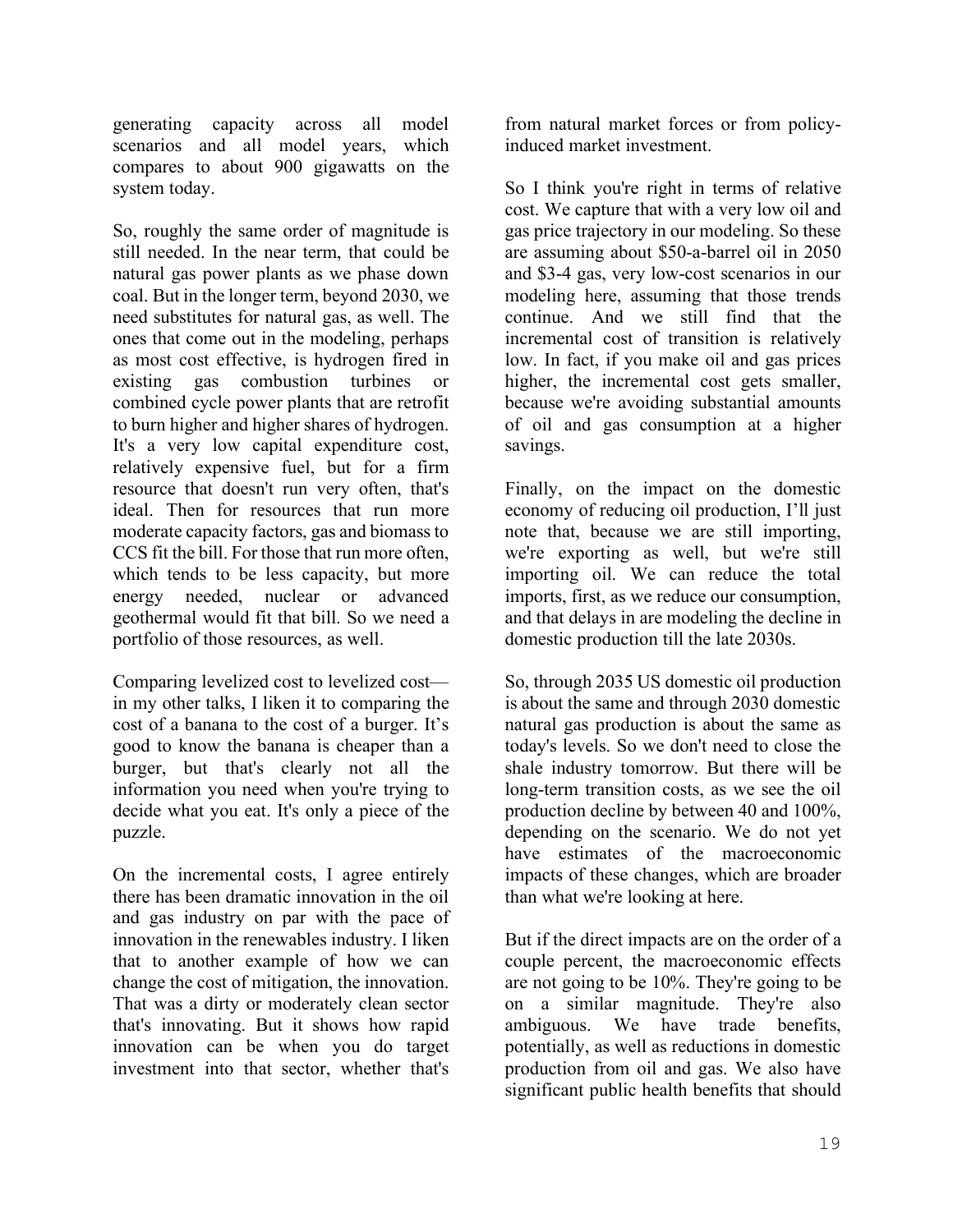be costed into savings and reinvested in more productive things.

So the macro effects are difficult to estimate, but not going to change the order of magnitude, I would guess, in terms of the total cost. Just to finally close up I'd say, we're not saying that the market alone will do this. I don't believe the argument that wind and solar are cheap enough, we don't need subsidy or policy. There will be growth in those sectors, but nowhere near on the pace that's required to get to net zero, unless we have focused policy that is driving us there. So you don't let up on the policy. We want to be accelerating the policy levers at this point. That's our recommendation.

# *Moderator*: Next question.

*Question*: You and I've talked about this report before. It's very impressive. Thanks, as well, for your response to the effective firm power thing, which, of course, has always been, for somebody who's spent 40 years in the power industry, is a red herring. It's always been about a system of portfolio of varied kinds of resources with varying degrees of firmness and I've always had the luxury of being able to ignore the relatively low-cost ability to make certain significant amounts of demand flexible without impacting the quality of energy services delivered to end-use customers. So I appreciated your response to that.

Your scenarios all show, quite rightly, natural gas as part of the fuel mix going to effectively zero by 2050. And, of course, under net zero, that makes sense, except in a scenario where you assume, let's take a significant amount of carbon capture and sequestration.

One of the conundrums that we all struggle with is about how to handle the retirement or stranding of natural gas transportation infrastructure. That's implicit in that eventuality. How did you guys think through that? How much of it were you able to reuse and repurpose? How much of it had to be retired or stranded? How did you deal with the stress costs?

*Speaker 1*: So, that's a great question. It's one we started to tackle but ran out of time to treat with the level of detail that it deserves. It's an area for ongoing study. While the power sector sees declines in natural gas consumption, the overall economic reliance on natural gas, basically, it falls by about twothirds. So it's about half in the RE- case, where we rely more heavily on gas. It's about a two-thirds decline in the other cases. And then 100%, of course, in the 100% renewable scenario. So that decline is gradual, and I would expect that the main pipeline system, the interstate transmission, would still retain value. Not necessarily every line, but a significant amount of it, because most of the remaining consumption is at an industrial or power generation scale.

The distribution networks are where I think there's going to be real challenges. We do have an initial estimate in the report of what the decline in annual revenue would look like if we continue to charge volumetrically for natural gas, based on the volumetric changes, and a slide that shows the decline in the number of households with electric heating, which we think is a reasonable proxy for the number of houses that may disconnect from the gas system entirely.

I think that raises an enormous set of challenges around, when do we stop investing in natural gas distribution infrastructure versus avoiding leaks, which is an important methane reduction option today? And how do we phase down reliance on gas networks, while not sticking everybody who remains on the network with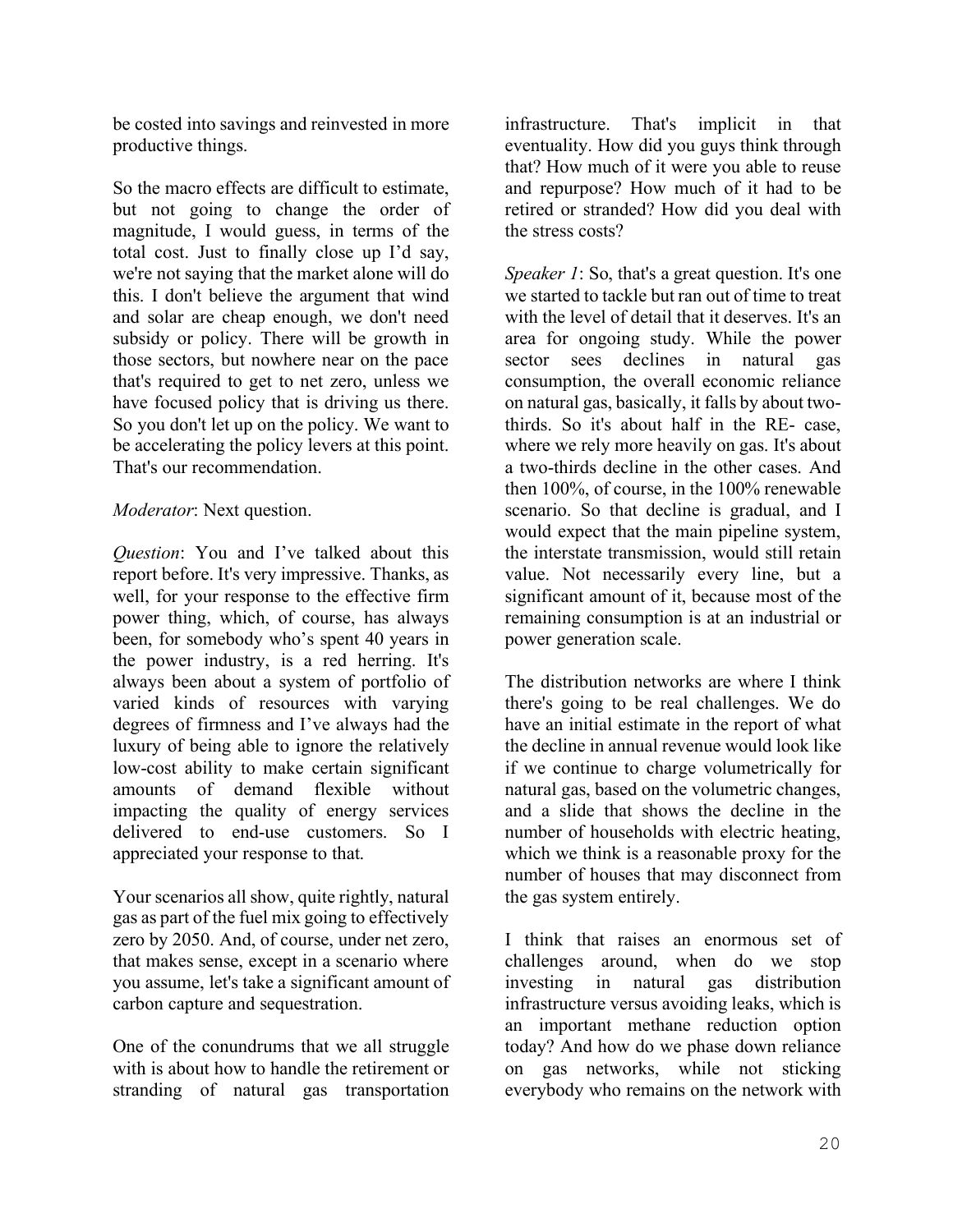enormous bills? I don't think there are any easy answers to that question, and we certainly didn't provide them in the report.

But we are trying to shine a spotlight on that challenge for more for further analysis, because it is a key transition challenge. So we assume sunk cost basically for all of the assets, so that they're amortized over a fixed period of time. We don't assume that there's any cost of new investment in the natural gas distribution system, given its declines. That was our assumption.

# *Moderator*: One last question.

*Question*: Thank you. That was a fascinating presentation. I'm on the board of the ISO New England and we recently heard a presentation from E3 for just our region that makes many of the same points. This is such a Herculean task of what's required. We go from a region of 30,000 megawatts to 150,000 megawatts, counting intermittency, vast developments of offshore wind, putting solar panels over a space equal to about a third of the state of Rhode Island. Literally, it's a small state, but in New England that sounds like a lot of space.

So the challenges are huge. What I'm really looking for from your group is a little more of the connecting of the dots to the policies. What is necessary if we were to have a carbon price to get this going, in your view? Given you have such a handle on costs, or you've made assumptions about costs and the pace of this. I would also add to that the combination of just how hard it is to, on the ground, make things change. Vineyard Wind has yet to get its permits. The linkage that's going to allow us to bring down another thousand megawatts of hydro power from Hydro-Quebec.

The transmission link is now probably going to require a statewide referendum in the state of Maine because of strident opposition. I'm just trying to get a sense from you, having come out with your optimum results, have you backed it out up to what actually are the policies and what levels that would be required to push this through?

*Speaker 2*: In speaking with my report author hat on, my *Net Zero America* hat on, we were actually very deliberate in the report to not get into policy recommendations. Because there's several different ways to skin the cat for any of these sectors in any of these transition challenges, and we want to focus this report on laying out the goalposts or the to-do list for policy, without tying our analysis to any specific policy recommendations. Because we can disagree about the role of carbon prices, can disagree about the role of fuel economy regulations, etc. There's lots of different ways to push this change.

However you do it, this is the pathway that we have to be moving on. So that was the main focus of this report, to set out the to-do list for policymaking and to allow us to referee that debate, to some degree, going forward.

We're shifting our analysis over the next year, to analyzing specific policy proposals with the same toolkit, to try to understand how closely they get us to this pathway or not, and the relative costs and benefits. That'll be our focus going forward.

Putting a slightly different hat on, I was part of this National Academies of Science, Engineering and Medicine committee that just released a report yesterday on accelerating decarbonization in the United States—which is very complementary, it surveys a number of studies, including this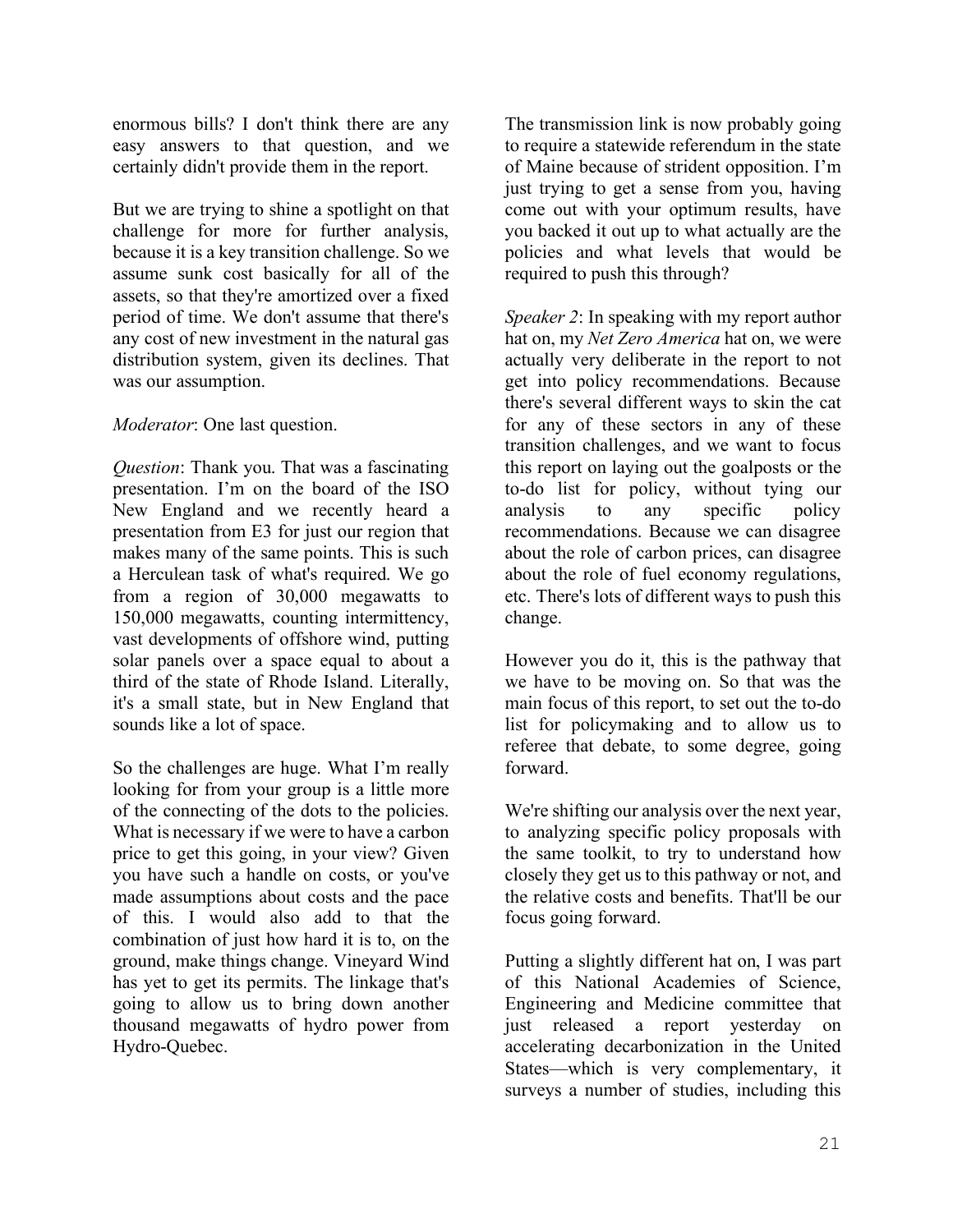one—to lay out what needs to transform on the technology and infrastructure side of things, but it also has a series of about 35 policy recommendations, an in-detail chapter on policy, as well. I obviously don't have time left of my clock to go through all of those.

But I dropped the link earlier in the chat to the study and I'll do that again when I'm off here. There's a nice summary table, as well as an interactive summary table, where you can filter by different sectors and different types of goals and see what policy recommendations were made there. That was a consensus committee of about 18 academics and other experts thinking about what policies we would need. Just to preface on the carbon pricing side, we did say that a carbon price would be an important piece of the overall puzzle. We recommended an initial price of around \$40 per ton, rising over time, but also recognizing that that alone would not address the dynamic changes required, as I was alluding to in the beginning of my talk. Nor would it necessarily address the equitable transition challenges that are necessary to sustain political support for this transition over time.

So a lot of our recommendations also focus on how do we pull forward incentives for investment in durable infrastructure and innovation and address the localization of benefits and costs which are what's going to drive the politics. So there's a number of institutions that may be needed to guide investments and mitigate transition challenges in specific communities and industries, as well.

And those are pragmatically necessary, but also, ethically, you could argue they're necessary also. But even without that, they're pragmatically necessarily for you to sustain political support for a transition at this scale

and pace. So I'll defer to the rest of the report for more details on that.

*Moderator*: That was terrific, and I'm going to defer my question about page 204. We're going to turn to Speaker 3, who's been working on these issues in various ways, in particular doing a lot of work on storage, although he has many things to say about the related issues.

# **Speaker 3.**

Let me just make a quick comment. I couldn't help thinking in response to the notion that the transition is only going to cost a few percent of GDP. I remember, years ago, when I was very young, explaining to a politician, that a particular policy was only going to cost 2% of GDP and he looked at me said, "Son, do you realize they're only 100 of those?"

I'm going to focus on the electricity sector, but obviously the prize is economy wide. The plan, in the Princeton impressive study and many others, is you decarbonize electricity, you electrify what you can, and you greatly expand electricity to meet that demand. So, politically, if decarbonizing and expanding electricity is too expensive, it isn't going to happen. Though worrying about cost is important, cost is not the only thing. Average retail price of electricity will rise compared to the counterfactual, there's no doubt about that.

I'm going to argue in some detail if prices aren't efficient, widespread electrification may turn out to be too hard to be feasible. The reason for worrying about this, we focus on 2050, which seems a little bit silly. But if we put in place policy designed to drive decarbonization now, that basic policy design, that architecture, will be with us for decades. Look at the American Clean Air Act amendments of 1970. Attainment, nonattainment distinction is still with us for all its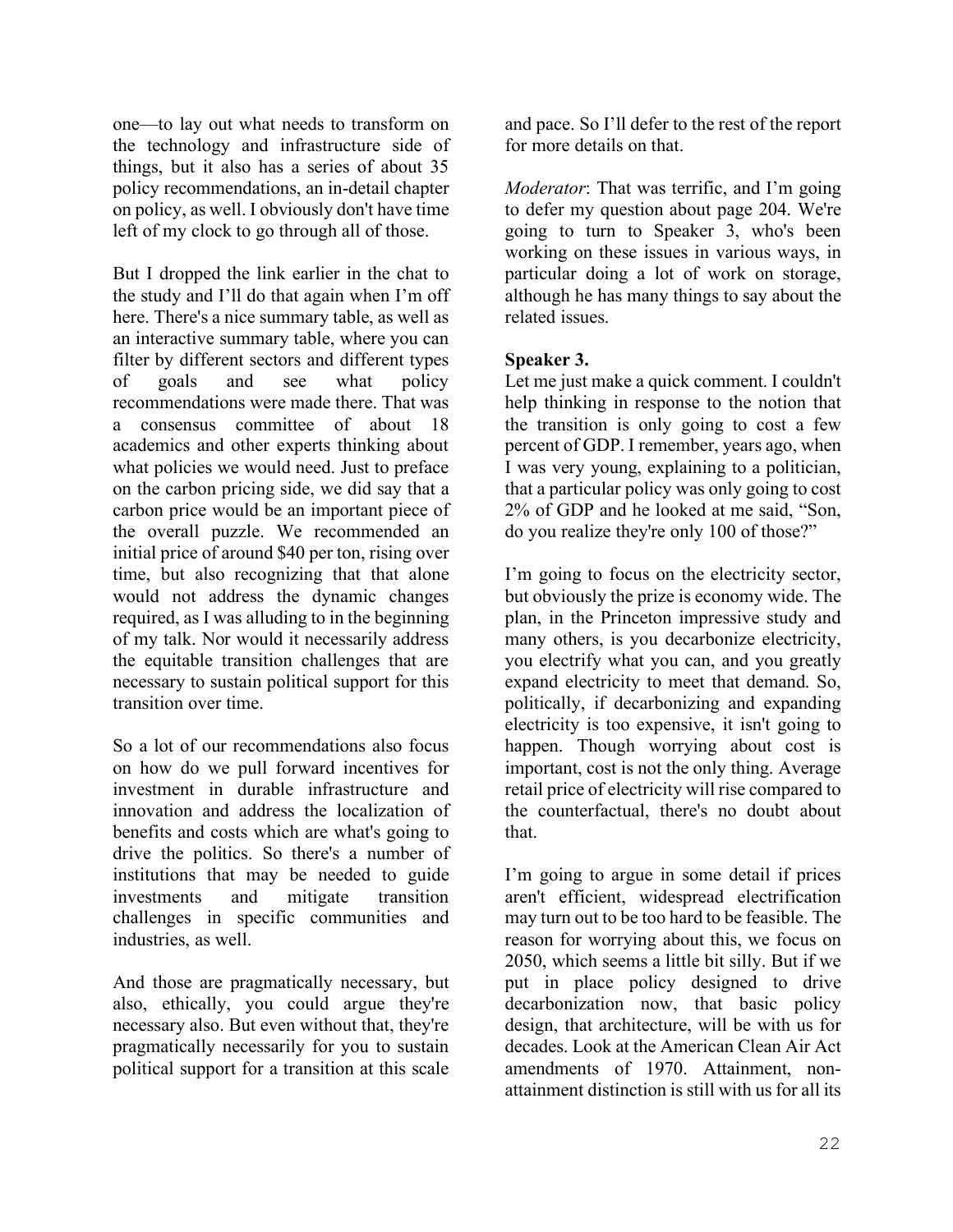warts, and there are plenty of other examples. So I think it's important to think about what the pathway will look like.

I'm going to talk about some work from this ongoing, it's perpetually ongoing, study on the future of storage. We're looking at efficient systems, circa 2050, making up costs numbers, of course, as one does. It differs from the Princeton study in a number of ways, obviously it's focused on electricity. We don't assume a great deal of biomass, so we don't have a lot of zero carbon dispatchable resources on hand. And we're not looking at sequestration, explicitly, although I'm going to come back to it. Speaker 2 talked about using 40 days of data. We use seven years of hourly data to really find out exactly how perverse and difficult wind is.

I'm going to make three main points and they're all simple points. Let me run through them now and then try to support them. We will need to do more transmission, obviously, to increase the scale of the electricity system. We're building transmission now. The hard part is inter-regional transmission boundarycrossing lines, crossing state lines, crossing regional lines. They matter a lot. The best renewable resources are not next door to load. You can put gas plants next door to load; you can't put really efficient wind next door to load.

There are 40 megawatts of rooftop solar in the state of Maine, the last time I looked, and no matter how you look at it, that's wrong. You really want to move solar power from the southwest, you want to move wind power from the midwest. That means the kind of power lines that are hard to build or the ones that are essential. The policy problem there has to do with state and federal interaction. It's complicated, and it's going to take a long time to sort out and we ought to get on with it.

The next point is substantial. In our modeling, under a variety of assumptions, I'll give you some examples, you can cut the carbon emissions pretty dramatically at pretty low cost using wind, solar and storage, and maybe a little bit of hydro. Gas turns out to be absolutely critical. If you go to zero and take out gas, the marginal cost, the carbon price, the shadow price on a carbon constraint, becomes very high—which leads you to think we should be thinking hard about direct air capture, if this is where we want to go.

We should think about not taking zero in the electric power system too seriously because that's not the object of the exercise, anyway. We should start focusing now on other sectors. The notion that we'll decarbonize electricity and then start to think about home heating is not going to get to the end.

This, I must say, was a bit of a surprise until we looked hard at it and thought about it. If you look at an efficient decarbonized system, wind, solar storage and a few other things around the edges, wholesale prices, marginal cost much more variable than today. Much more variable. There are large fractions of the year, when the price is effectively zero.

Well, if you can mirror that in retail prices, you can encourage electrification, you can encourage load shifting, you can encourage innovation. If you price dollars per kilowatt hour, then, gosh, that price goes up and electrification becomes harder and more expensive and it's not a good plan.

Now, changing the way we set retail prices, like figuring out how to build boundarycrossing, high-voltage transmission lines, is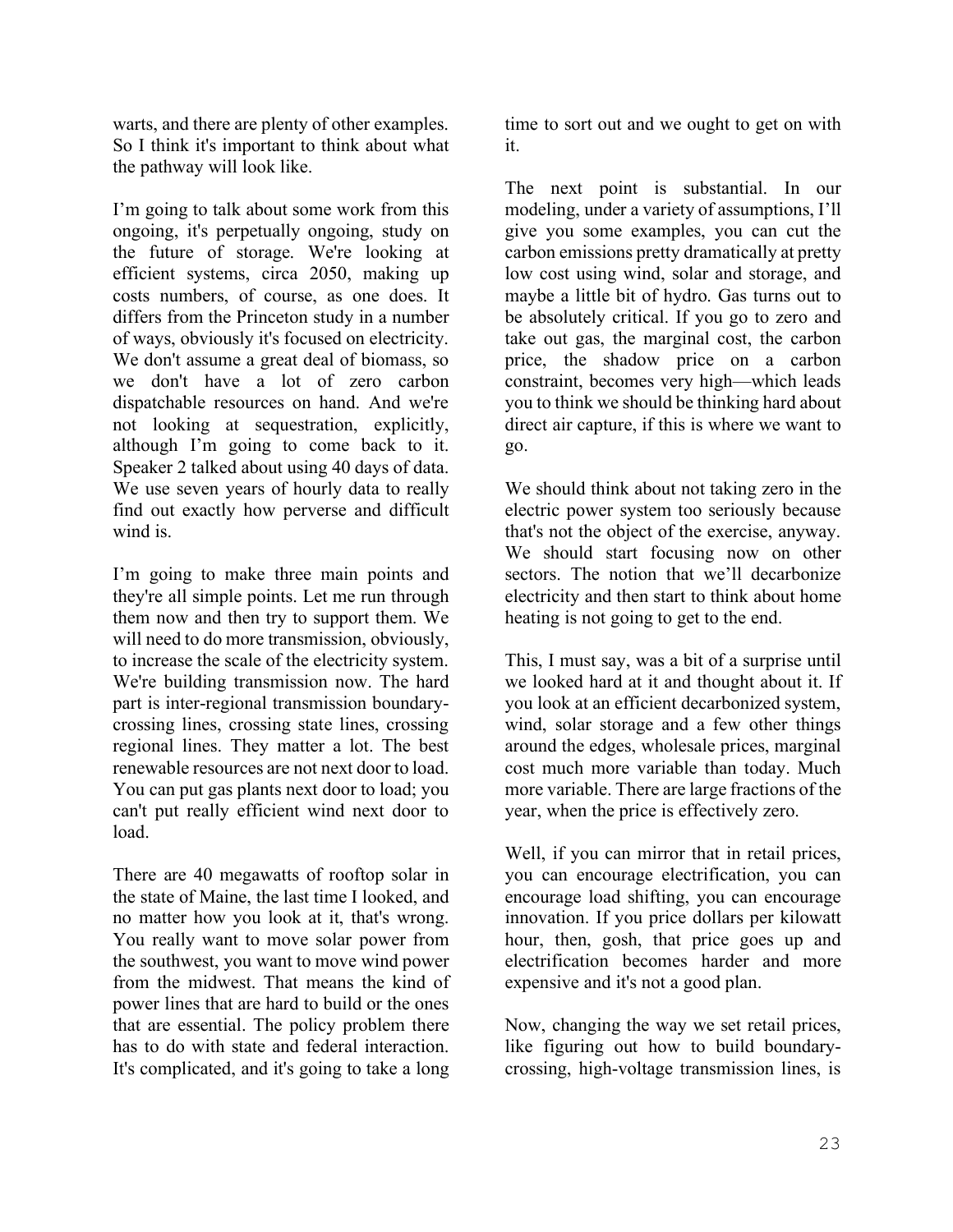not a simple policy problem, but I think it's a very important one.

So this is a report on some stuff that was done under the umbrella of the project that has since been published in *Joule*. You can you can see the details there, but Pat Brown and his co-author looked at the cost of decarbonization under a number of assumptions about interconnectedness. You go to 48 isolated states, 12 isolated interstate zones, and then one interconnected system and you optimize a power line construction. The limitations of the study are at the bottom.

The main point here—and it comes off the intuition that good wind and solar are not where load is, there's some distance—the cost of getting to the top, 100% decarbonization, which they do, is much, much higher if you don't have a fully interconnected national system. Because there's load averaging, but there is, I think, more importantly, spaces where load is cheap. You would like to get the power from the southwest in the early afternoon to the east coast, where it's the late afternoon, and the solar there is ramping down. So, figuring out how to do this as a policy matter is both important and hard, and will take some time.

The rest of what I'm going to talk about is based on our regional modeling, which is much more detailed. I'm not going to go into detail here, but we pick three regions, for a number of reasons. It's basically a constant returns model with perfect four sides, seven years of weather data, and a bunch of available technologies. In the base case, lithium ion is the only storage technology available and in further runs we had other technologies. I'll show you a couple of them.

As I say, we differ from the Princeton study in that we do not have biomass at scale. We're going to explore the implications of biomass

in the southeast, where we think it is probably going to be more attractive than, say, in Texas. But we haven't done that yet. So, different CO<sub>2</sub> constraints, different assumptions about technology and costs, adding demand flexibility, blah blah blah. These are not trying to pick winners. What's the best storage technology? Not going to answer that question because, who knows. We're having big debates among the engineers about the costs of technologies that haven't yet been built. So you can't take the specifics of what turns out to work best very seriously. But there are a bunch of patterns that, as we ring these changes, seem to be robust. That's what I'm going to focus on.

Here's the northeast model and the Texas model. We are constraining carbon emissions in terms of grams per kilowatt hour. I'll tell you what that means in terms of percentage reductions in a little while. But if you look up at the top, and then in the no admission limits case, Texas goes from  $481$  grams  $CO<sub>2</sub>$  per kilowatt hour down to 83 with no constraint. That's wind and solar getting a lot cheaper and storage being pretty cheap. But it doesn't get you home. That just says, with no extra cost, you will get a substantial reduction.

You start to tighten the carbon constraint. If you look at those graphs on the left, those bars on the left down at the bottom, the bright red is combined cycle gas, you use a lot of it. It gets you through periods of low wind, it is terrific for that. You don't necessarily run it that much, but it's there. It is, in effect, longterm storage.

So, as you tighten the constraint, of course, you reduce the emissions. You go from combined cycle gas to gas with CCS. When you get to zero, you will see that bar jumps, because you've eliminated all the gas. CCS is 90% effective, not 100%.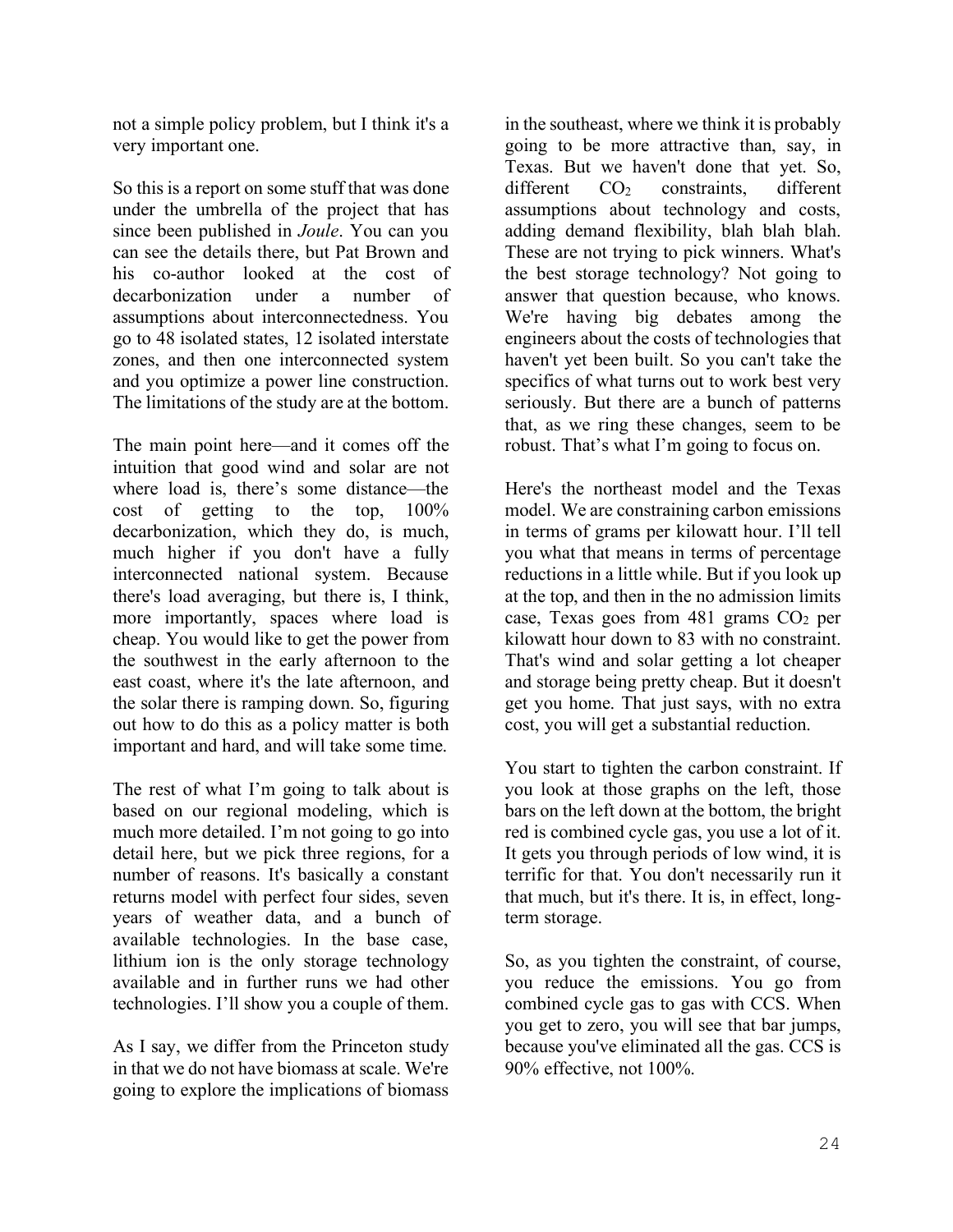If you really mean zero, you can't use gas, period, full stop. If you see on the right, down at the bottom, what happens with storage requirements. When you go to zero, you got to put in a lot of storage to get through bad periods, and this is storage in lithium ion, and that's expensive.

Let me now look at what is the average cost of electricity, and then the marginal cost. This is just Texas, because it was handy, but these are the system average costs for delivered megawatt hours, again, in various carbon constraints. If the constraint is 10 grams per kilowatt hour, for instance, that's 88% reduction from the no-limit case.

And the cost rises from \$40 a megawatt hour to \$45 a megawatt hour for an 88% reduction. Not a big deal, you go down to one gram, which is a 99% reduction, the cost rises to \$50, more or less. You see that there's the fuel price, with the variable  $OM + Fuel$ , that orange at the top, shrinks. By the time you get to zero, it's all capital costs because it's all wind, solar and storage. There's no gas. But the bars have jumped up. So it says you can do substantial decarbonization at modest cost under our kind of pessimistic technology assumptions. But going all the way is very expensive.

So, here's the marginal cost. We put an optimized subject to a carbon constraint, and this is the shadow price on the carbon constraints. It's the carbon price you'd have to impose to get this result in a perfectly competitive market. You'll notice the logscale on the left. You go to 40% decarbonization in Texas from the no-limit scenario, you're under \$100 to go to 88% or somewhat over \$100. To go to 100%, you're a million dollars per ton.

The northeast is a little better because there's some Canadian hydro that helps. But you're over \$10,000. That's not going to happen. Nobody's going to impose those kinds of carbon prices. If people are serious about driving decarbonization with a carbon price, as you get toward the end somebody's going to say, "Well, I can do direct air capture for that." Well, yes, you probably can, but let's build a few and see. Or maybe we should back off on electricity and focus on other sectors. Or maybe we should stop obsessing with zero. Let's get the zero in home heating. Let's think about a lot of other things. But the notion that the carbon price to get you to zero would be astronomical, I think, will be news to, say, Rhode Island at that small US state, which I think wants to get to zero by 2035. Good luck with that.

Let me go to my last of my three points, and that has to do with price variability. This is the first of two slides that Paul Joskow did for us that looks at prices in ERCOT in 2019. What do they look like? System Lambda, basically. The average hourly day-ahead price, there are very few below \$5 a megawatt hour. There are very few above 50.

Next slide is the same story. Very few below 5, very few above 50. The next side is Texas under various assumptions about the carbon constraint. You see the carbon constraint at the bottom. The one on the left is a set of outputs with a set of price distributions with only lithium ion as a storage technology. The one at the right adds hydrogen.

There are a number of technologies that might change it a bit. Those pictures are hard to read. The bars at the bottom are easier. The green is the fraction of the time when the price is below \$5 a megawatt hour, and it's a lot. When you get the tight constraints, it can be 60% of the time. But everybody breaks even here, these are linear models. Everybody breaks even, which means they make all their money in a few hours. The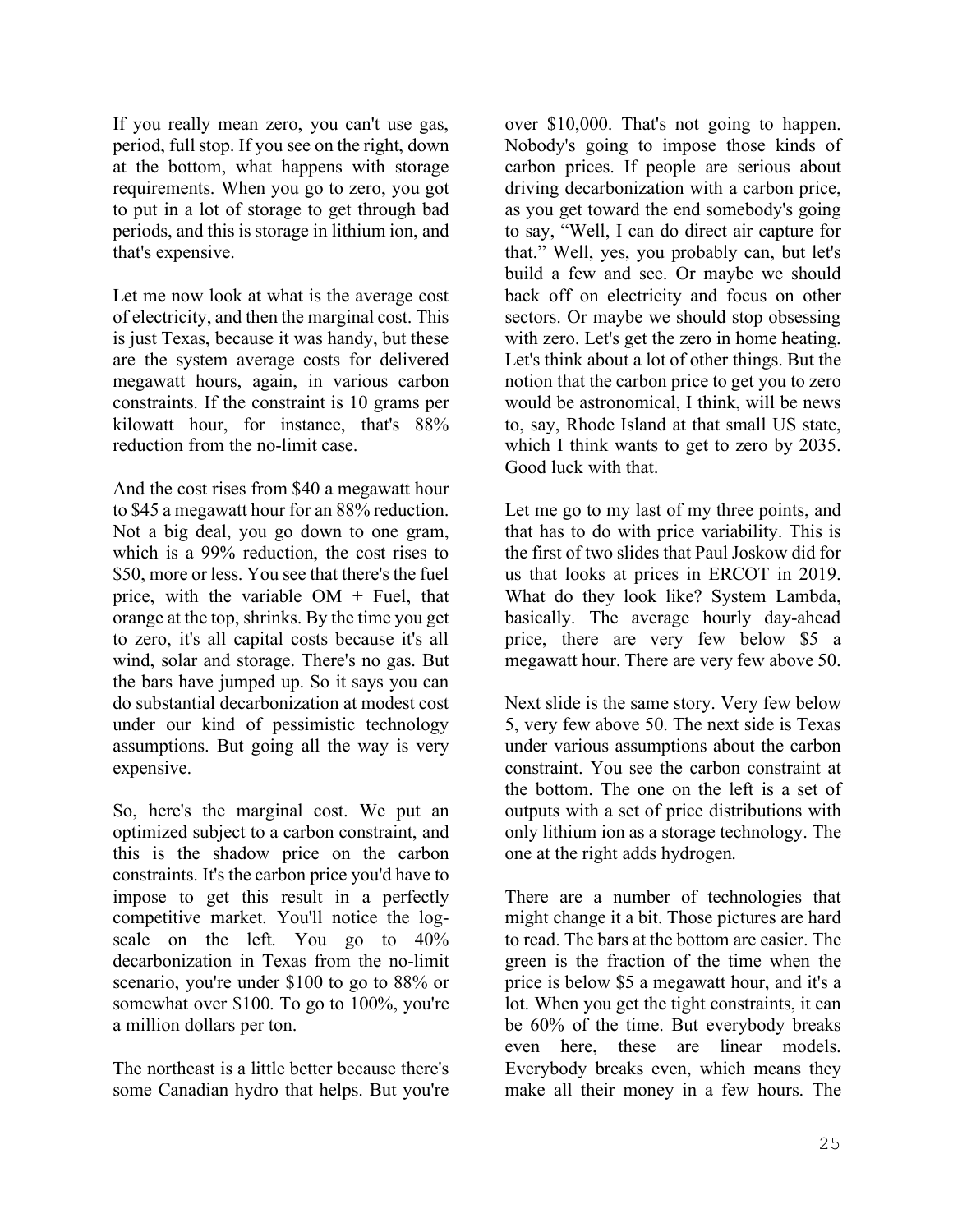generators make all their money in a few hours, the storage suppliers make all their money in a few hours. The blue is between 50 and 200, and on the zero, you can't see it, it looks like it's always below five. Well, no, it's not always below five. It's below five most of the time and then occasionally it's above 1000.

This is New England, in addition. It's a similar picture. A little less dramatic but a similar picture. The price is very low for a reasonable fraction of time and then very high for a little while. And the question we asked ourselves, what would a power system like that looks like from a regulatory and market design and institutional design framework? I mean, these are the efficient outcomes, these are the competitive and equivalent outcomes. So you could decarbonize with huge renewables, a tight renewable portfolio standard or a clean energy standard.

What do you get? Well, you get distorted wholesale prices. We all know that, because you can get negative wholesale prices because it pays to generate to support to get your clean energy certificates or your RECs. Carbon tax doesn't do that.

I keep reflecting that my son in Hawaii loves his electric vehicle. It costs him 30¢ a kilowatt hour to charge it anytime of day or night. So, at noon, when the Hawaiians are busy curtailing solar, because they have a super abundance of it, it's 30¢ a kilowatt hour. Late in the day, when they're scrambling to run their coal plant flat out to meet demand, it's still 30¢ a kilowatt hour.

Now run that large to 2050, and you have a very inefficient system that's going to resist electrification. Because there's going to be no way to avoid those high prices, prices will be up and there's going to be no way to avoid them. So what do you do? Well, the economist in me says, "Hey, here's what we do. We have an energy-only market with dynamic retail rates and we just pass those efficient wholesale prices through."

I love this and it'd be great. But I think there are two problems. First, you will have enormous investor pushback: "You're telling me to build a huge wind farm, but I will make all of my money in five hours during the year and you can't tell me when they'll occur because everything is very variable?" But that'll be a great thing now. In terms of all the net present value calculations in the world, that can be a perfectly fine opportunity. But I think it'll be resisted.

The second problem with this is, look at the behavior of ISOs and regulators now. Look at all the interventions in the market. California storage mandates, out-of-market actions to reduce prices. That's now, with relatively low natural variability. Imagine a regime in which there is enormous natural variability. How will regulators and ISOs behave? I don't think they can keep their hands off, I think these are humans.

This is just about as hard a policy challenge as building long-distance transmission. There will be market interventions. You would like a regime in which they're disciplined. I hate to say integrated resource planning, but that smells better than the kind of mandates that keep flying out of California. The costs of generation are basically fixed, so you want to subsidize capacity, which means you want to move, I think, to a retail regime that uses twopart tariffs, where it's fixed, like mobile phone pricing. There's a fixed component and a variable component, and the variable component ought to be low when the wholesale price is low. And the fixed component is going to have to pass an equity test. It can't be the same for everybody.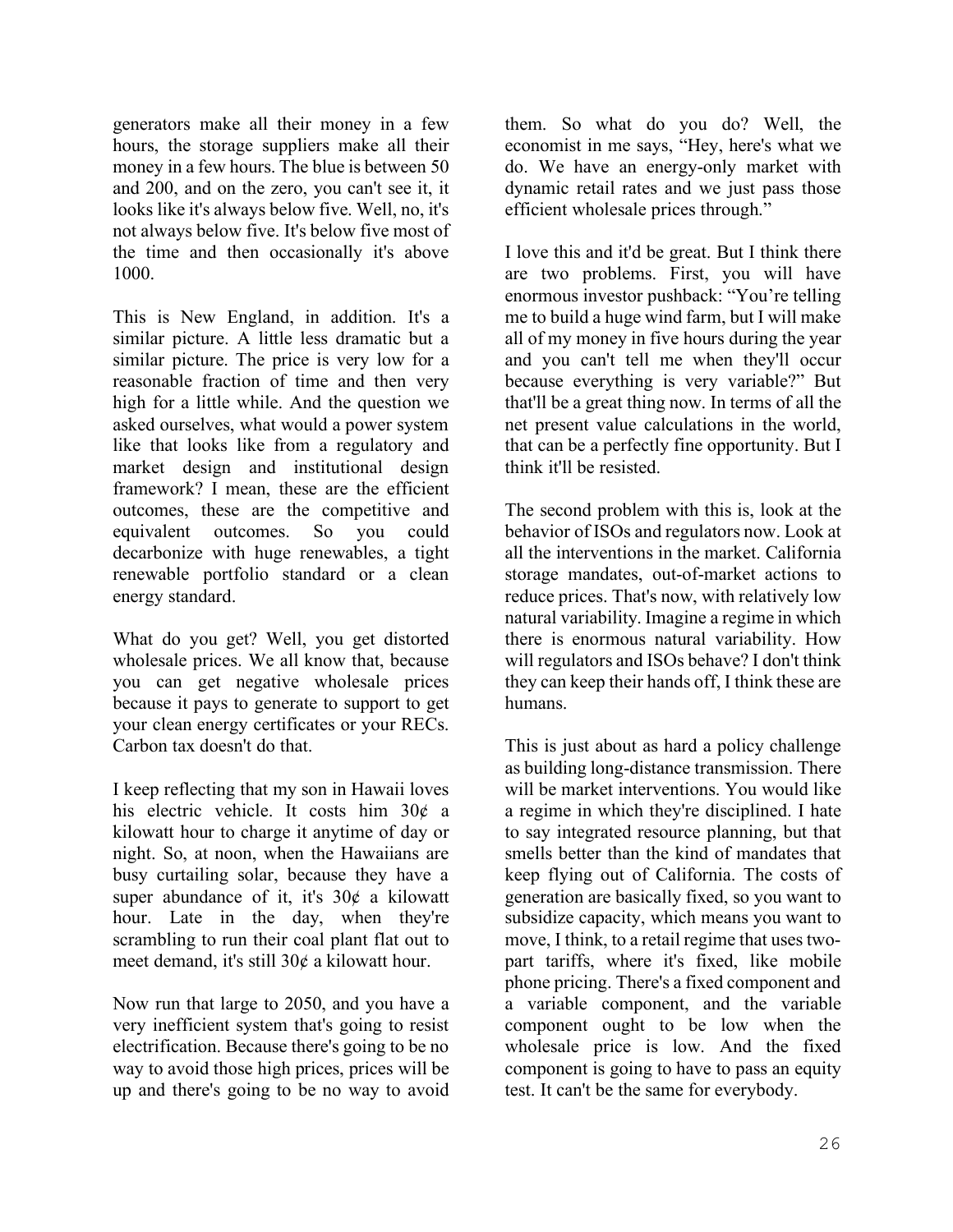How do you do that? There's nothing technically hard here. The models all say the same story. I think that's a hard policy question. How can you get to a regime like that? If we can't, we'll be paying  $30¢$  a kilowatt hour to charge your electric vehicle while solar is being curtailed. We'll be complaining that not enough people are buying electric vehicles and we've got to up the subsidy again. Eventually somebody's going to say, "Wait, why do we have to up that subsidy again?"

That's what I've got. Scott Berger's work is good. I think there's more to be done there. We can talk about that. I will stop here. Thank you all for your attention.

*Moderator*: Thank you. I thought you were going to explain to me how batteries can sometimes charge and discharge at the same time, but maybe we can talk about that later. On to the questions.

*Speaker 3*: Actually, let me give you let me give you a quick answer. OK, sometimes you want to increase load to avoid shutting down a fossil generator, for which you will later incur startup costs there. I saw on an island in Hawaii, a dispatchable, complete waste load that generates waste heat. And they ramp it up to keep shutting down their gas generator, because it'll trip off if the load is too low. Batteries can do that too. It's a weird quirk of the model. OK, sorry. I love that story.

# *Moderator*: Thank you.

*Question*: So great presentation. As a former regulator, I want to press you a little bit on this idea that we can't get to efficient retail pricing. Because we've actually done some work built on some of the work that Scott and others at MIT did prior to us, but really begins to look at this question of how you combine

a dynamic component of retail price with a component, that is, that recovers the residual costs in some equitable way, doesn't have to be uniform. It can, for example, be some sort of subscription rate based upon expected demand levels that tends to be more income progressive than just looking at usage.

But there are lots of variations of ways that you could get to differentiated access charges to recover fixed costs. I think the other components that you seem to not have addressed—and I'm curious as to how you would—is, on the one hand, I think there will be, and we see this today in the Texas market, for example, a desire to hedge against those very high prices. Those hedges in turn produce long-term contracts that enable capacity investment, number one.

Number two, I think there is a rule, when you have retail suppliers, for having some financial stress testing to ensure that they can, in fact, serve loads at the prices that they guaranteed to their customers, even if you have very high prices—which also, then, will encourage that kind of stress testing.

And, number three, I think, there is also some need to think about and, together with my colleagues, we've actually been doing some thinking of this in a PERFORM ARPA-E project—to think about how you look at that risk of shortage of supply on an hourly and nodal basis and begin to be able to push that into the energy market, where customers can actually say, "This is much how much I am willing to pay to avoid the risk of being short supply."

All of which suggests that there may be mechanisms for beginning to price that risk of variability in ways that we don't do it now. Clearly, as a very different dynamic from what retail regulators have done historically, but I think that one of the challenges and one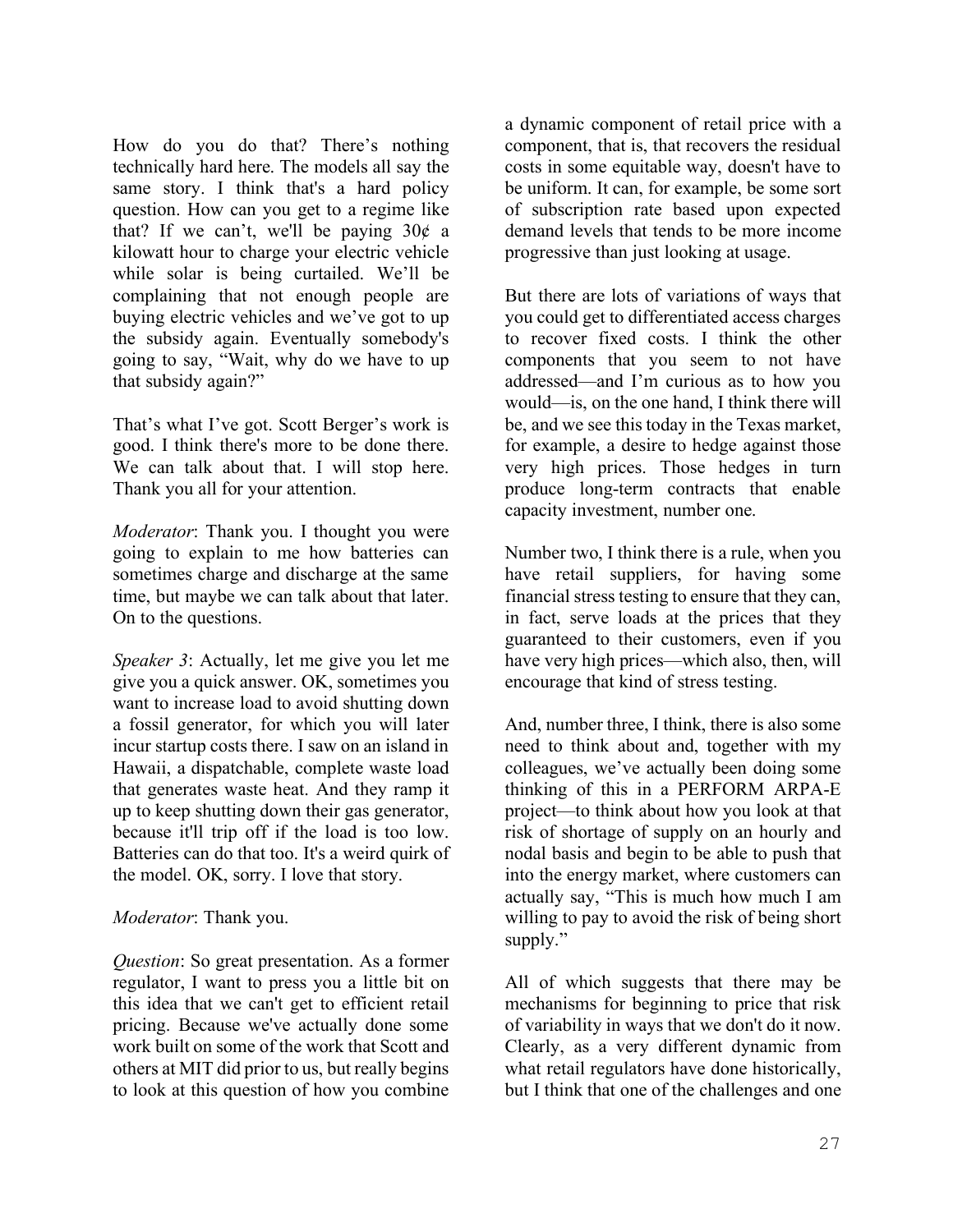of the opportunities that we face is to really present to retail regulators precisely the kind of analysis that you and others in this program have laid out and suggest we need to think about how we change regulation in order to meet the challenges of getting to a low-carbon economy, rather than start with the premise that says, "Well, we're stuck with the regulation that we have." Because I think, if properly presented, there are ways to begin to change that dynamic. Appreciate your thoughts.

*Speaker 3*: I hope you're right. I didn't mean to say you can't conceptually get there. I didn't mean to say you can never persuade anybody. I think smart meters and retail competition may push beyond regulation to get the kind of retail prices that will be conducive to electrification. I have to say, once I saw those modeling results with those long periods of low prices, I said, "Ah, that's how we get to the rest of the economy." There's a lot of load that can be shifted, not out, not all of it, not all of it, but a lot of it. Of course, when you shift the load, you affect the price distribution and that's all fine. The most common examples of load shifting are hours. You can do that. You can shift when my son charges his electric vehicle, shifting when you do the wash by a month, because it's low wind. Well, maybe not. But there's a lot that can be done.

I take inspiration from the European scheme, which doesn't seem to sell well here, where basically you pay for a maximum kilowatt consumption. This is not on peak consumption, this is not the commercial and industrial demand charge, this is the max you're going to take and that's a flat fee. You pay for it, and then you pay a marginal charge. Well, that strikes me as likely to be pretty highly correlated with income and to strike people as fair. There's no marching band behind this proposal. But I think it moves in exactly the kind of direction you're talking about. So, I'm hopeful, but the regulatory system doesn't move in leaps and bounds. If it's going to change, it needs to start changing.

*Questioner*: I would I would very much like to create that marching band, because I think it's important and some of our work, in fact, references the Spanish default price, which is that kind of demand-based access charge, plus a wholesale spot price.

### *Moderator*: Next.

*Question*: I very much appreciate the work that you've done on this, and the work that you've done over the years on emissions trading. I want to come back to the point, kind of bring something together that Speaker 1 said in his presentation and what you've mentioned here, which is regarding the marginal cost of abatement. The  $CO<sub>2</sub>$  price to get to zero or even to get to five grams per kilowatt hour would be political suicide, if you will. This is where I think an economywide carbon price bails the power sector out here. Because there are other means by which emissions could be reduced, or you could have offsets of the type, whether it's with planting trees or soil conservation or anything else like that.

Are there any plans for you all to do work like that, kind of looking at if you had an economy-wide carbon price, and what that might look like, in terms of deal with the opportunities would be for the power sector on this, especially for the gases that are going to be needed to maintain system balance and reserves, etc.?

*Speaker 3*: There's an opportunity to go there. I don't think we're going to go there. I think my fear is that when people start to see the prospect of needing a very high carbon price,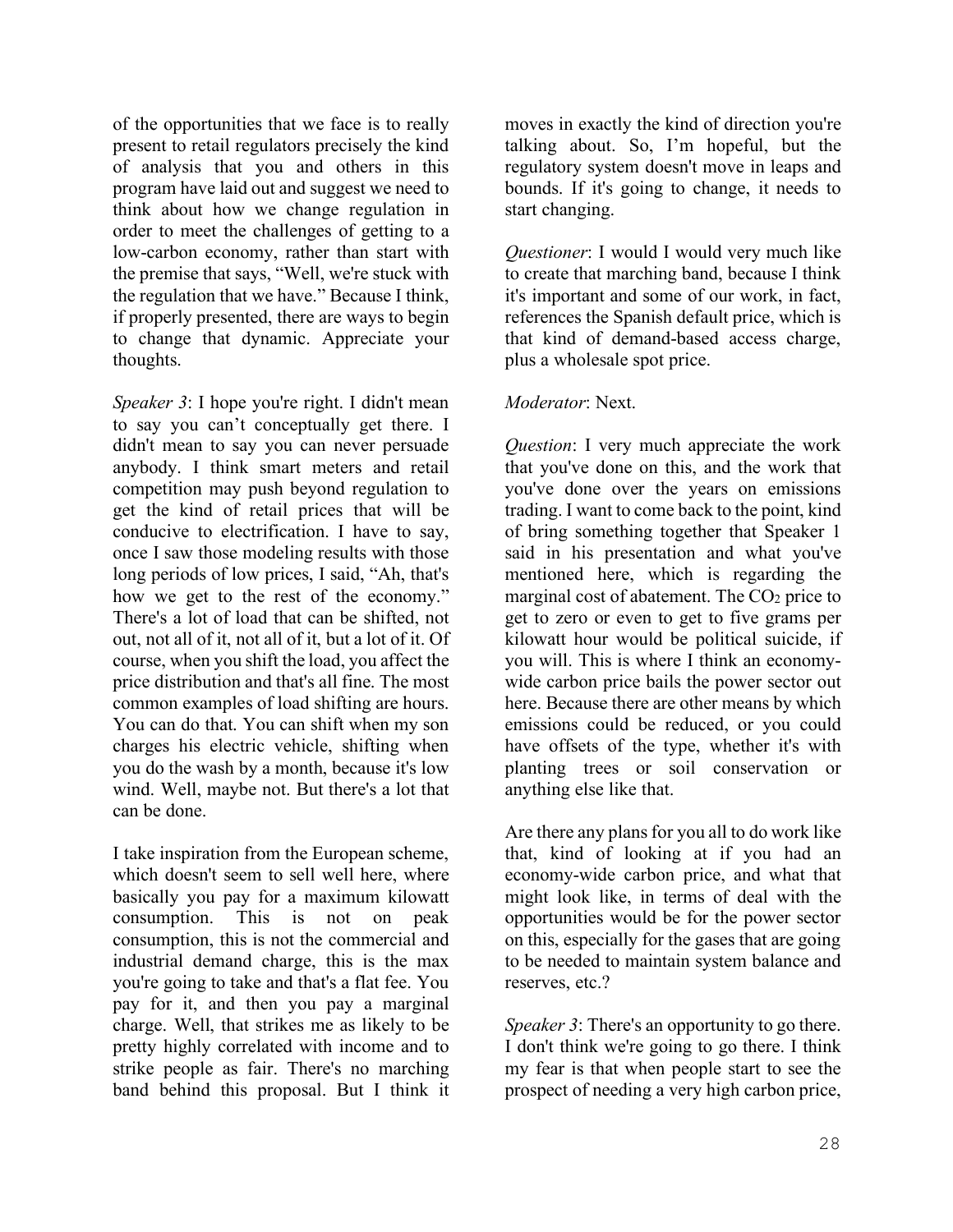they'll say, "Oh, I've got it. Instead of taxing the dirty thing, we'll subsidize the clean thing." And we will bury the subsidy costs in the per-kilowatt-hour volumetric charge. That works like a champ.

It discourages electrification, it leads to all kinds of inefficiencies, it screws up wholesale markets. But it's much less visible than a high carbon price. That's my worry. I think it's important that that not happen. It's important that we begin to think about other ways to say when we want to decarbonize the economy, let's think about all the other sectors right now. Let's push on those to go down before we push on electricity to get to zero, and maybe we don't go—there's this implicit notion in the policy discussion that we'll get to zero and electricity, then we'll do the other stuff.

Well, that's not going to do it. I think it's clear from that Princeton work that you have to start everywhere, at the same time. And maybe when you get close to zero somebody will say, "Oh, you know, we should be doing direct air capture this way and it's actually going to be cheaper" or something. But we're not going to see those carbon prices.

*Questioner*: If I could follow up just very quickly here. With some of the stuff with electrification and the right design—by the way, I want to get on the same band, I'll be the tuba player. That issue, about what do we do with some of the money from a carbon price. Let's say we get to 10 grams of  $CO<sub>2</sub>$  per kilowatt hour in your simulations. Is there something that we could do to move that money around to other places, to encourage or to offset some of the other harm in the economy? To Speaker 2's point, he's worried about the politics of all of this, looking at the old revenue recycling literature.

*Speaker 3*: Well, I think that the temptation is going to be—go back to Waxman-Markey the temptation is going to be to spend it on all kinds of good environmental things, which will probably not be the best use of it, I would say, either politically or certainly economically. What economists say is, "Look, we've got distortions in the economy. We've got all these other taxes on labor and capital and whatnot. We should reduce those taxes." Well, that's completely unpopular unless, of course, it's taxes on real estate development and the Trump administration—oh, nevermind.

I think that's too cynical, but you know that's the economic prescription, that the gains are from reducing distortions, not subsidizing your favorite environmental project. What will happen, maybe it goes to low-income housing, maybe it goes to weatherization. I think it becomes a political calculus with economists sitting on the sidelines saying, "But what about the other distortions?" And probably nobody listening. But we did take a professional oath to say that sort of thing when it's true.

It's right, as Speaker 1 or Speaker 2 said, nobody lined up to say, "Obviously, do the least cost thing." No politician does that. The calculus is more complicated. But I think economists perform have a valuable if unloved function, by pointing out what the least cost approaches.

*Moderator*: OK, thank you. I'm going to just power on through here. We're going to turn to Speaker 4 and his work, particularly on a theme that's already been discussed and mentioned as being critical to all of this, having to do with transmission. I hope he's going to tell us about his extensive work in this matter of late.

# **Speaker 4.**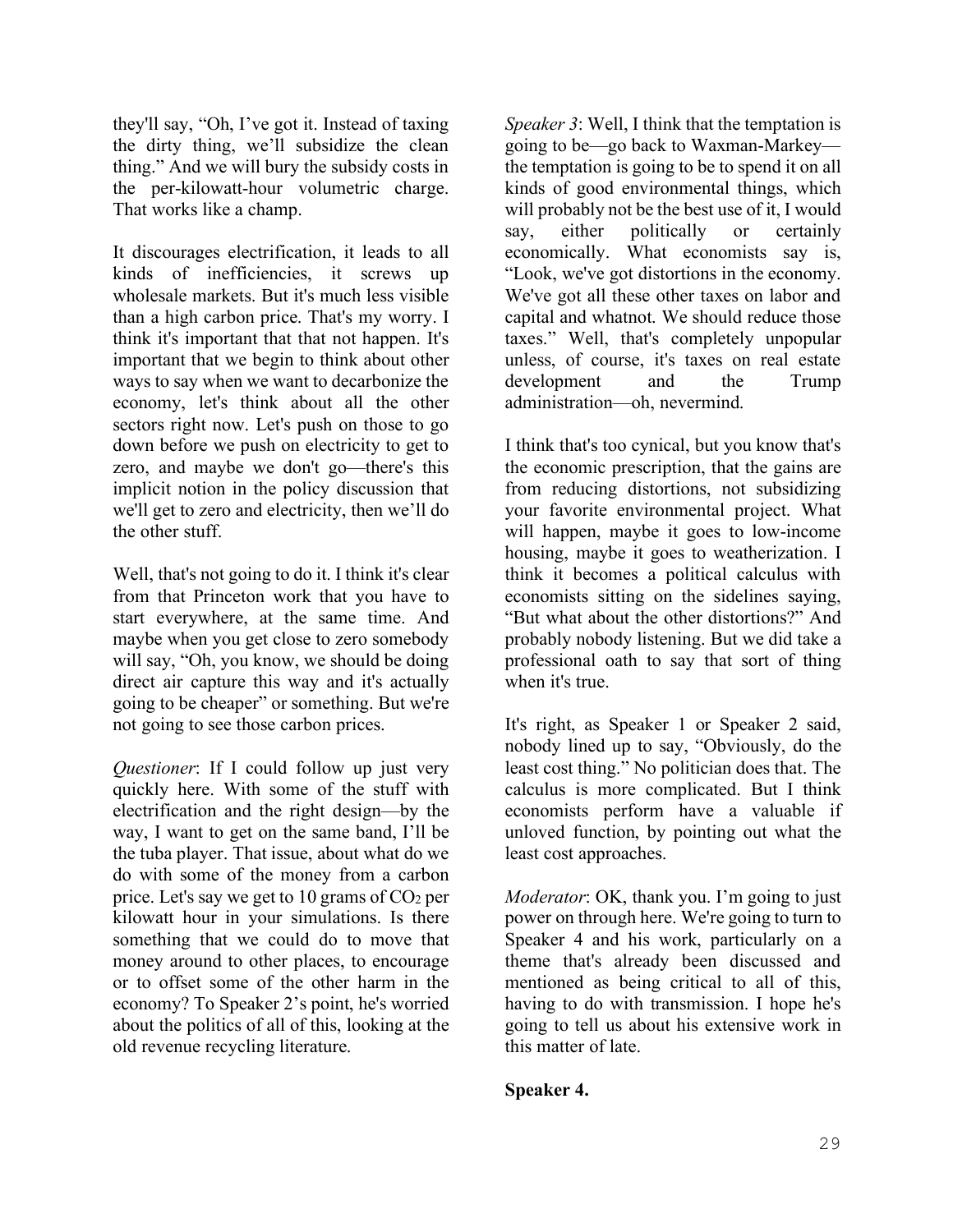Thank you. It's an honor to be here, I don't know how I'm qualified but it's always a pleasure to join these HEPG sessions. Michael Goggin is also in the audience; we've worked together on this stuff. We work for clean energy interests, more energy buyers these days, than sell side. We've been banging our heads on this issue for a very long time, I guess that's our main qualification.

I don't need to add much on the consensus you've already heard about a very high renewable energy portfolio in the power sector driving electrification of transportation and heating. I will not disagree with Speaker 3 that the last 10% is very hard and expensive. We talk a lot about getting to 90%, and the rest needs to be figured out by engineers and R&D and innovation in all of that. But I do think there's a relatively clear path towards 90%. In the Princeton study, the only one that didn't have nearly as much wind and solar was the one that specifically constrained wind and solar. So we'll get to the issue later. Transmission becomes, I think, the real limiting factor, but hopefully we can unlimit some of those constraints.

Our rate of all these studies—NREL studies, different national labs, E3, MIT, Princeton all these studies end up with a relatively consistent portfolio and there's a natural reason in the power system to wind up with a relatively consistent portfolio. The portfolio tends to be around two-thirds wind and solar, and then a fair amount of new transmission. The Princeton study was about a tripling of transmission capacity, then, certainly, storage and then flexible and firm resources. This is where the existing gas fleet plays a major role for a very long time in, again, getting us to 90%.

Beyond that, some clean, firm source is needed, and we just don't know what that is yet. But the portfolio effect is also understandable if you look at effective loadcarrying capability, or the declining capacity value that these resources have. When you get to a certain level, they can only contribute towards peak load or really peak net load.

Not very much declines, over time, which means you wouldn't do a solar-only scenario, you wouldn't do a wind-only portfolio. All these studies end up with high penetration where these sources aren't even really competing with each other. They're producing at different times and places, so you end up with this balanced portfolio.

I find these charts very useful. You've heard the same thing from Speakers 3 and 2, but if you look at the hourly output, and I think we're going to see a lot more of these types of models—I'm partial to the vibrant clean energy—but others are doing them. The list of researchers is there at the bottom doing these types of our early studies, where you get very granular wind and solar data.

This is a scenario in the winter, so there's not a lot of the red blotches, which is solar during the day. You have a lot of wind, most of the time. Of course, if you go a few hundred miles away wind output from one wind farm to the next is almost not correlated at all. So there's always wind blowing somewhere. Except, every once in a while, you get these three-day periods with a large high-pressure situation or just certain periods where you have a few days, so you do need that.

Usually the models find the existing gasoline fills that that gap that's the gray. Existing gas for the beige imports. Transmission and some flexible, firm resource needs to be around. We'll get into the market design implications of that later. These, in fact, I think there are two major issues before FERC, and we'll talk about them, one is large-scale transmission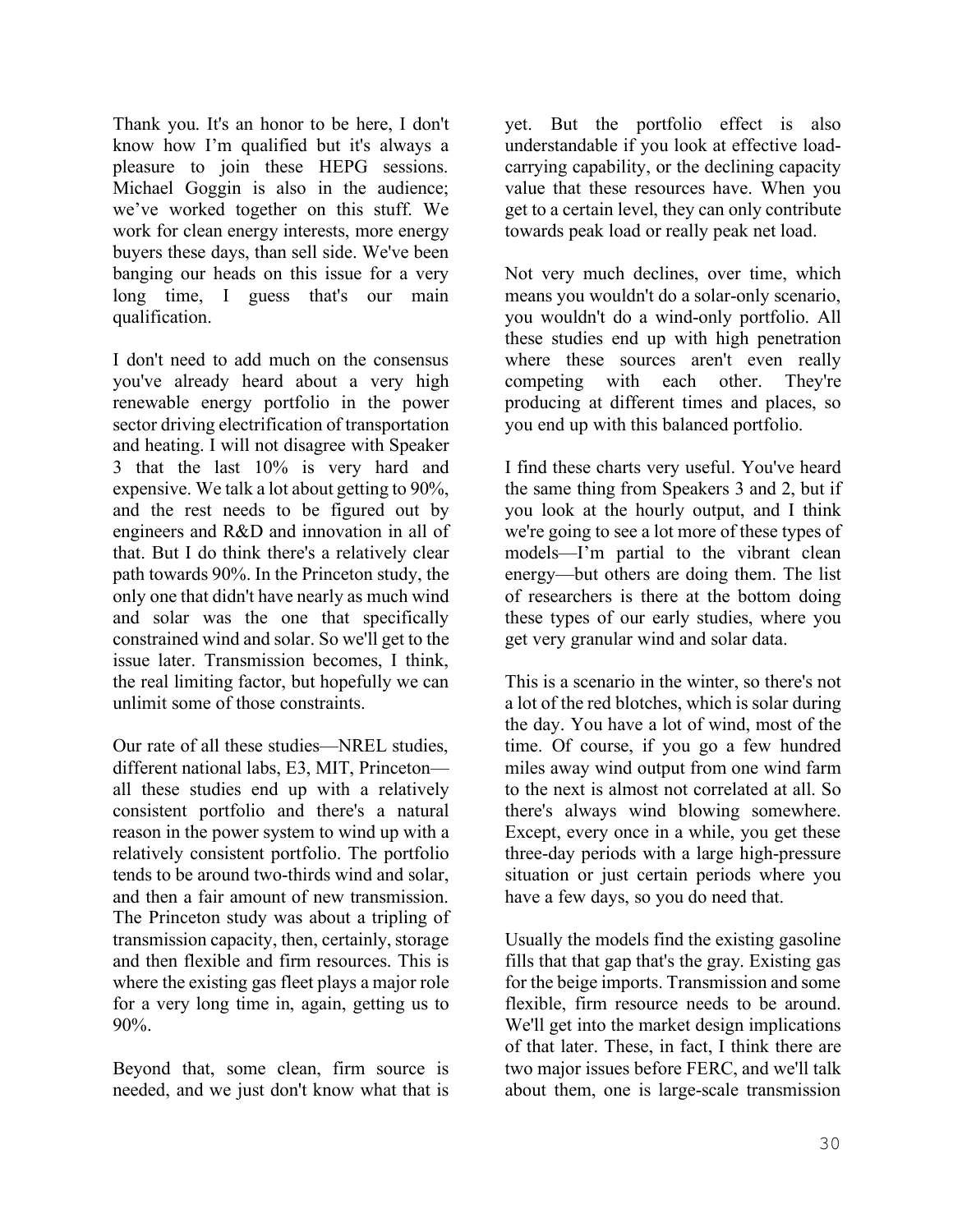and the other is how do you do this energy adequacy and compensation for those resources that are low capacity factor. You got to pay for them somehow.

So turning to the policy agenda here. I'm in the Washington, DC area, I've done federal policy pretty much my whole career, including on the Hill. I think all of our ticket to admission is to say, bow to the economic gods and say, "Yes, carbon price is the handsdown best way to go, it's more efficient." This is just for my own bona fides. I came to Washington in the early '90s. Don't read all this, this is just what I said. Yes, I'm on board with carbon price, and maybe we can all make a pact to say to policymakers, "Do carbon price first. That's the priority. Try to get that done."

That's nice. But it's Manchin's world and we're just living in it. Senator Manchin has said this in many different ways: "I have repeatedly stressed the need for innovation, not elimination." Here's the famous campaign commercial taking a shot at the cap-and-trade bill. Trump beat Biden 69 to 30 in his state.

Similar issue in Arizona. It's a back and forth state. Senator Sinema, you need all Democratic votes to do anything with taxes or spending, including a carbon tax, and you need 60 votes. You need 10 Republicans, in addition, to do any type of energy policy. So that's just where we are. Personally, I support Biden's goals. But they're just goals. They're not policies. You look closely, there's nothing yet that says under what authority any of that's going to get done or how any of this is going to get passed through Congress. The Supreme Court and the Senate aren't going anywhere. So what the hell are we going to do?

I think there are some real policy options on the table, and Bill Hogan is fond of saying, "If you don't advocate for carbon price, you're not serious." I would also add to that if you don't recognize the political constraints, you're not serious.

These are the things that are on the table as far as I can tell. Maybe others have a different view. EPA can try to regulate the power sector, as well as other sectors. The Supreme Court is probably going to reject it. But might as well try. Federal clean energy electricity standard, I hear it's less efficient but potentially could pass. How are you going to get all Democrats and 10 Republicans is not at all clear. Vehicle emission standards, that's probably the most-likely-to-succeed policy. There they can do that. Energy efficiency standards, as well.

FERC transmission rule? renewables are cheap, it's delivery that's the problem. FERC can help get a lot of transmission built or we can treat the macro-grid more like the highway system and just pay for part of the things. Then you can you can make a lot of progress, just based on the economics. Tax credits? I don't know how many HEPG sessions we've debated PTC and other tax credits. Again, not as efficient, but here we are. They can pass. Go back to Manchin's quote on that earlier slide.

You could, with any of these, make them a little more efficient. Tax credits could be technology neutral. They don't have to be wind specific or solar specific or carve-outs for this or that. Same with a clean energy standard. They can include a lot more technologies and be less targeted and that's more efficient. Then, of course, state policy is very important. At the federal level, that means allowing the states to do what they want to do.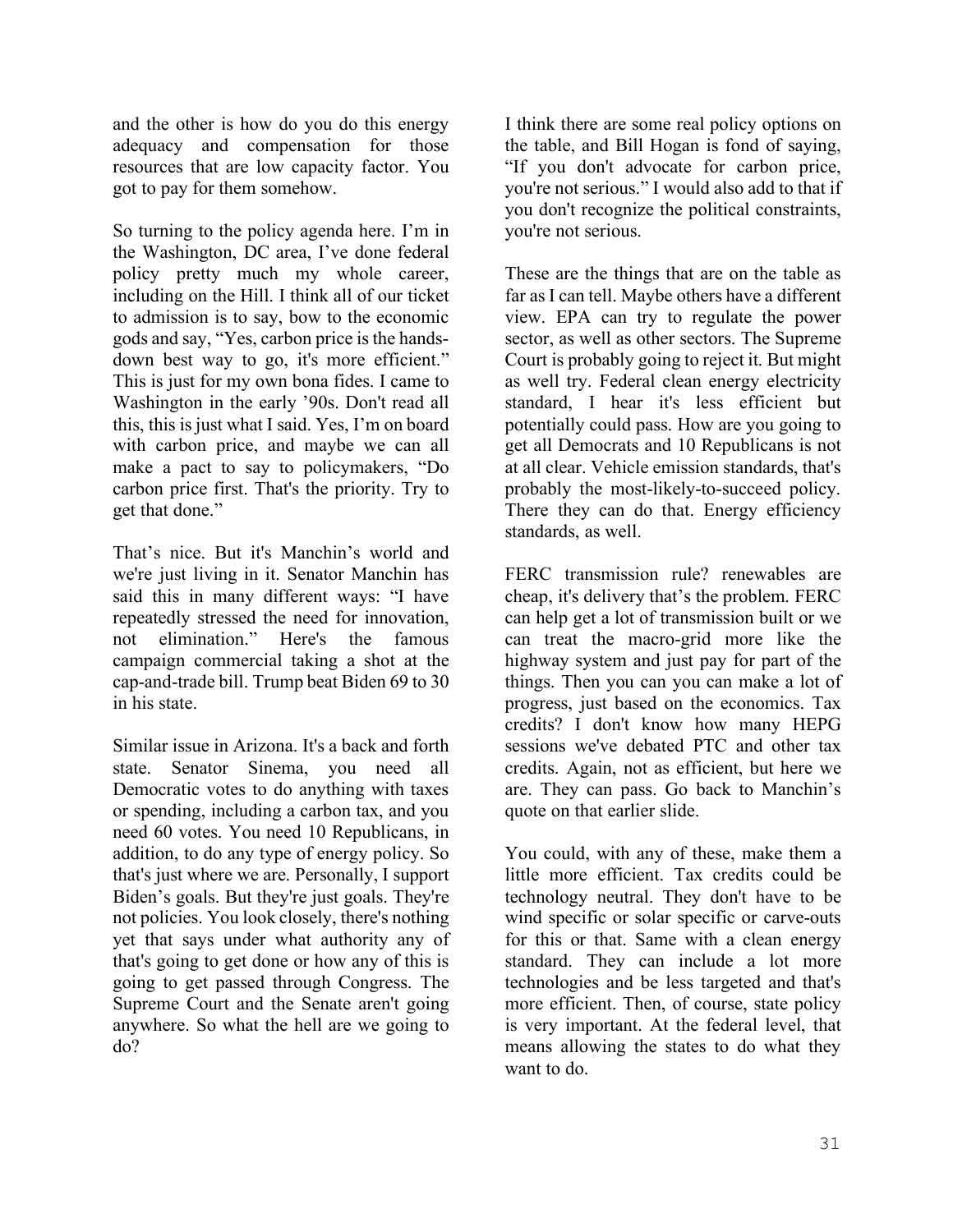We can talk about a minimum offer price rule." But it's other sectors, as well, allowing other states to have higher vehicle emission standards and things like that.

Now, this is a question we've also debated here a lot. Are these  $10<sup>th</sup>$ -best types of policies or first best? I'll make my point once again, because they're not perfect. But they're not  $10^{th}$  or  $15^{th}$ , either. They've actually works quite well. Renewable electricity standards and tax credits have been the reason those costs have come down 90%, 70%. Because we deployed, manufacturers learned how to do it more and more cheaply every year.

And, again, renewable standards are now giving way to clean energy standards, so you can include more resources in them so you could be more efficient. And, of course, these policies are more popular. So, if there's a given amount of emissions reductions needed, you can get close to them. I don't know if we can get near where we need to be with any of these, but you can get a lot closer with this than you can with pricing or taxing.

And then, of course, carbon prices are not always perfect. Their efficiency depends in part on what you do with it. What you should do is, of course, use it to reduce more distortionary taxes, like working and investing. But that may not be what actually happens. Carbon price is also kind of held up as the objective, scientific way to go. But don't forget just how subjective that is. There are factors in a carbon price that completely swamp the evaluation, tripling the value of it, depending on 4% versus 2% discount rate. Ultimately, discount rate really is a value judgment. There's no economic truth of science, really, when you're talking about intergenerational equity, in my opinion.

In terms of impact, this is just for wind, but if you look at that geographic overlap, at least in this country, of wind production and coal output, there's a quite a lot of geographic alignment. You are displacing mostly coal, most of the time, with the wind production tax credit. It's not necessarily inefficient to do that.

Turning to transmission. All of those studies of large-scale decarbonization find a need for a massive amount of transmission, on the order of doubling or tripling the delivery capacity of the grid. This is for a few reasons. They happen to be, I think, true in most countries, that the best resources are far from load. Also, to get an overall more firm supply, more balanced supply to meet load, you're sending power back and forth bidirectional or multidirectional in order to meet load. You need to be delivering across balancing areas RTOs interconnections, all of it.

And, yet, our current approach to transmission was really designed for a different fleet. It was designed for the gas fleet. I mean, let's be honest, I was there at FERC, in 2003 we authorized participant funding, putting all 100% of the cost of new shared network upgrades on generators, and there was a price signal there. There was some economic value. But look what's happening now, the interconnection queues are a complete mess. Nobody thinks the 734 gigawatts are all going to go forward. But they're all stuck there in well-known pockets. These resource areas are well known to everybody.

What happens is the generator goes there once they get to the point where the transmission capacity has been exceeded. Suddenly, the costs skyrocket. The network upgrade costs assigned to the next generator go up fivefold. Then, what happens, they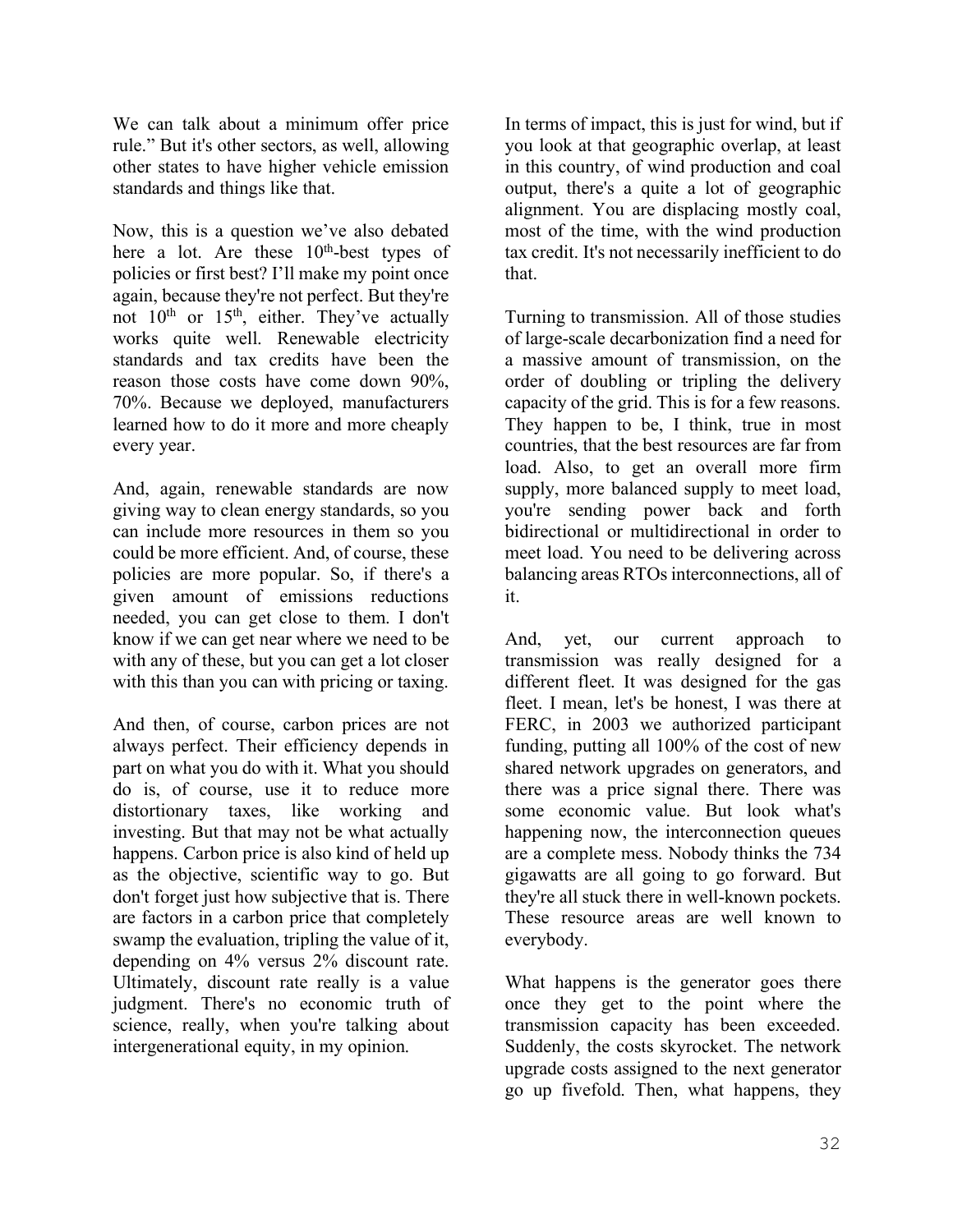drop out of the queue. Now, everybody else has to be restudied. The poor RTO staff have to go study everybody else. Now, you're talking a four-year process and it's unstable. It's a system that is unstable. It just doesn't work.

This is a slide of the costs going up. Jo-Ann sent around the paper that has more detail on what's happening, the basic point being we've reached the transmission capacity limits. The costs are going up. So, we have a dysfunctional generator in our connection process. What we really need to do, all these models show, I think the easiest way to think about it is we need to be moving tens of gigawatts across and between regions, and that requires very large-scale transmission.

Transmission has massive economies of scale. To do this efficiently, bigger is better, almost the maximum-sized line you can you can get. Obviously, using existing rights of way would be better, but we really need to figure out how to do this. Especially, I would say, the cost allocation process. Because, as I know, some folks in the audience will say the current economics of transmission don't look so good if you're a merchant developer. Who's your customer for 10-20 years capacity commitments? And, on the basis differentials, it doesn't look very good at all in the near term.

There's a defeatist attitude around transmission, so I try to show this. We've done big transmission before, the MISO MVP, SPP priority projects and the California ISO and then ERCOT CREZ. There was a standard formula. You proactively plan to the known resource areas, you do it as high voltage as you can. In all of these cases, by the way, I think they look back and wish they had done the higher voltage version of it, because we've pretty much used up and fully subscribed on that transmission.

But we did build big transmission. Each one of these added access to another 10 or 15 gigawatts of renewables and improved reliability. Then the cost allocation was relatively broad. Obviously, ERCOT is full socialization. The others are in the FERC world of roughly commensurate with beneficiary pays, and we can do that again.

So, I'm advocating another round of major for transmission planning order, following and building upon the agency's similar orders in 888, 2000, 890 and 1000. I think 10 years after Order 1000, it's time to fix what doesn't work and adopt what does work. Here are a lot of the principles, the bottom right is more and better use of benefit-cost analysis I commend Bill Hogan's work on that. It's the right way to evaluate how much is needed and where.

Then, doing the cost allocation as closely as you can to that is also economically efficient. But keep in mind that we are very much in the planning process. This is a regulated industry. There are regulatory decisions about how much need to be planned. We're not doing this based on voluntary investments and FTR allocations, as some would work. We're taking into account economies of scale and all the network externalities and every market failure that exists in the transmission system. That is, hopefully, a part of an overall efficient market structure where generation is fully competitive—again, T & D or monopoly and regulated like monopolies.

The RTO, in my opinion, is limited to the two functions of balancing the real-time market doing all the standard market design. Yeah, I'll use the phrase. Along with scarcity pricing that's a key component that's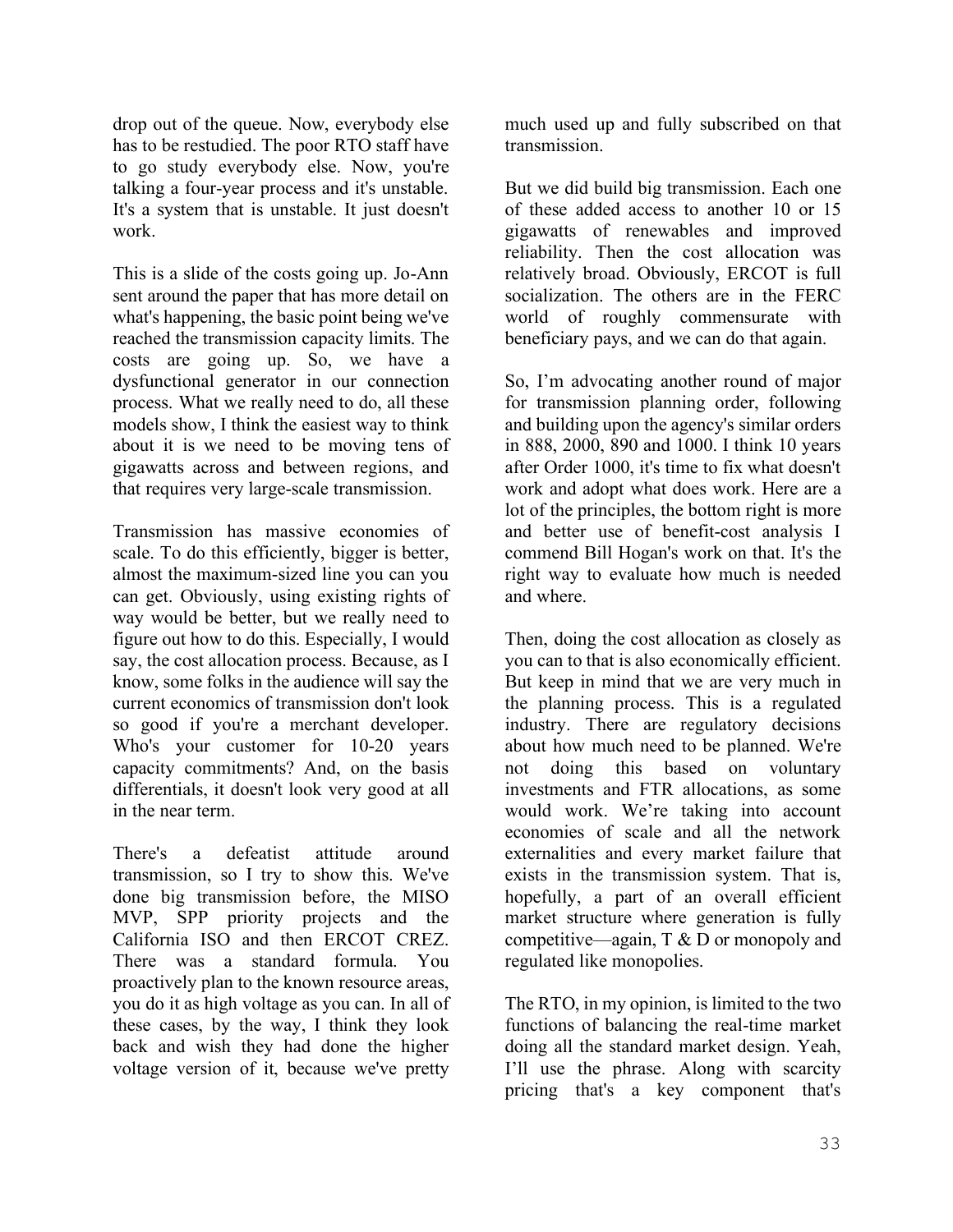becoming a best practice. Also, planning transmission. Environmental and energy policy is done exogenously. There are increasingly a lot of folks who say that should be done within the RTO and FERC world. I'm not sure that's really needed. I don't quite see the benefit. Policymakers, I think, should set, whether it's the carbon price or the clean energy standard or whatever it is. But I don't see why it has to be integrated.

We started getting into this with Speaker 3**,** who is saying how the hell is anybody going to invest when prices are zero most of the time and all the money's made in a few hours. I agree that's an issue. Again, we do need the scarcity pricing to make sure that prices do get to the right value lost-load level at certain times.

That absolutely does make a challenge. I still think the Texas model works. I think voluntary contracting can work if we have the right incentives and structure at the retail level. Texas does have that. The other 13 states that have retail competition, I think, have a polar distortion and they have a lack of creditworthy buyers. The retailers aren't actually creditworthy enough to procure the power they need to procure to serve their load. That needs to be fixed.

Now, if a state refuses to fix the retail market for whatever reason, as the recent Joskow and, I think, Schmalensee work shows, there are better and worse ways to do contracting. It could be done inefficiently, they could be done more efficiently. I don't want to give up hope on the voluntary contracting and the ERCOT model. But there are ways to ways to do mandating contracting that aren't terrible.

So, in terms of distortions, if we are in a world with clean energy standard and tax credits, how bad is that for power markets? I know, everybody here will be arguing about

that at FERC and elsewhere. I think it's true you had tax credits and clean energy standards, you will have negative marginal cost of the carbon-free generation and they will bid that way in markets on an hourly basis. But, historically, these zero emission resources almost never actually set the market clearing price. Negative prices have happened but it's a tiny, tiny amount of time. Usually, it's the case where the transmission is almost there, didn't get there in time. There's a timing mismatch.

It's also a reflection of demand response done poorly. We can do DR and transmission better and avoid negative prices. Not that negative prices aren't necessarily always bad. And, yes, we will see energy prices very low when renewable output is high, at those times and places. Hopefully, as Speaker 3 says, that will flow through into retail rates. I'll join the band here on that and, hopefully, we'll get states to do more and better pass through of the actual hourly prices.

Then, it's not that average wholesale prices that were low necessarily go down a lot. There will be very high scarcity-based prices at certain times, when there's high ramps and high net load. I think we need to get used to that 7pm power. Whoever can be there at 7pm, you're going to make a lot of money.

If you had built storage in Texas a few years ago, you would have been making tons of money. So, demand response, storage, other flexible sources should be seeing those price signals if we do it right. I'll stop there. Back to you.

*Moderator*: Thank you very much. I see we have a hand up.

*Question*: I want to talk about your transmission planning proposal. I guess what I would say to you is you're being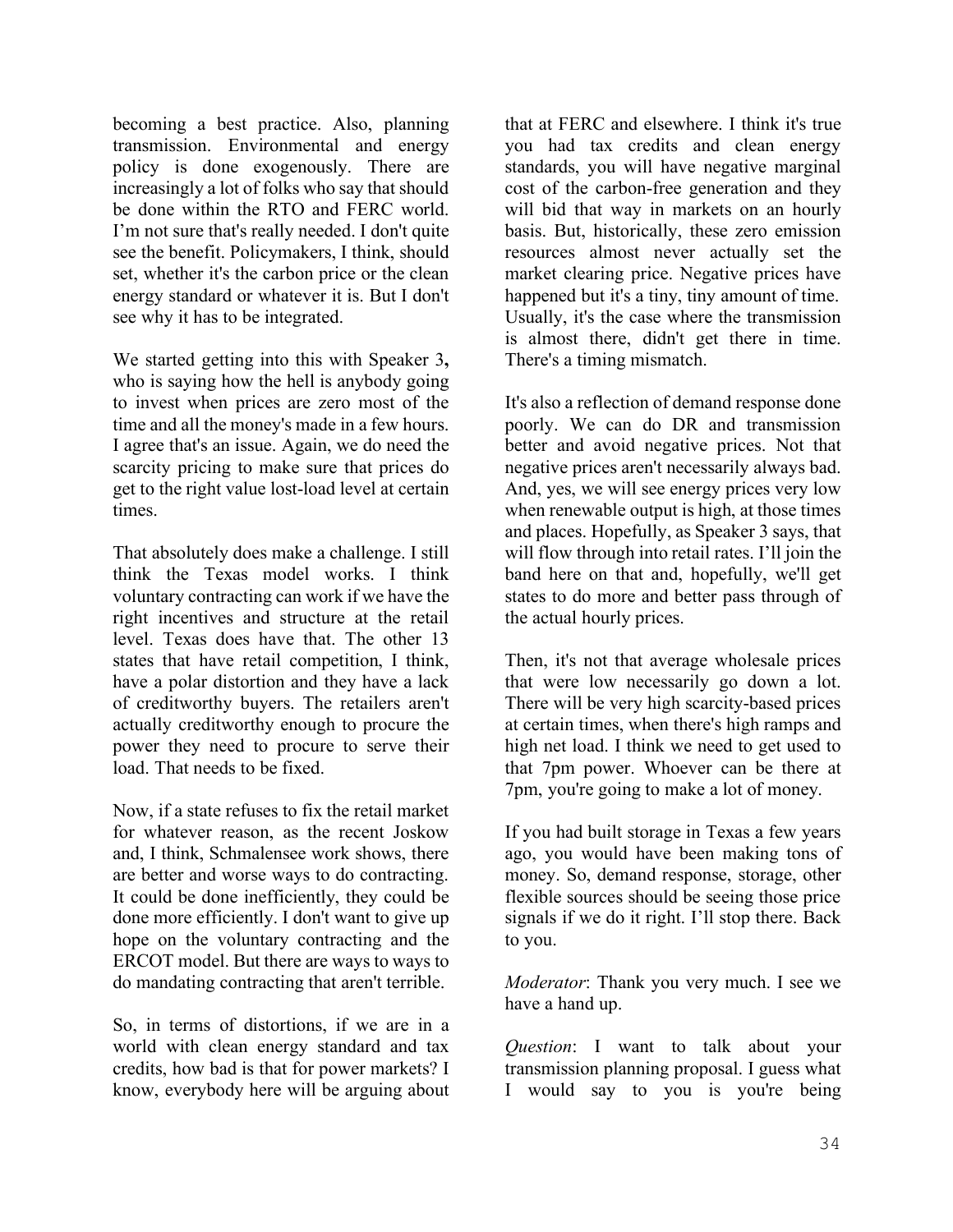insufficiently bold. Where you're going is two-to-three-year FERC rulemaking, two to three years for the regional entities to implement and come forward, two to three years for the first actual planning process that implements that. So, we're now at six to 10 years before we get any project, with litigation every step of the way.

Now we've gotten to the hardest part, which is siting. As you know, we have a 50-year guerrilla war on building energy projects, and transmission is about the hardest to build. With due respect, your heart is in the right place but I don't think you've solved the problem. I don't know whether this is doable without legislation. But it seems to me that something bolder, pushing the edges, along the lines of a FERC process which actually identifies an interregional grid that needs to be built for renewables and a process then to implement that—rather than going through planning processes, along the lines that you've suggested, together with seeing how far we can stretch the current federal citing law to get around some of the siting problems and get these things built.

I guess what I would say to you is, "Go back to the drawing board on transmission. What you're proposing isn't enough." And, looking at the Princeton work, the timescale has to be a lot faster. We just need to have a complete rewrite about how we build transmission and other energy infrastructure, or else none of this is going to happen. We need people like you really pushing the envelope, rather than small incremental changes that I don't think are going to get us there.

*Speaker 4*: Well, thank you. I would recommend to all of you, if you go on the cleanenergygrid.org we had a wonderful session the other day with all nine former FERC chairs, going back to 1993, both parties, basically advocating for a more ambitious FERC planning rule than the agency has ever put together. With Joe Kelleher and Norman Bay saying, legally, no question FERC has authority to do this. All of them saying absolutely the agency should That is part of the puzzle, as you say—but just part of it. It's not clear if we even really have the institutions to do what's needed going across interconnections, for example.

Let's wait and see what the Biden administration says about this. I know they've thought about it, or at least the individuals in certain roles in the White House in DOE are thinking about this and are aware of the need. The House Select Committee on the Climate Crisis used the term supergrid. So let's see where this goes in DC.

*Moderator*: One of the things we've talked about briefly, a little bit, is—I'm feeling depressed about it right now, but I'll ask you, anyway—which is designing this transmission expansion planning and cost benefit and cost allocation story so that it's consistent with and compatible with the rest of the market design, where you're trying to get people to change how your demand response works and everything else going on. Order 1000, which I characterize as where the courts made us say that you had to charge the cost commensurate with the benefits. So we're going to go and wave our hands and then say, "Everybody benefits." Then we're going to socialize the cost.

When that came out, I was fully expecting that it would collapse of its own weight. It certainly hasn't worked very well, but it hasn't completely collapsed. Is this hopeless trying to make these things compatible with each other, the FERC planning where the regulators decide on the lines that are going to be built, and then they tell everybody to do? It doesn't strike me as the way to go for that process.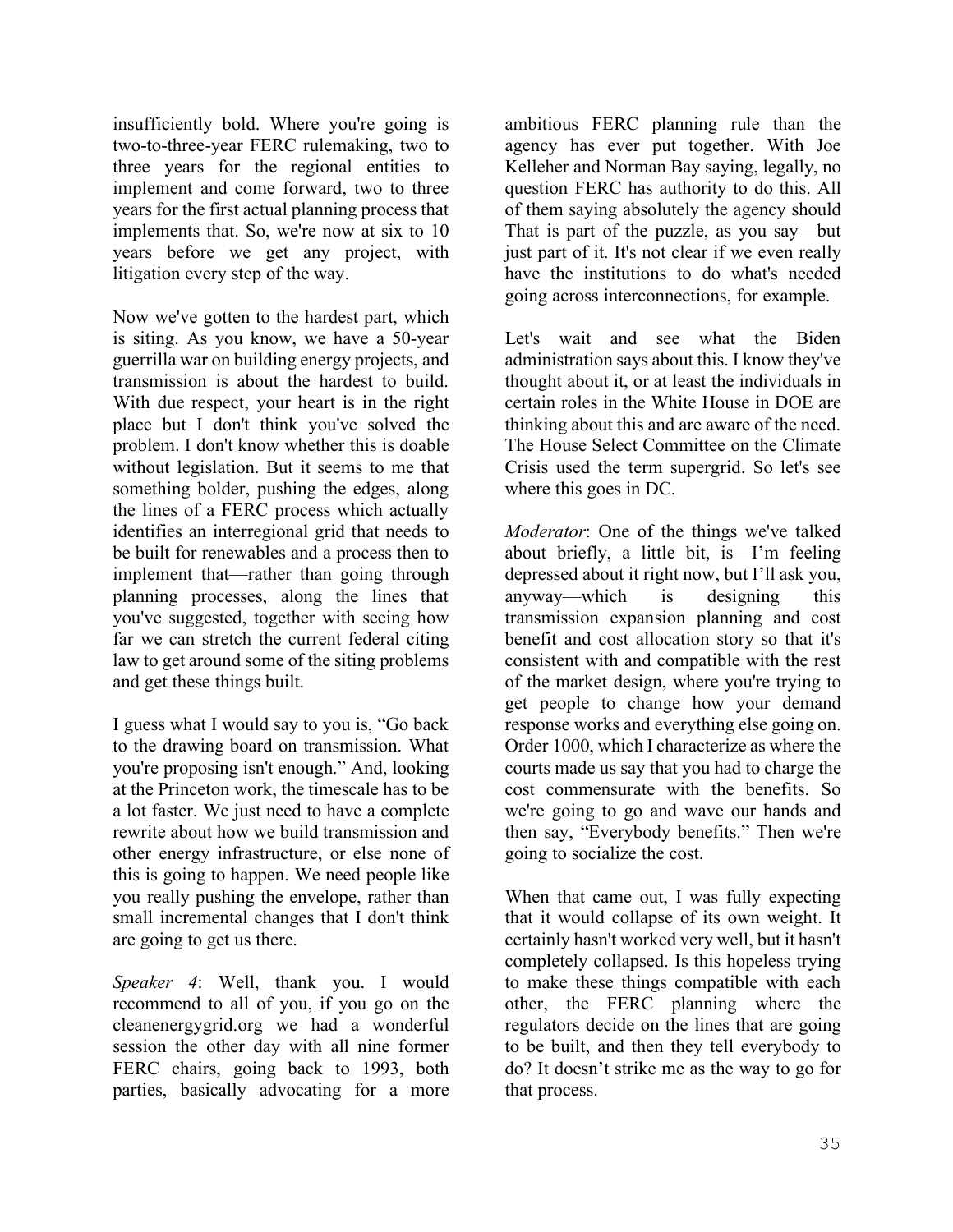*Speaker 4*: Again, you're right. The law of the land in FERC World is roughly commensurate with beneficiary pays. I know you would probably emphasize the beneficiary pays aspect of that sentence. Others, like me, are a little bit more emphasizing the roughly part. I think we're going to have another polar vortex coming across the country next week, which means 7000 megawatts are going to wash out of MISO into PJM or back, depending on where the actual weather pattern is, in a matter of hours. Which set of ratepayers should pay for that in a regional transmission that is doing that? If you look at the NREL Seam study, it's up to 40 gigawatts needs to go back and forth on an almost daily basis between the eastern and western interconnection. Which is the ratepayer that pays for that? Which utility pays for that in a capacity market, if we actually built what's in the interconnection Seam study?

Or let's take it even bigger. We've talked about long-duration storage and firm resources. There's a vast amount of longduration storage in Canadian hydro, in reservoirs in the west, central and eastern part of Canada that could come in in different regions if we had a macro-grid there to connect it all. Which ratepayers pay for that macrogrid?

I don't see much of an argument against just building the damn thing and throwing it into a gas tax or to have taxpayers build it. I don't have a big problem with basically allocating the extra high-voltage stuff across very wide areas. I don't see an economic argument really against that.

*Moderator*: Well, let me respond briefly. This came up a lot of these MVP discussions, as well, and in FERC discussions. The costbenefit analysis is *ex ante* and it would look forward. I would say it's going to be flowing east to west half the time and west to east half the time. Then it turns out, if you use beneficiary pays, you allocate the cost 50% one way, 50% the other way, you end up with the same answer as socialization. I agree with that, so that's just fine.

But it's not necessarily true, the underlying factual basis. Now, the question is, should you assume that it's going to be socialized and then allocate everything, so we don't have to do the hard analysis, or should you actually do the calculations and do the demonstration? And if you demonstrate that it is that way, then that's just fine.

But otherwise you get into these conundrums about, if you're going to socialize the cost of transmission why don't you socialize my generator? Or why don't you socialize the cost of my load? Because things are complements or substitutes. It seems to me that that requires having some internally consistent methods between the two of them. But, as I say, I'm frustrated about this.

*Comment*: Can I weigh in with one thought on this?

*Moderator*: As long as you agree with me.

*Commenter*: I do not. And we've had this debate it at HEPG before. But now it's different. The premise here is that we're building all of this in order to decarbonize our energy system. And we're not doing that for any particular region or area. We're not doing it remove congestion. We're doing this to decarbonize the entire system, and everybody benefits from that. So I have a lot of trouble with the notion of trying to identify locational beneficiaries associated with a national effort to decarbonize. The beneficiary is everybody.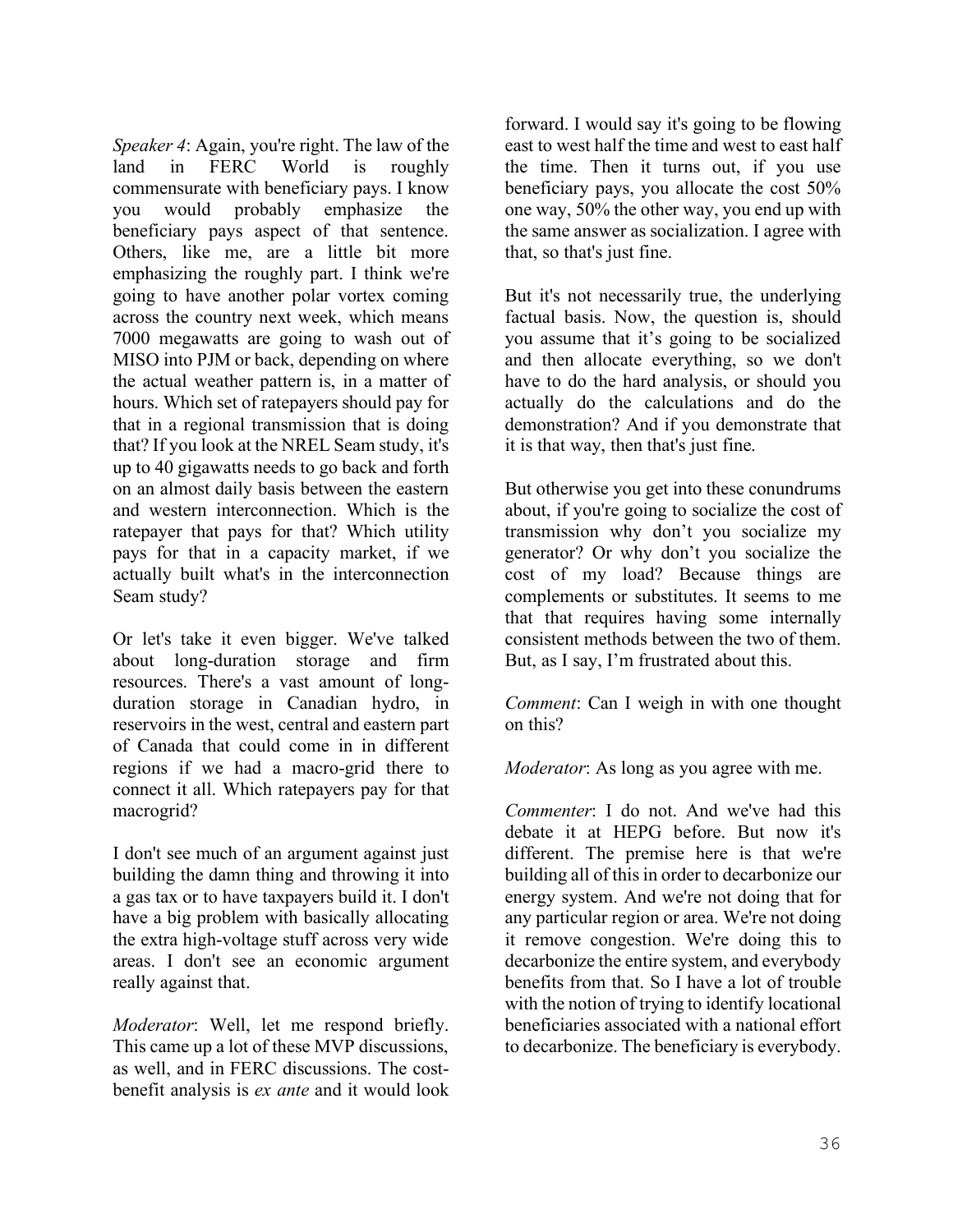*Moderator*: Now that's not true. If you had a carbon price, the thing would fall out the same way as any other costs and benefits associated with transmission. If you don't price carbon, I agree with you. Now we have an inefficient effect, because we aren't representing what the cost of carbon is.

*Moderator*: So we'll go to the next question.

*Question*: I feel there's 15 questions I have for Speaker 4. I'll condense it down to two themes, if that's possible.

One is, I was thinking about FERC and how you get the most bang for your buck. There's all sorts of rulemakings they could potentially pursue, but what can we just also do without rulemakings. A lot of that does go into the transmission space. Like what part of the Order 1000 framework is salvageable. What other things, maybe local transmission projects outside of the 1000 framework, how do we better implement the existing four orders that you highlighted that are already out there and get in relatively quick order?

Then, my second question is, what is the proper institutional arrangement? When we were testifying to FERC on good enhancing technologies, everyone said, "Oh, wow, there's no economic oversight of the transmission system in terms of asset management, thus FERC needs to come out with things like ambient dynamic line rulemakings to instill best practices." So there's a question of, should market monitors be doing this, or what have you?

As well as, is an RTO that is voluntary membership with TOs the best organization to be doing planning and then picking winners from different competitive solicitations processes? I'd be curious to get your idea on low-hanging fruit FERC can do

without rulemakings, the second part about proper institutional arrangements.

*Speaker 4*: Well, there's a lot there. Let me just answer very simply, and generally, which is that I think the answer is that FERC needs to become a traditional public utility regulator of the transmission system, and no longer just a dispute resolver between parties—which is how the agency grew up and how the culture and all of the precedent was based. A traditional public utility regulator will compel regulated entities to build the right amount of the thing and then allocate the costs fairly. That's not what FERC does. And it should.

Hopefully, FERC and all state regulators will recognize that the generation sector is fully competitive, and there should be no more rate-based generation and do everything you can on competitive generation. But on transmission, let's plan the right amount, and that includes grid-enhancing technologies. Let's operate the existing system more efficiently first. That should fall out clearly in the benefit-cost analysis. I support more traditional regulatory function of FERC over the transmission system. That includes oversight of some of the investments, because there are areas where the utilities just get to build with almost no one looking over it.

*Moderator*: I think that's a very important suggestion, and I would say it's orthogonal to what we're just talking about, cost-benefit analysis and all the other kinds of things. The fact that we don't have a decision-making process is a critical part of the problem.

*Commenter*: Well, just a couple of quick comments on things that have been said recently. I think the market model works well. I wonder how robust it is when prices become much more variable. I realize people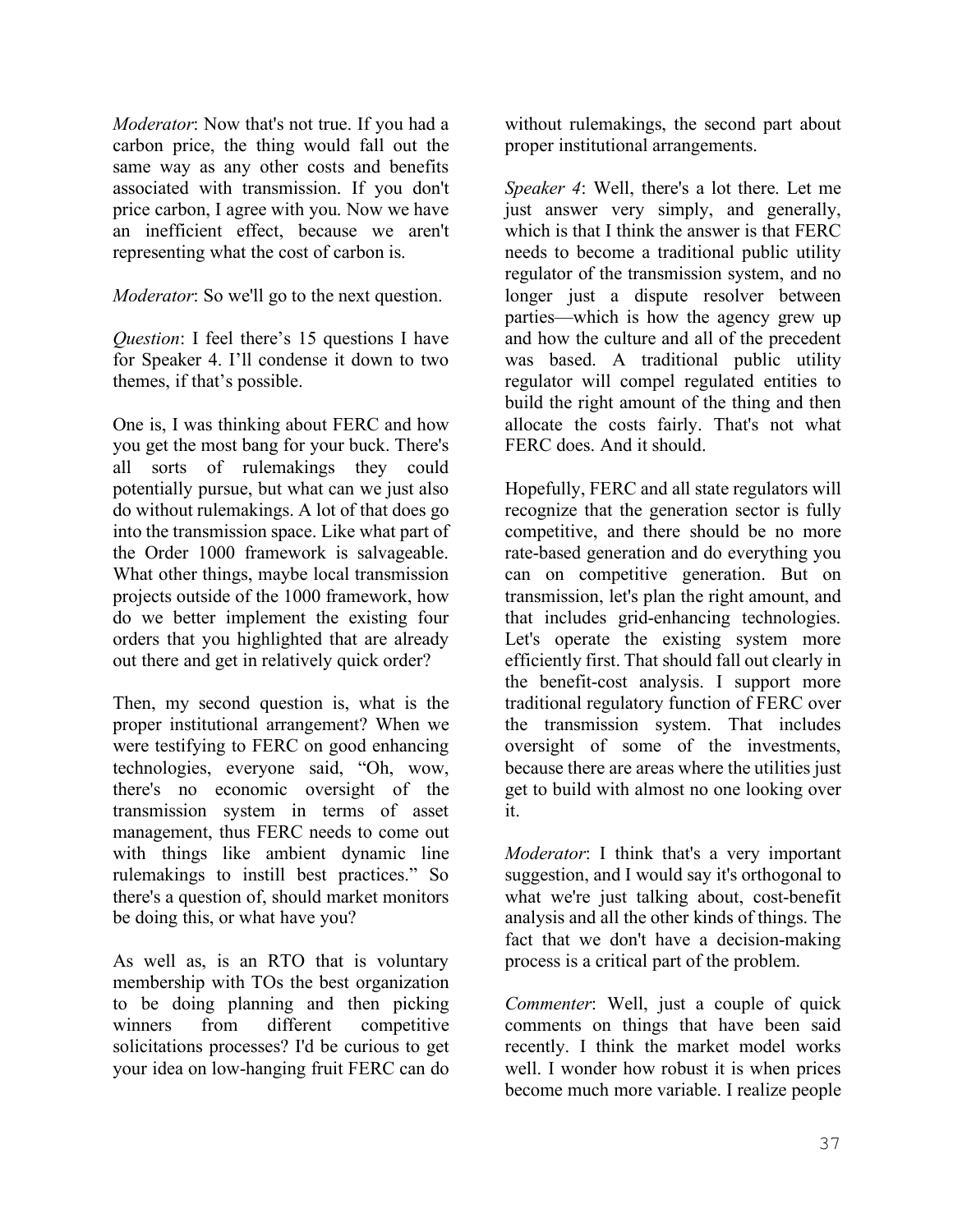can hedge and all of that. But I also realize it's very hard for regulators, even in Texas, to keep their hands off. I'd love to believe they can, but I worry.

Second comment is, these conversations always involve areas with markets. We do have the southeast and we do have other parts of the country where there is interest in decarbonizing. There's national interest in decarbonizing, the regional interest may be less. I guess the question is federal legislation to sort of trump that regional view possible. You mentioned Manchin, yes indeed. And, final comment, I think saying that we would build a big new grid of an overlay of high voltage boundary-crossing lines in the interest of decarbonizing is fine, but it still doesn't answer the question of who benefits. Because if you don't build that, and we still decarbonize, different regions, different areas have different costs. So when you put the lines in, some people are better off, and some people are not. If you take decarbonization as given, then there are various beneficiaries. So I'm with the notion of let's just build the damn thing. But I don't think you solve the politics. If you can get consensus to do that, sure. I'm not sure that's possible.

*Speaker 4*: I'll just comment. Through legislation, if there were some infrastructure bill in which 50, 100 billion dollars went in for transmission, you could just build the thing. But if you're in the FERC World. You're in the roughly-commensurate-withbeneficiary-pays. Then you have to look at who benefits by how much. I the Moderator would agree that one pretty good way to do that is, let's plan assuming a carbon price, even if there isn't one. Let's just put a carbon price into the planning model. Then see how much is needed. Do a benefit cost. How much and which lines. Then you can allocate the cost according to who benefits according to

that. That would be a pretty efficient way to go.

*Commenter*: We use the social cost of carbon when that comes back from the dead.

*Speaker 4*: Yes, that's right.

*Moderator*: Next question.

*Question*: Great to be with you, as always. I'm not going to defend ERCOT, though I think it's a great model. Works just fine.

You said in response to another question that FERC needs to act like a traditional utility regulator and demand that you just build the right amount of the thing as retransmission. But that really ends up presupposing what the right resource mix is. In other words, it relies on assumptions of what people should be buying. It also has the practical effect, I think, of superseding state policies that may direct certain resource procurements as they see fit. As a practical matter, if you blow the whistle and do what you're saying we should do on transmission, it ends up really muting the effect of the competitive market structure for buyers that you're talking about.

Because, ultimately, it makes it a foregone conclusion that people should be buying a certain type of thing in a certain place. Why would they buy something that is not connected to transmission? I'm just trying to square the two sides because I'm, as you know, very much on your side on the who's the buyer talk and the need to get to put loadserving entities in the position of consummating power purchase agreements and making them bear the risk of them. But I think what you're saying on transmission seems to run completely contrary to that.

*Speaker 4*: Well, it's a great issue, tough one, no easy answer. But let's take an example to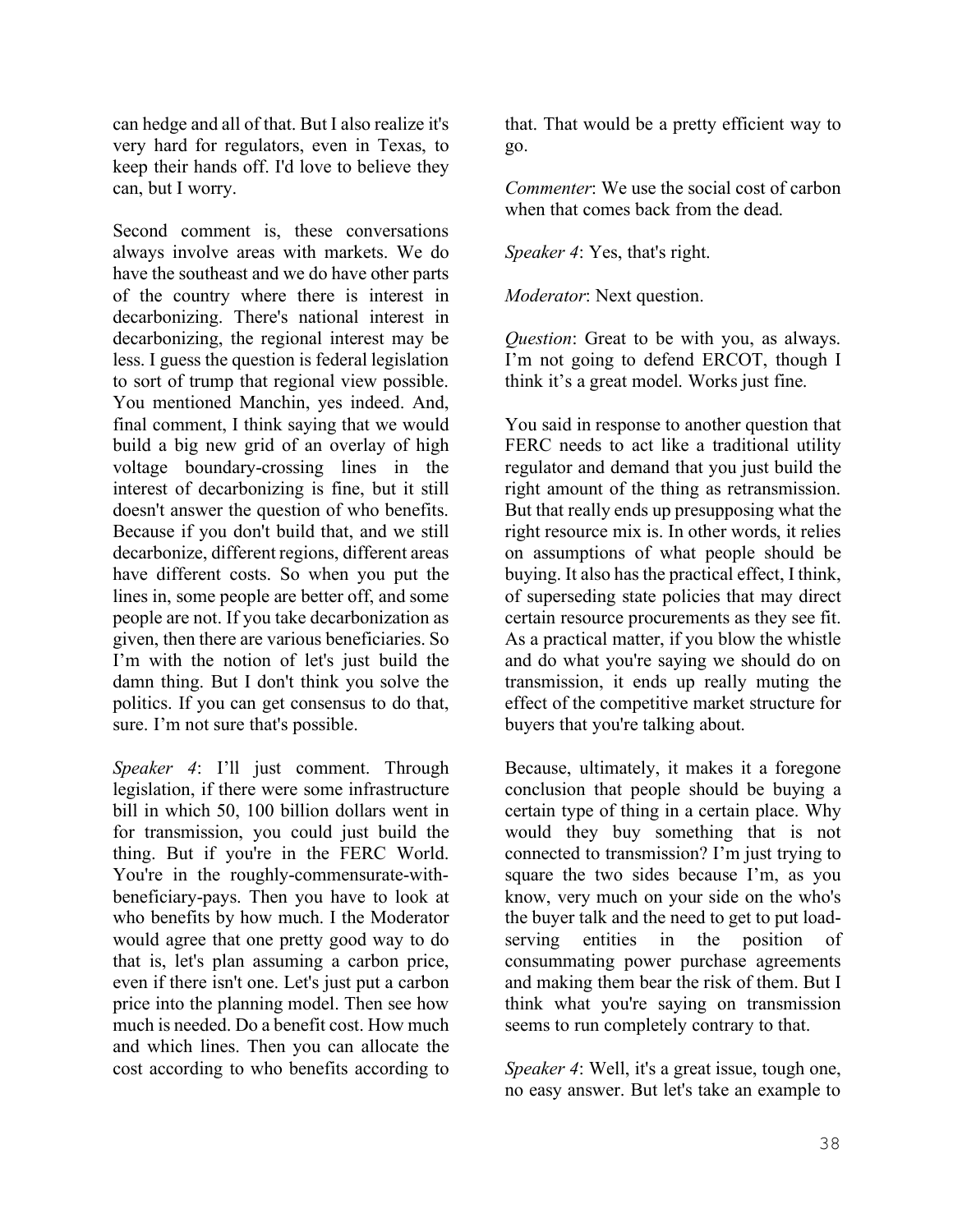make it real. Let's say PJM has option A to do what I said a minute ago, which is just throw a carbon price in the planning model and then build the right transmission; or, option B, it could say Abe Silverman here with New Jersey and a whole bunch of other states have 30 gigawatts of offshore wind that is in state law, and is going to happen, one way or another.

In option B, they actually plug that in and say, "Well, I make my best guess at a load forecast. It's uncertain but I'm taking my best shot at forecast load. Now I'm going to take my best shot at forecast—type and location of new generation additions and location of retirements. It's uncertain, but just like load forecasts, I've got to take my best bet." If it were me, I'd bet on 30 gigawatts of offshore wind that's in state policy, and I'd plug that in.

But that's the type of thing that FERC, overseeing the RTOs, ultimately has to decide what is the assumption there. I recognize you're absolutely right. Look at any region, you could wind up with a portfolio— A, B, or C—based on what transmission you build. So it's tough and it's important, and I think states really need to be actively at the table, helping make these decisions for each region.

### *Moderator*: Next up.

*Question*: I really liked your presentation. I've worked extensively in interconnectors and long-distance transmission in Europe and Australia. Just a few observations, wearing some of the scars of trying to get investment projects over the line there. I want to emphasize the politics of these things. I'm pretty sure it's often between countries rather than between states, but I don't suppose it's that different. It's really difficult. For example, Norway has a 98% hydro system, a fantastic to connect to wind system like GB. You try telling that to a Norwegian aluminum smelter or paper producer, that it's going to see higher power prices. It's a really difficult problem to navigate and I think the real crux of the issue is to get around that problem. Australia has same thing with Tasmania. Those sorts of things.

And I think just saying, "Oh, you can probably get tax your way through it and let the taxpayer pay," I'm not sure that even that really solves the problem in a way. It's just a difficult set of stakeholders, one has to manage to really get these projects over the line. But I share your ambition, it's a very good solution to a difficult problem.

*Speaker 4*: I'll just agree, it is hard. I think we've hit on the two major issues before FERC. A lot of us pay a lot of attention to FERC, and there's two major fundamental issues. I think Chairman Glick and at least one other commissioner have echoed this, which is, how do you set up the planning and cost allocation for these very large-scale regional/interregional transmission? I'm hopeful that there will be a planning rule and a proceeding on that very soon, which we suggested.

I just put out a 100-page paper with a whole lot of recommendations on their basis for doing that and some straw man suggestions on how to do it. That's on cleanenergygrid.org. But there will be, hopefully, a robust debate about that one.

Then the other one is what Speaker 3 was talking about and others about energy resource adequacy. How do you compensate the right resources to be there? And capacity market reform and all of that, recognizing that those firm sources are needed. But capacity markets are just very, very difficult.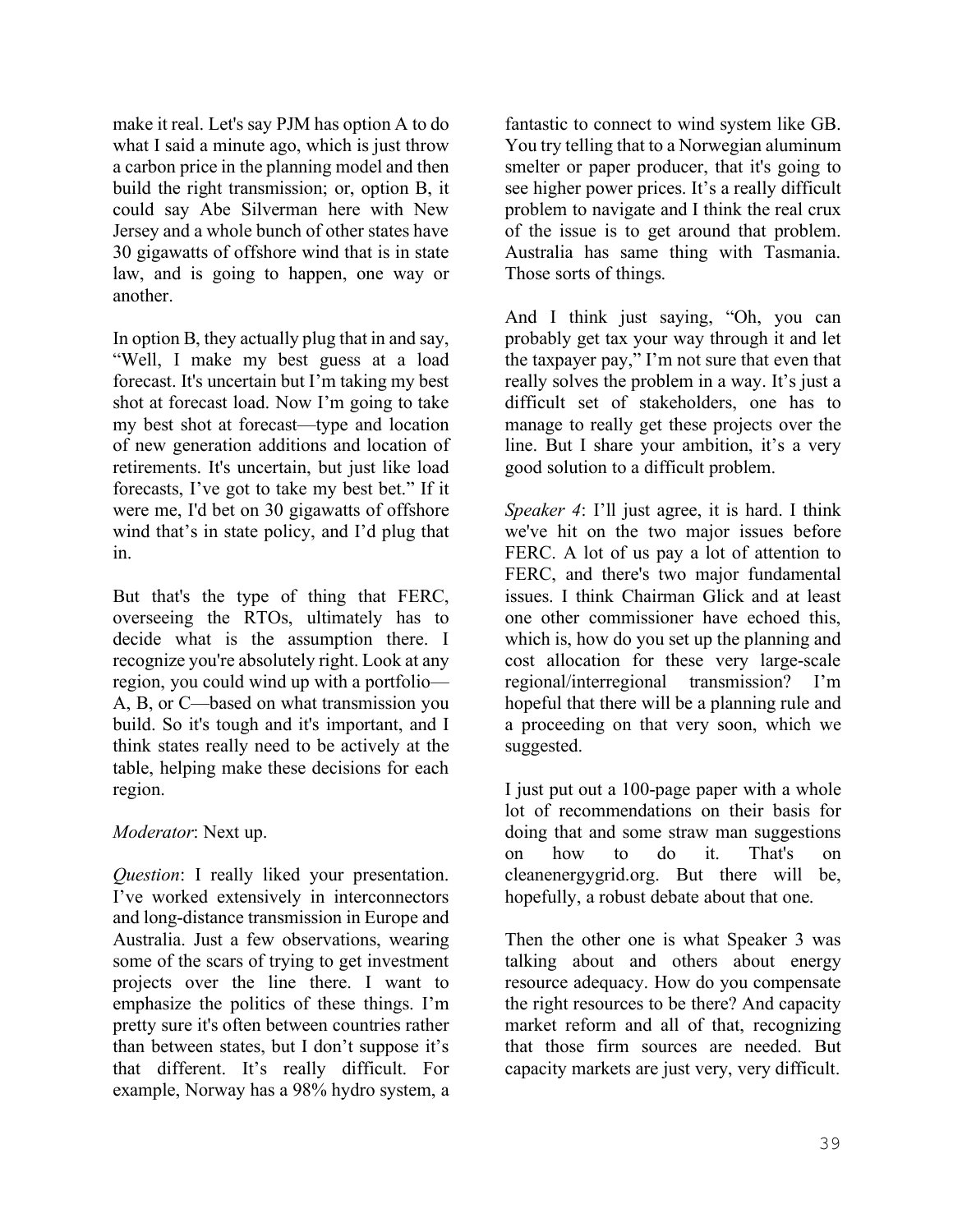So these are two major issues before the before the commission, and I know all of us will be actively involved in those, trying to help the commission sort it all out.

*Question*: This is a great discussion, as always. We here in New Jersey are looking at exactly this problem. It's been so interesting as we look to the offshore wind buildout. Current law is 7500 megawatts, expected to be bigger before it's all said and done. I think anybody would say we should be designing the PJM transmission system for an offshore wind backbone that probably goes from Virginia or North Carolina up through New England. Yet the PJM process isn't really set up for it. It's been quite interesting.

We've been acting under the state agreement approach, the Order 1000 approach, here in New Jersey, where we actually went to PJM and said, "Hey, we're willing to sign up New Jersey ratepayers for transmission solutions, to make sure that this offshore wind is actually feasible."

We were willing to do that. But nobody really feels like that's the optimal approach, or that we could do that for the entire scale of what needs to be done. Then you go to the Artep process and it's sort of interesting. The idea that we should be planning the PJM transmission system to meet the renewable demand that we all see coming is kind of a foreign thing to the engineering nerds, who I love dearly in the Artep meetings.

The idea that PJM doesn't have that process for identifying there's going to be, what, 50 gigawatts of wind, solar and offshore wind coming into PJM in the next decade. Yet we're going to study it all serially? That just doesn't work. I remember MISO and RGOS. That was, I think a 60-gigawatt number picked out of the ether. They did transmission studies and said, "This is what we would need." Yet, that's not national policy and it has not yet come to PJM. I certainly hope it will, and we're certainly pushing for that. I'm very interested, is that the piece of it that needs to be done at FERC?

I'm very much with you on the FERC jurisdiction piece. They could mandate it. It's their toy. They can break it if they want, they can fix it if they want it. It is really that simple, just to tell the ISOs to start coming up with one of these least no-regrets kind of transmission plans?

*Speaker 4*: Well, I just think everybody needs to start thinking of this whole thing differently. Meetings like this are very helpful. If you start with all these types of studies. Let's look at what is a reliable power system. How much transmission does it involve? How are we going to build it? Who's going to pay for it?

You're right, the state agreement approach falls into the standards like the public good, the pitfall. National defense and all the other standard public goods. If this group on this call today raised their hand to voluntarily pay for our military, it would be underfunded. That's just not how we fund public goods. It doesn't work in theory or practice.

That's what you're facing as New Jersey, you should be in the textbook. New Jersey raised its hand, wants to pay for its share of the transmission system. Now, the question that there's not yet an answer for is, if we pay for it, how do we make sure that we use it and New Jersey ratepayers benefit, and not Delaware and Maryland? It's just classic public good, and we need to get out of this loop and acknowledge these physical realities.

*Moderator*: Another question.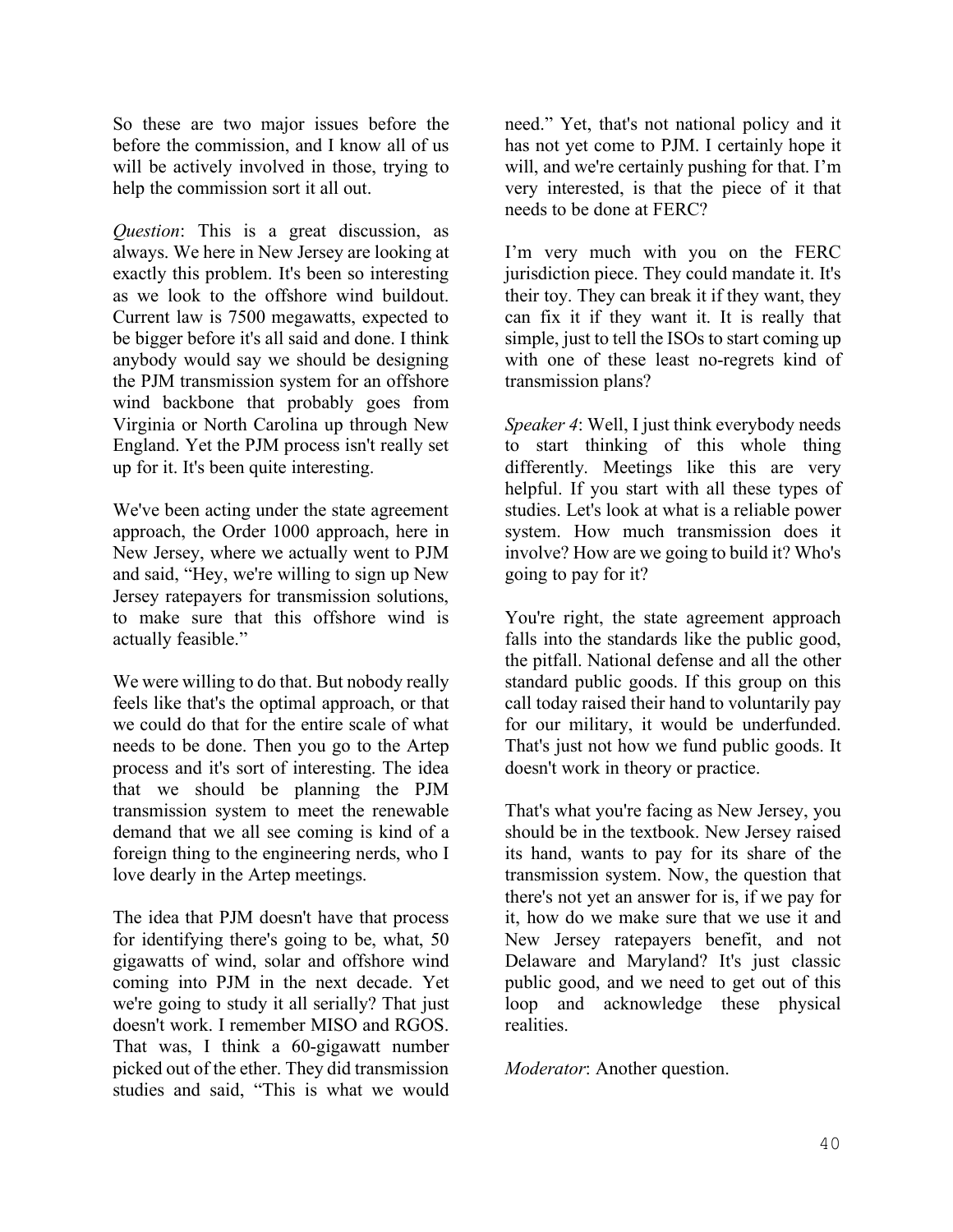*Question*: I appreciated all of your comments that you mentioned today, and I'll just respond to a couple of things. Certainly, rulemaking is one option for pursuing some of these changes. But I also shared some of the other concerns from others that perhaps that is too long of a lead time. And there are definitely tools that FERC has under their show cause orders and others that can advance the ball right now, rather than waiting years for a rulemaking per se to go into effect.

One respectful comment I have on the report that was issued, is that, actually, we would say that all the tools that FERC has should be used at their disposal, Then, the sequencing of how this rolls out. That show cause orders and things like that can very much be part of the solution and done here and now, versus years later, in a national rulemaking.

The other thing, in terms of PJM, it was mentioned in terms of the issues and the challenges with what's going on the state agreement approach. PJM actually has an operating agreement right now that they need to be doing sensitivity analysis relating to public policy planning. But it's just not happening in the Artep planning process. That's an example where we don't need a new rulemaking on that, just follow the OA and it just needs to be done. Clearly, there are things that can be enhanced and expanded, but there's tools FERC has in the here and now.

Then, the last point I would make is that, on the conversation that that you and Bill Hogan were having about roughly commensurate versus commensurate cost allocation, and what that looks like. I would just point folks to the attention that in the briefing stage at the DC circuit, there's no fewer than five cases that are pending before the DC circuit on this very issue. I think it's important as we think about this issue in 2021, that I understand that the DC circuit is going to be weighing in as well. Thank you.

*Speaker 4*: Thanks, appreciate that.

*Question*: Thanks so much for the invite. Really great to listen from Europe to this new inspiration coming from the west.

Just a few comments. It reminded me a lot about the debate we had in Germany and Europe after Fukushima, where we moved from transmission approval towards transmission planning. I think the main focus was on about permitting. So, at the end, we've got a process now where we get the federal parliament to sign up to the transmission plan to get more clarity for the permitting, which was the biggest issue. The costs of transmission tend to be small compared to everything else. You get that even lower if you have a long-term, 30-year time frame or secure payback.

I think the final part we just get into over the last two years, is for the decarbonization. We need so much more electricity in industry, in transport, in heating, that it's pretty difficult to get lines wrong. At the moment, at least, if you do some planning around. So it's more the question how quickly they will be fully utilized. But I'm very interested to listen.

*Speaker 4*: I fully agree. The economics and physics are really the same in so many countries. I was amazed in East Africa, even with the bottom of the energy poverty index, they had all the same resources available and everybody wanted them. It was worth 10 cents a kilowatt hour for them. They had this remote solar, they had hydro around the region, they could connect with transmission, that could get a full clean energy portfolio. But who pays for the transmission? It was the same thing everywhere.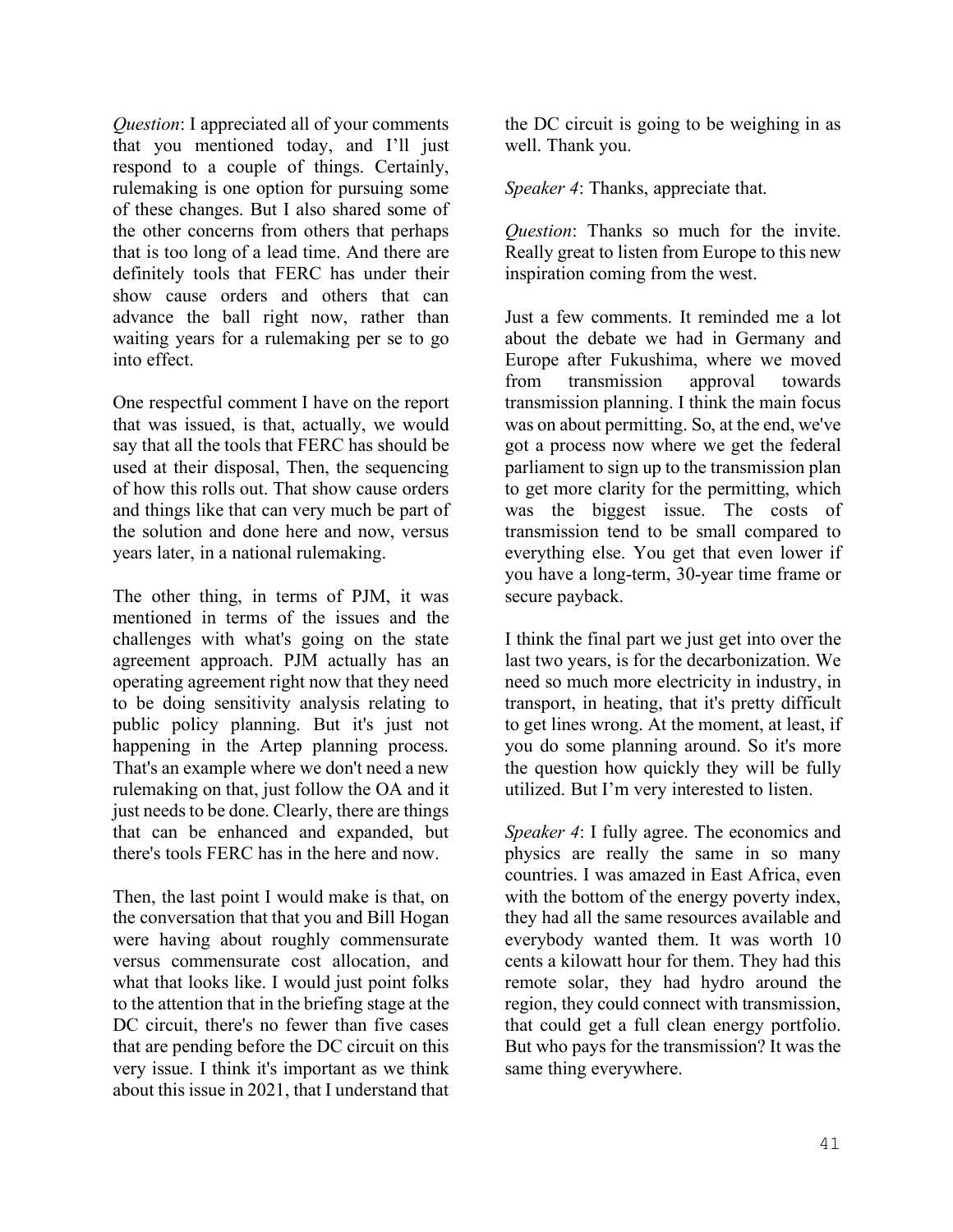Just a word on siting. There are these federal backstop siting authorities, we have in the US. DOE and FERC have chosen not to use them. I'm hoping the new administration says we're open for business on using those. There's only a few states where that one circuit decision is in effect, so there is a lot more that could be done. I would urge them to just focus on particular choke points, if a given transmission project runs into trouble and then that developer applies, and they file a congestion study there, rather than necessarily a grand national, predefine all the quarters. Because, really, how you would do that? It certainly blew up in their face when they tried to in 2007 or so. There are these authorities that could be very useful on backstop federal siting.

*Moderator*: OK, let's move on.

*Question*: Thanks for the presentation. It's very thought-provoking, as always. Good to see you, my old friend.

The question I have for you. I keep hearing about the transmission build-out, and I was putting this in the chat a little bit. I just want to give a cautionary tale about the Alberta system. Alberta has an energy-only market like Texas, but unlike Texas the transmission is socialized. The problem is that the cost of transmission as percentage of total wholesale cost is given depending on the year. It's about 50% of total wholesale costs. It's about \$45 Canadian per megawatt hour, just the cost of transmission.

My question to you is, have you considered the feedback loop that comes with that? That if we do get the design right or, as we see in PJM with industrial customers in certain load-serving entities, that they will engage in peak shaving to get out of paying for those transmission costs.

And, then, what do we do with that? This goes back to the Moderator's point, which I'm in violent agreement with. You have to go to the beneficiary pays. There are beneficiaries here that we can identify through various means, so that we can get something consistent with cost causation. Otherwise, you're going to end up in this situation that we see in Alberta. The system is about ready to collapse upon itself. So how do you get around that?

*Speaker 4*: Two points. First of all, I have heard the same thing about Alberta. I don't know all of the factors that go into it but cutting the cord does seem to be an option for some there.

*Questioner*: For many. I'm doing some work there right now. That's why I'm saying that.

*Speaker 4*: I don't know why it's there, versus other areas. First of all, I think everybody should get used to transmission being a higher component. Generation is getting very cheap. Wind and solar energy is very cheap. But transmission is how you access it. When I hear people complain that the transmission component of their bill went up, I say, "Well, what's the overall delivered cost that you're getting?"

We have to model the future to make sure that the overall delivered cost is better and competitive. But I think what we should expect to see from these is that higher percentage on transmission and lower on generation and getting a good overall delivery cost. I'll just acknowledge there's a lot of inefficiency that can result from cost allocation, both wholesale cost allocation and retail. When you get all the expenditures to shift your load away from the peak, because of charging on peak, that's not an efficient overall system. Hopefully, wholesale and